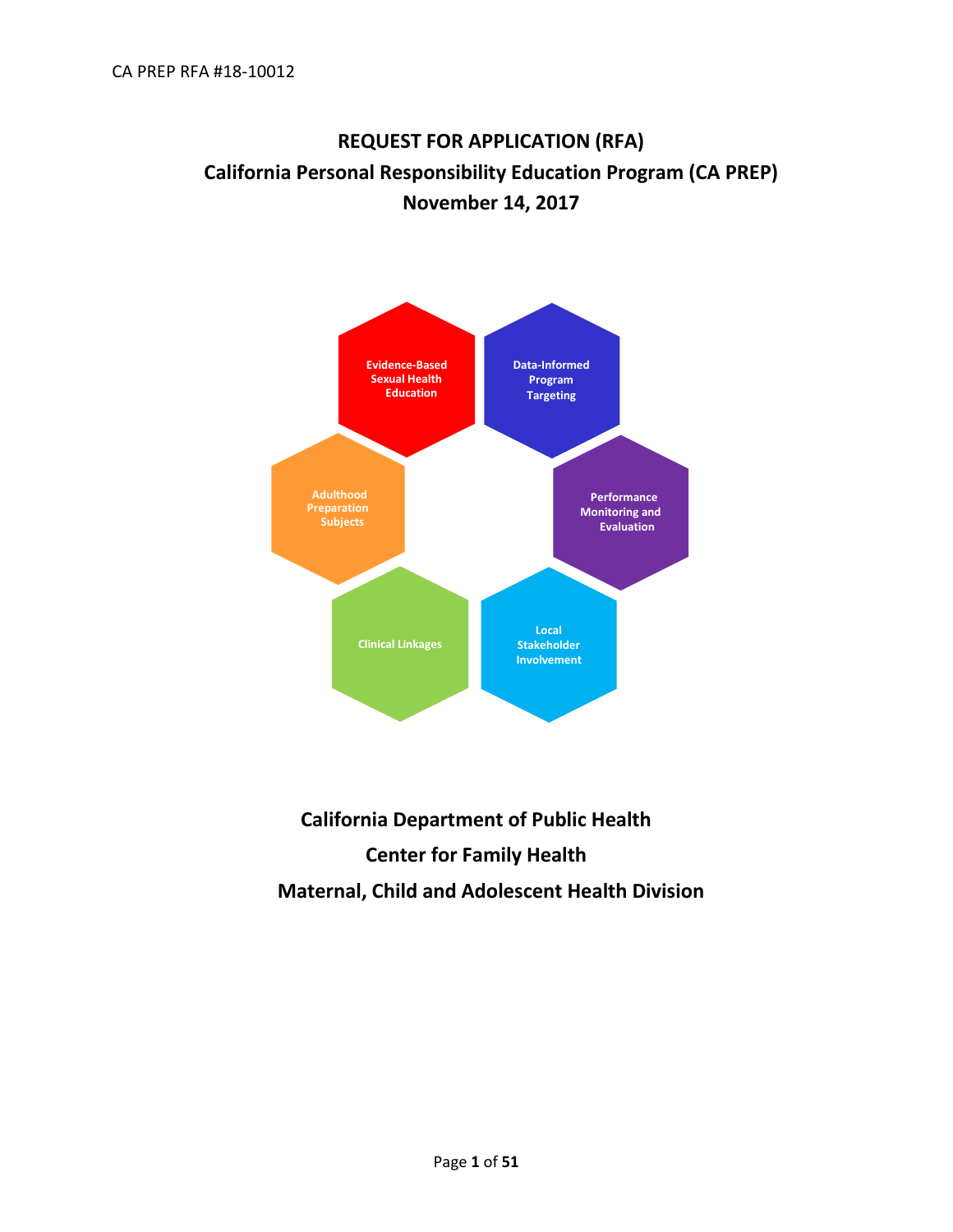#### **To obtain a copy of this document in an alternate format, please contact:**

California Department of Public Health Maternal, Child and Adolescent Health Division 1615 Capitol Avenue, Suite 73.560 P.O. Box 997420, MS Code 8305 Sacramento, CA 95814

Phone: 1 (866) 241-0395

Email: [PREP\\_RFA@cdph.ca.gov](mailto:PREP_RFA@cdph.ca.gov)

or

CA Relay Service at: 1 (800) 735-2929

Please allow at least ten (10) working days to coordinate alternate format services.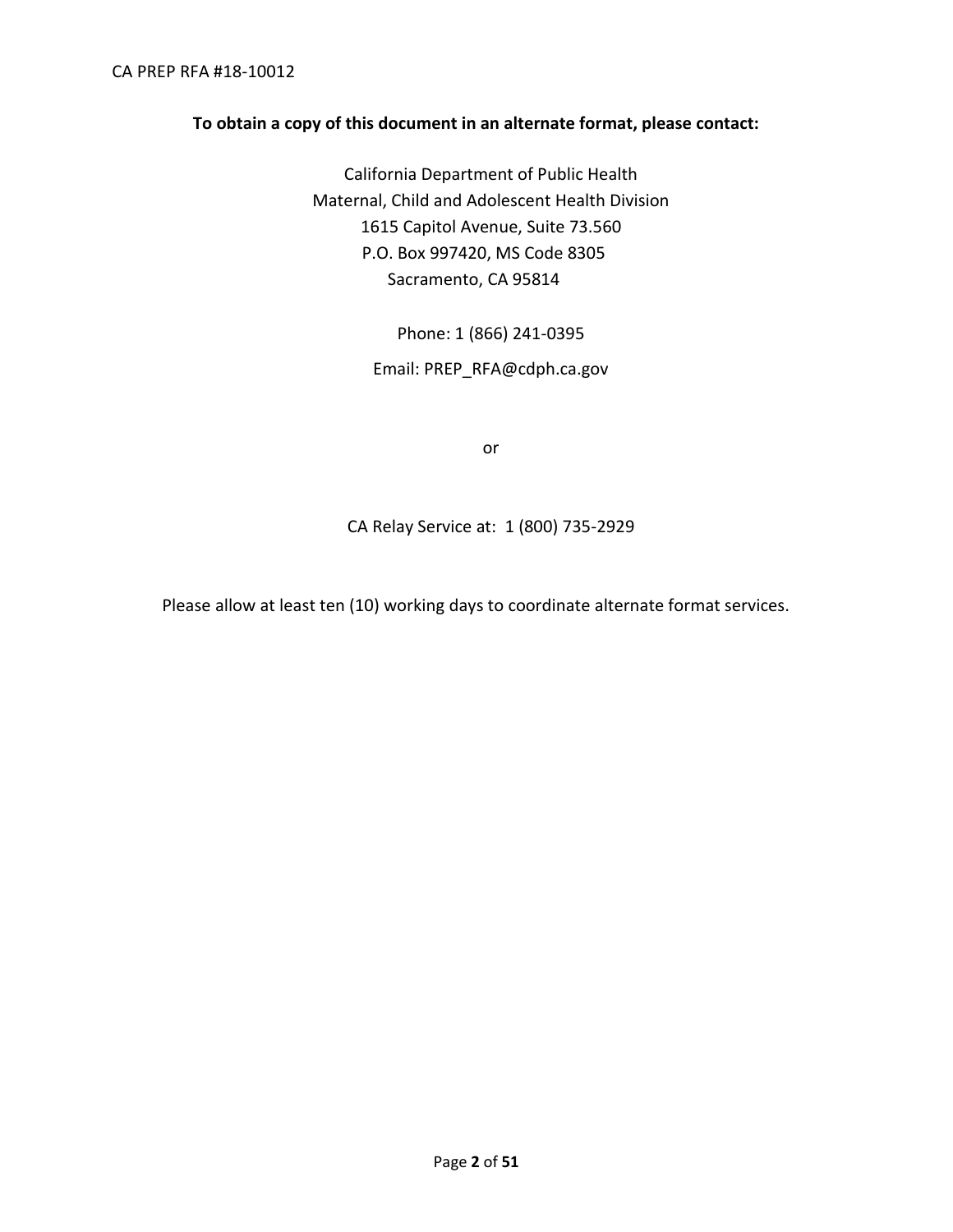# **Table of Contents**

| PART I.          |                                                               |  |
|------------------|---------------------------------------------------------------|--|
| А.               |                                                               |  |
| Β.               |                                                               |  |
| C.               |                                                               |  |
| D.               |                                                               |  |
| Ε.               |                                                               |  |
| F.               |                                                               |  |
| G.               |                                                               |  |
| Η.               |                                                               |  |
| <b>PART II.</b>  |                                                               |  |
| А.               |                                                               |  |
| Β.               |                                                               |  |
| C.               |                                                               |  |
| D.               |                                                               |  |
| Е.               |                                                               |  |
| F.               |                                                               |  |
| G.               | Monitoring, Evaluation, and Continuous Quality Improvement 21 |  |
| Η.               |                                                               |  |
| <b>PART III.</b> |                                                               |  |
| А.               |                                                               |  |
| В.               |                                                               |  |
| C.               |                                                               |  |
| D.               |                                                               |  |
| PART IV.         | <b>PROGRAM NARRATIVE AND CORRESPONDING ATTACHMENTS 28</b>     |  |
|                  |                                                               |  |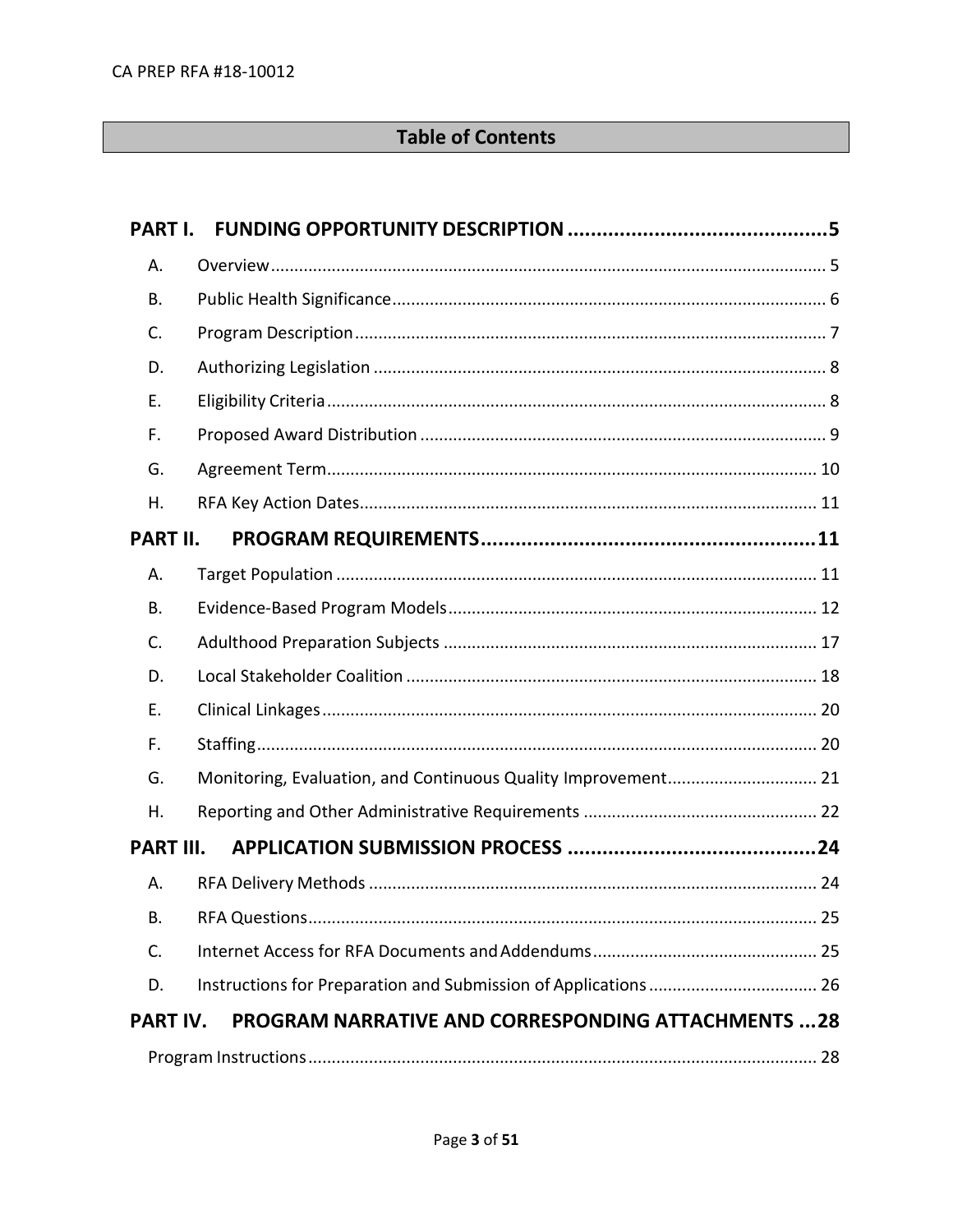| <b>PART V.</b>    |  |
|-------------------|--|
| Α.                |  |
| Β.                |  |
| <b>PART VI.</b>   |  |
| Α.                |  |
| В.                |  |
| C.                |  |
| D.                |  |
| Е.                |  |
| F.                |  |
| G.                |  |
| Η.                |  |
| I.                |  |
|                   |  |
| А.                |  |
| <b>B.</b>         |  |
| C.                |  |
| D.                |  |
| Ε.                |  |
| F.                |  |
| G.                |  |
| Η.                |  |
| <b>PART VIII.</b> |  |
| Α.                |  |
| <b>B.</b>         |  |
| C.                |  |
| <b>PART IX.</b>   |  |
| <b>PART X.</b>    |  |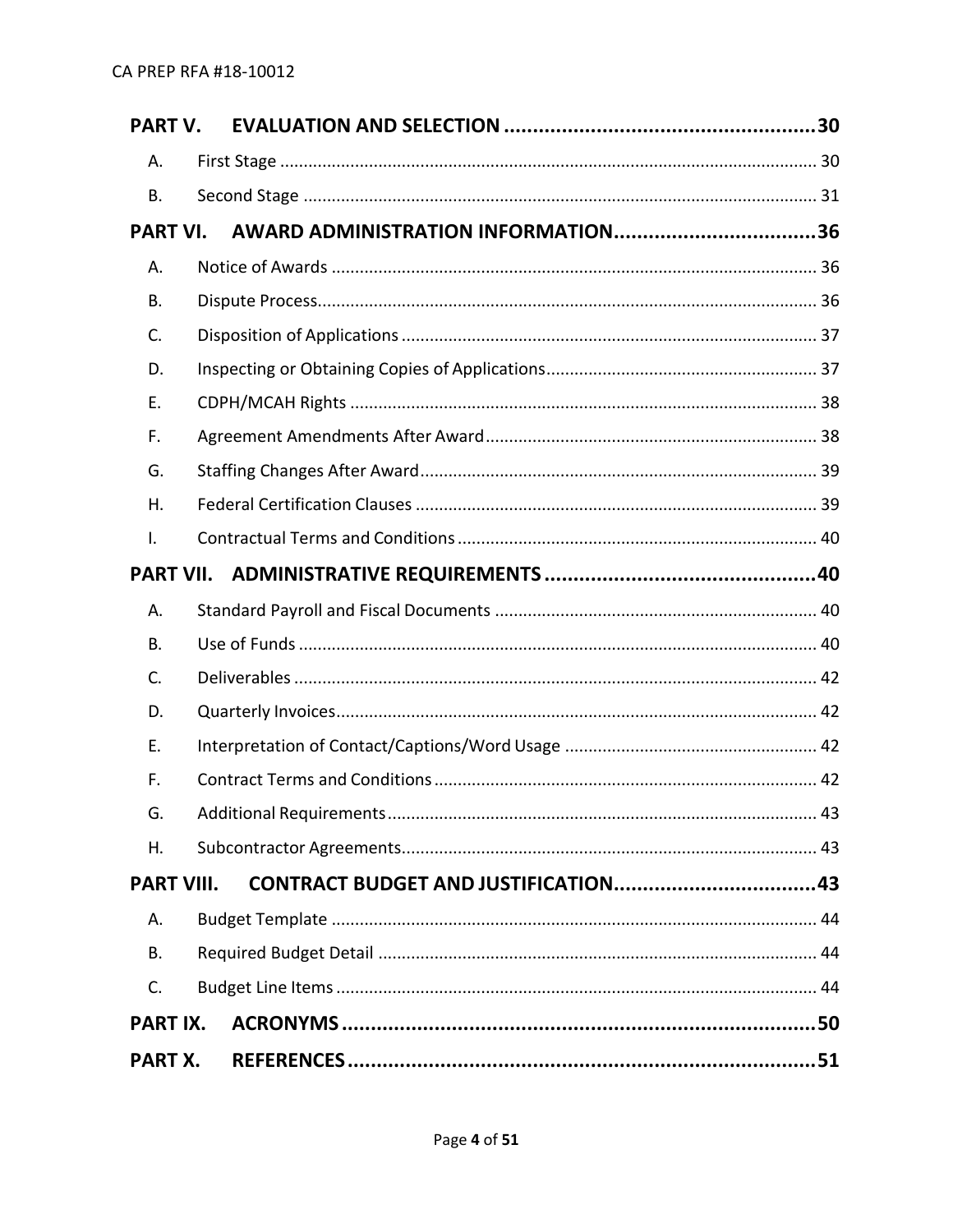# <span id="page-4-0"></span>**PART I. FUNDING OPPORTUNITY DESCRIPTION**

## <span id="page-4-1"></span>*A. Overview*

The California Department of Public Health, Maternal, Child and Adolescent Health Division (CDPH/MCAH) is soliciting applications from eligible organizations [\(Part I. E, Eligibility](#page-7-1) Criteria) to implement California's Personal Responsibility Education Program (CA PREP). CA PREP is intended to educate youth on preventing pregnancy and sexually transmitted infections (STIs) including the human immunodeficiency virus (HIV). CA PREP programming must include both abstinence and contraception, and must cover selected adulthood preparation subjects (APS). CA PREP funds shall be used primarily to replicate or substantially incorporate elements of effective evidence-based program models (EBPMs) that have been proven to change sexual risk-taking behavior including delaying sexual activity, reducing number of sexual partners, and increasing condom and/or contraceptive use among sexually active youth. CA PREP funds may also be used to support complementary activities including community engagement around improving adolescent sexual health and promotion of clinical linkages to local reproductive health services.

All funded agencies operate in areas designated as high-need for adolescent sexual and reproductive health services based on the California Adolescent Sexual Health Needs Index (CASHNI). See [Appendix 1](https://www.cdph.ca.gov/Programs/CFH/DMCAH/CA-PREP/CDPH%20Document%20Library/2018-Appendix%201.pdf) for a description of the CASHNI.

This program is managed under the direction of CDPH/MCAH. Cooperative agreements will be awarded for one fiscal year, beginning July 1, 2018 and ending June 30, 2019, contingent on availability of funds from the Family and Youth Services Bureau (FYSB).

CDPH/MCAH expects to make awards under the Cooperative Agreement Act, Health & Safety Code (Sections 38070-38081.1). A cooperative agreement is an agreement between the department and a unit of local government, any other unit of State government, or a nonprofit organization.

Current CA PREP awardees (i.e., agencies funded to implement CA PREP from July 1, 2015 – June 30, 2018) are invited to apply to this Request for Application (RFA). Due to the uncertainty of future Federal allocations, only one fiscal year of funding is available for allocation at this time. This allocation comes from unspent funding from previous federal PREP awards and may not be available in the future. Given the one-year funding cycle, CDPH/MCAH determined that eligibility for funding through this RFA will be restricted to current CA PREP awardees. This will allow current CA PREP agencies to continue serving youth without interruption during this time of uncertainty. Should Federal PREP funding be reauthorized for future years, a competitive RFA will be released.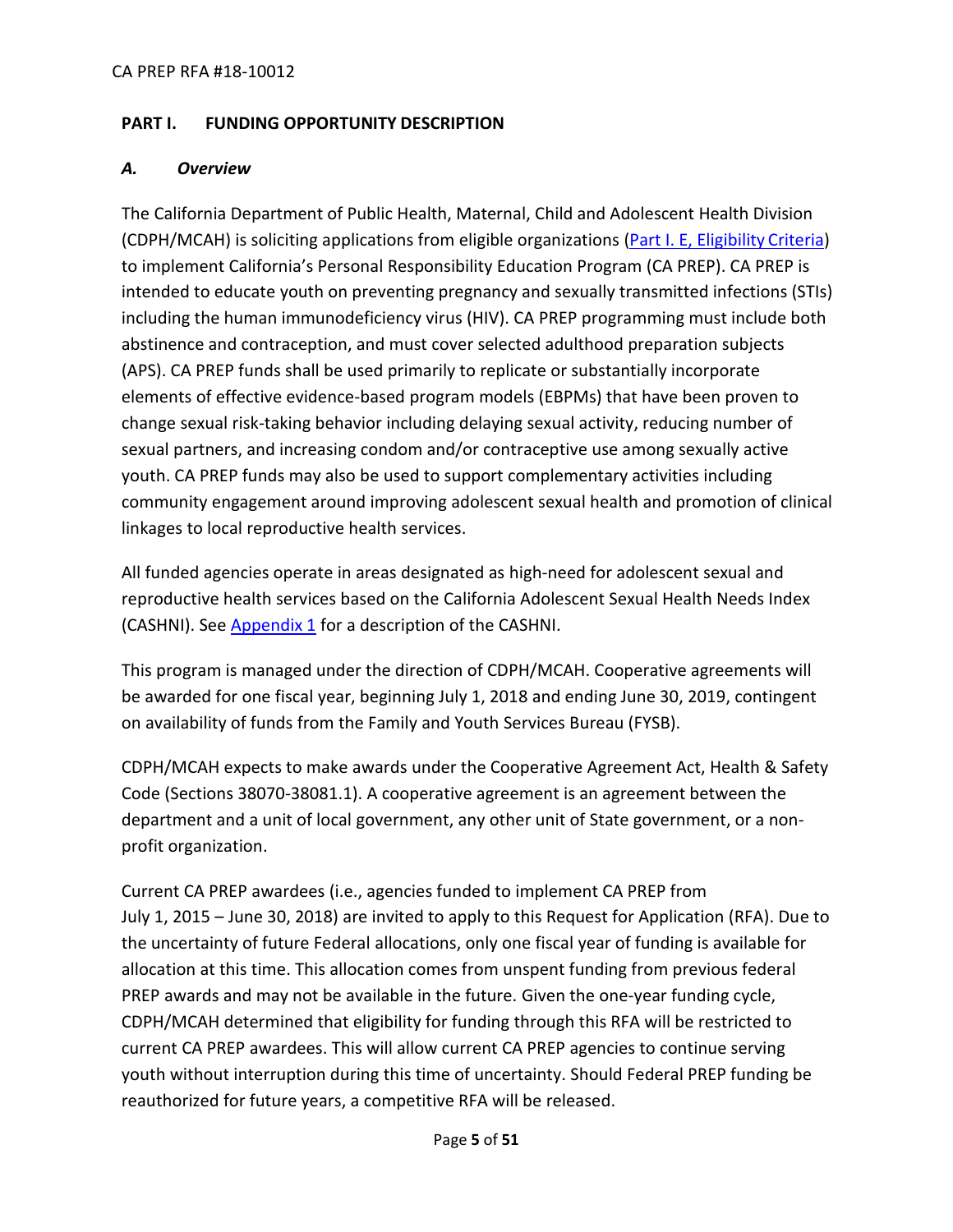#### CA PREP RFA #18-10012

Applicants must comply with the instructions contained in this document to submit an application to provide CA PREP services. CA PREP services are described in [Part II. Program](#page-10-1)  [Requirements.](#page-10-1) Applicants must meet the minimum qualification requirements set forth in [Part I. E, Eligibility Criteria.](#page-7-1)

Applications are due to CDPH/MCAH on **January 15, 2018 by 4:00 PM**. Applicants must adhere to the due dates in Part I. H, RFA [Key Action Dates.](#page-10-0)

## <span id="page-5-0"></span>*B. Public Health Significance*

The adolescent birth rate in the United States decreased significantly over the past decades, reaching a record low of 24.2 live births per 1,000 female youth aged 15 to 19 in 2014. In California, the decline has been even more substantial, reaching a rate of 20.8 per 1,000 in 2014.<sup>1</sup> Nationally, the reduction in adolescent births is linked primarily to improvements in contraceptive use, including increased use of any contraceptive method, increased use of the most effective contraceptives such as long active reversible contraceptive (LARC) methods, and increases in dual use of condoms and other methods.<sup>2,3</sup> California's success also likely relates to a multifaceted approach including policy support for comprehensive sexual health education, accessible family planning services for youth, and a long history of providing effective adolescent pregnancy prevention programs.

While great progress has been made, there are still substantial disparities in rates of adolescent childbearing and STIs based on race, ethnicity, geography, and other social and demographic characteristics. Notably, nearly three out of four adolescent births in CA are to Hispanic mothers. Though adolescent birth rates have declined, racial disparities in these rates have increased, with Black and Hispanic young women (aged 15-19) nearly 3 and 4 times as likely, respectively, to give birth compared with White females of the same age.<sup>1</sup> Other vulnerable populations, including youth in foster care and juvenile justice systems, homeless/runaway youth, female adolescents with a major mental illness, and male and female youth who identify as lesbian, gay or bisexual, also have higher rates of early pregnancy, childbearing and/or STIs including HIV when compared to other adolescents. For example, almost half of female youth in foster care have been pregnant by age 19, compared with one fifth of female youth outside of the foster care system.<sup>4</sup> These vulnerable adolescents are in substantial need of targeted sexual health education and support services.

Youth with special needs, including those with developmental and physical disabilities, are a frequently overlooked population in need of tailored sexual health education. Evidence suggests that youth with intellectual disabilities have a higher risk of becoming adolescent parents, becoming sexually active earlier, and experiencing sexual abuse in childhood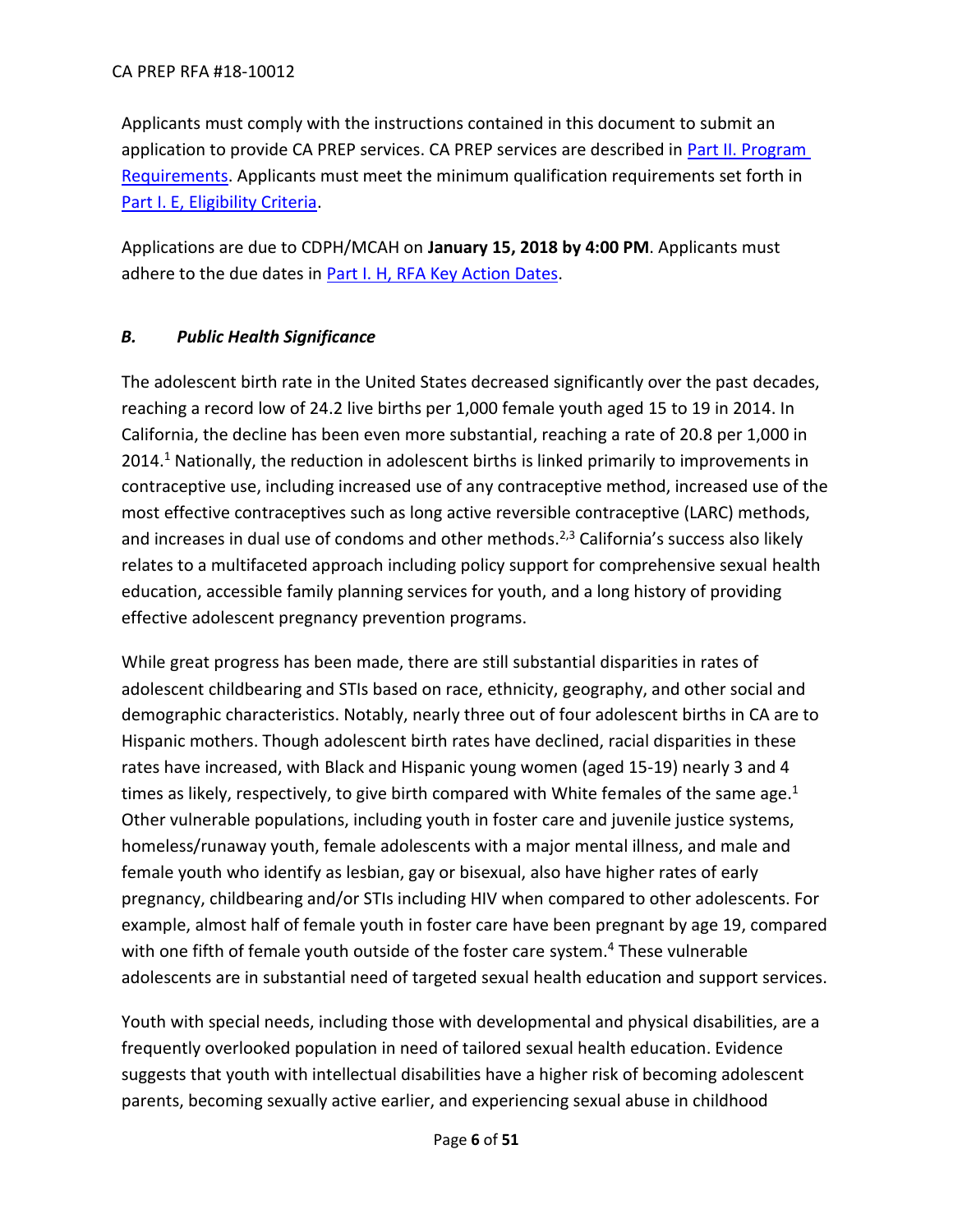compared with their peers.<sup>5</sup> Due to the heterogeneity of conditions and needs among adolescents in this group, it can be challenging to ensure that all youth with special needs receive effective sexual health instruction. It is a CA PREP priority to provide sexual health services that are accessible to and inclusive of youth with disabilities.

Providing high-need adolescents with the knowledge and motivation to make informed decisions around their sexual and reproductive health is an important tool in addressing the health disparities faced by youth across the State and assisting youth in becoming healthy and successful adults. Adolescent sexual and reproductive health is a key component of preconception health, and an essential first step in promoting healthy outcomes across the life course, including healthy birth outcomes if and when young people choose to start a family. In addition, preventing unplanned, early pregnancies and promoting positive youth development may contribute to increased educational and vocational attainment, influencing personal development, relationships, career and educational prospects across generations. By continuing the progress made to date in delaying pregnancy and parenthood, more California youth will have the opportunity to build a strong and healthy foundation for the future.

# <span id="page-6-0"></span>*C. Program Description*

The main goals of CA PREP are to reduce rates of adolescent births and STIs including HIV among high-need youth populations by replicating or substantially incorporating elements of EBPMs for sexual health education.

Key components of CA PREP include:

- Implementation of EBPMs
- Integration of APS
- Compliance with California Health & Safety and Education Codes, when applicable
- Community outreach and engagement activities
- Dissemination of information about Family PACT and other youth services
- Participation in required evaluation and monitoring activities

The Federal funding guidelines emphasize that CA PREP service providers should aim to reduce adolescent birth and STI rates for youth populations most at-risk for these outcomes. A complete list of youth populations considered high-needs by CA PREP is available i[n Part II,](#page-10-1) [Program Requirements.](#page-10-1)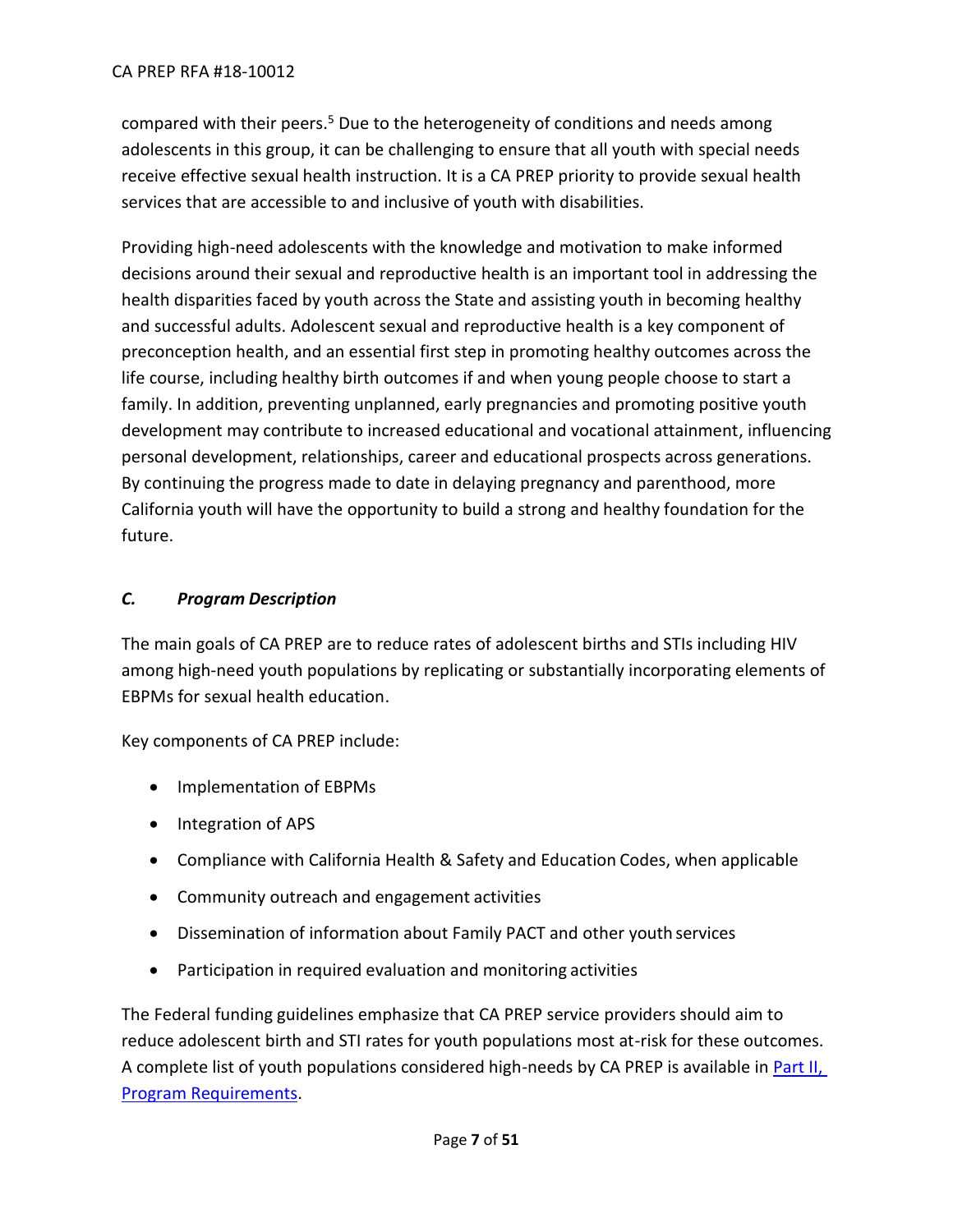CA PREP funds shall be primarily used to replicate or substantially incorporate elements of EBPMs. CDPH/MCAH has selected four EBPMs that have been shown to change behaviors including delaying sexual activity and increasing use of condoms and/or contraception among sexually active youth. Three of the CA PREP program models come from [Office of Adolescent](https://www.hhs.gov/ash/oah/grant-programs/teen-pregnancy-prevention-program-tpp/evidence-based-programs/index.html)  [Health's list of effective programs](https://www.hhs.gov/ash/oah/grant-programs/teen-pregnancy-prevention-program-tpp/evidence-based-programs/index.html), and the additional EBPM has been approved by CDPH/MCAH and FYSB for implementation by CA PREP.

Additional activities to be supported by CA PREP funds include: maintaining a coalition of local stakeholders around adolescent sexual health; outreach to parents of CA PREP youth and community members; building partnerships with local Family PACT and other sexual and reproductive health care providers; and participation in required data collection, continuous quality improvement, and evaluation activities.

# <span id="page-7-0"></span>*D. Authorizing Legislation*

CA PREP is federally funded through FYSB. It was originally authorized in 2010 as part of the Affordable Care Act, and was most recently extended through FY 2016 and 2017 as part of the Medicare Access and CHIP Reauthorization Act of 2015.

# <span id="page-7-1"></span>*E. Eligibility Criteria*

The following organizations (awardees that are currently receiving CA PREP funding during the 2015-18 cycle) are eligible and invited to apply for funding:

- AltaMed Health Services Corporation, Los Angeles County
- California Health Collaborative, Kings County
- Community Action Commission of Santa Barbara County, Santa Barbara County
- County of Madera Public Health Department, Madera County
- County of Monterey Health Department, Monterey County
- County of Sacramento Department of Health and Human Services, Sacramento County
- County of Santa Cruz Health Services Agency, Santa Cruz County
- County of Tulare Health and Human Services Agency, Tulare County
- Delta Health Care and Management Services Corporation, San Joaquin County
- Fresno County Economic Opportunities Commission, Fresno County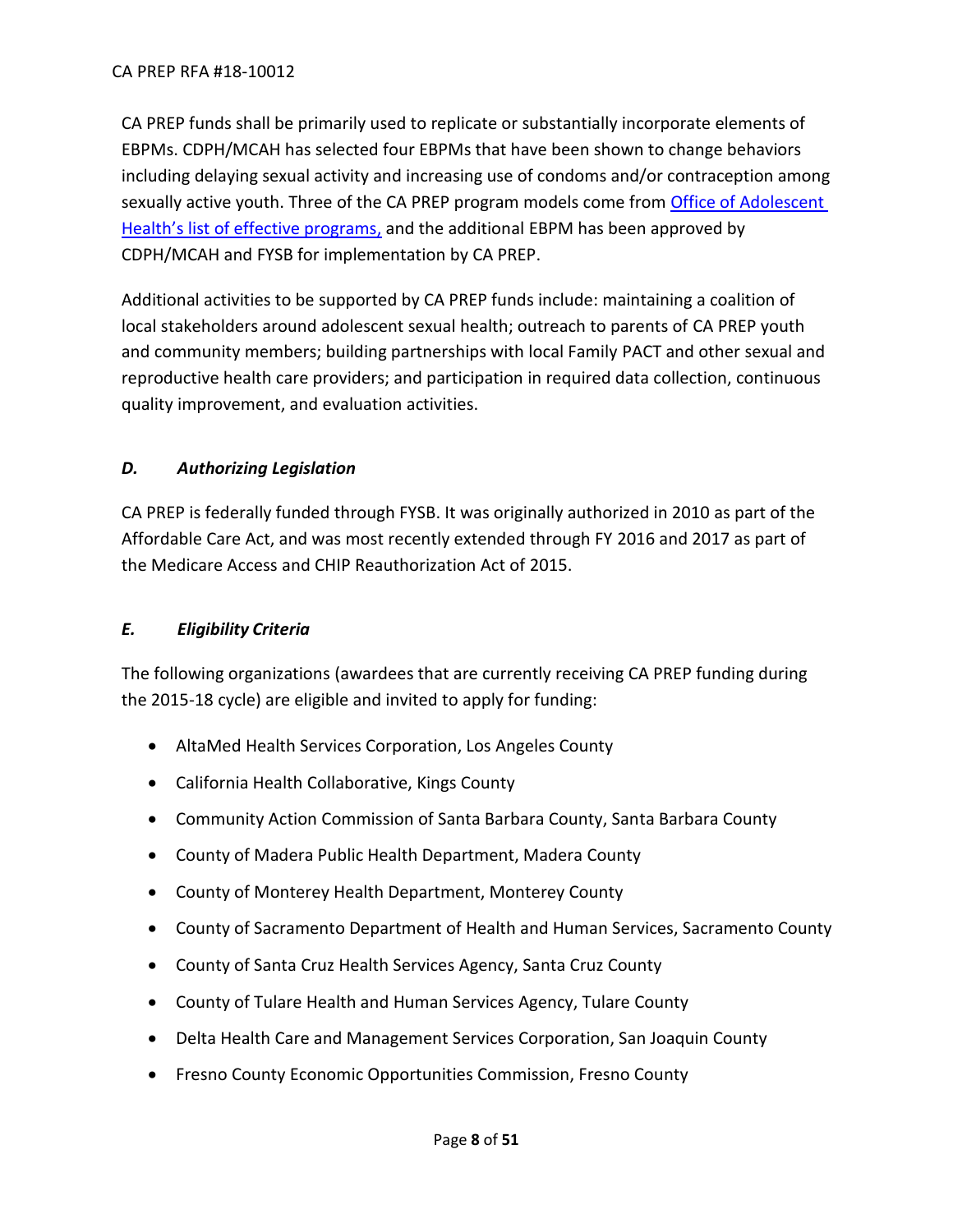- Kern County Superintendent of Schools, Kern County
- Lake Family Resource Center, Lake County
- Orange County Bar Foundation, Orange County
- Planned Parenthood Mar Monte, Sacramento County
- Planned Parenthood Northern California, Humboldt County
- Planned Parenthood Northern California, Shasta County
- Planned Parenthood of Orange and San Bernardino Counties, San Bernardino County
- Planned Parenthood of the Pacific Southwest, Imperial County
- Planned Parenthood of the Pacific Southwest, San Diego County
- Riverside Community Health Foundation, Riverside County
- Santa Rosa Community Health Center, Sonoma County
- Vista Community Clinic, San Diego County

# <span id="page-8-0"></span>*F. Proposed Award Distribution*

*1. Available Funding*

Up to \$5,100,000 in Federal allocations from FYSB will be allocated statewide through this RFA.

CDPH/MCAH expects to award cooperative agreements to eligible and qualified applicants with the greatest capacity to achieve the program goals. Cooperative agreements (from this point forward referenced as Agreements) will be for a oneyear period (July 1, 2018 – June 30, 2019). CDPH/MCAH reserves the right to determine the level of funding to be awarded.

*2. Funding Tiers*

CA PREP funds will continue to be awarded within tiers. Counties in Tier 1 have the highest countywide need and/or highest numbers of eligible youth, followed by Tier 2 and then Tier 3.

Funding levels will be within the funding ranges by tier described in Table 1. The amount awarded within the funding range will be determined by CDPH/MCAH based upon availability of funding, the applicant's proposed budget, and CA PREP funding priorities. All attempts will be made to remain consistent with the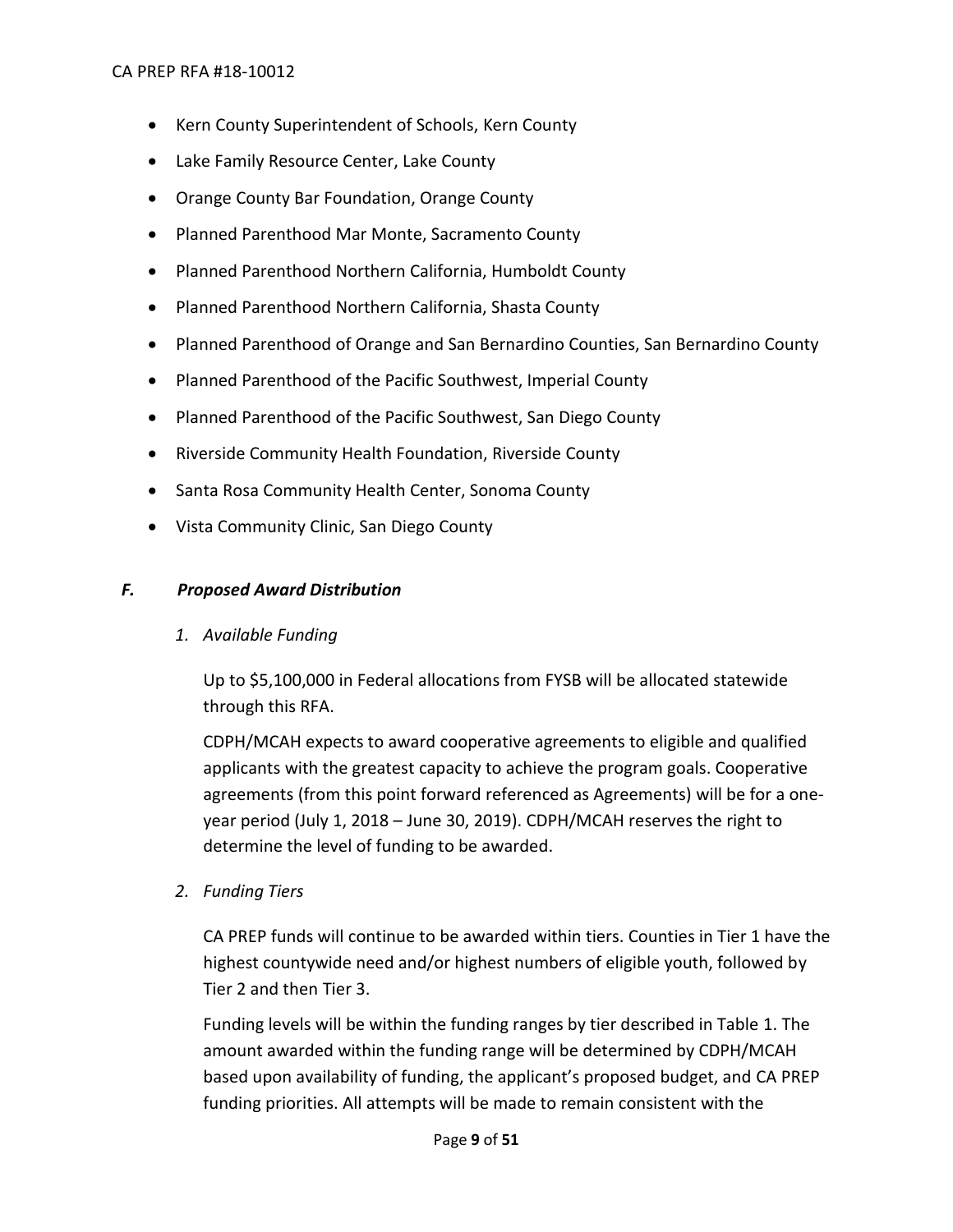2015-2018 funding levels.

The minimum award given to all applicants chosen for funding will be \$125,000.

| <b>Table 1: CA PREP Funding Tiers</b> |                                                                                      |                                     |  |  |
|---------------------------------------|--------------------------------------------------------------------------------------|-------------------------------------|--|--|
| Tier                                  | <b>Eligible Counties</b>                                                             | <b>Minimum to</b><br><b>Maximum</b> |  |  |
| Tier 1                                | Fresno, Kern, Los Angeles, Riverside, San Bernardino,<br>San Diego, Tulare           | \$125,000 to<br>\$400,000           |  |  |
| Tier 2                                | Imperial, Kings, Madera, Monterey, Orange,<br>Sacramento, San Joaquin, Santa Barbara | \$125,000 to<br>\$250,000           |  |  |
| Tier 3                                | Lake, Humboldt, Santa Cruz, Shasta, Sonoma                                           | \$125,000 to<br>\$150,000           |  |  |

*3. Limitations of State Liability*

Funding for the resulting Agreement is dependent upon availability of future appropriations by the State Legislature, Congress, or Federal funding for the purposes of the resulting Agreement. No legal liability on the part of the State for any payment may arise under the resulting Agreement until funds are made available through an annual appropriation. If an Agreement is executed before ascertaining available funding and funding does not become available, CDPH/MCAH will cancel the Agreement.

#### <span id="page-9-0"></span>*G. Agreement Term*

The term of the Agreement is expected to be a one-year term and is anticipated to be effective from July 1, 2018 through June 30, 2019.

The resulting Agreement will be of no force or effect until signed by both parties and approved by CDPH or the Department of General Services (DGS), whichever is applicable. The Awardee is cautioned not to commence performance until all approvals are obtained. Should performance commence before all approvals are obtained, said services may be considered to have been volunteered without State reimbursement.

CDPH/MCAH reserves the right to modify the term of the resulting Agreement via a formal Contract amendment process. CDPH/MCAH offers no assurance that an extension will occur or that funding will be continued at the same level in future years.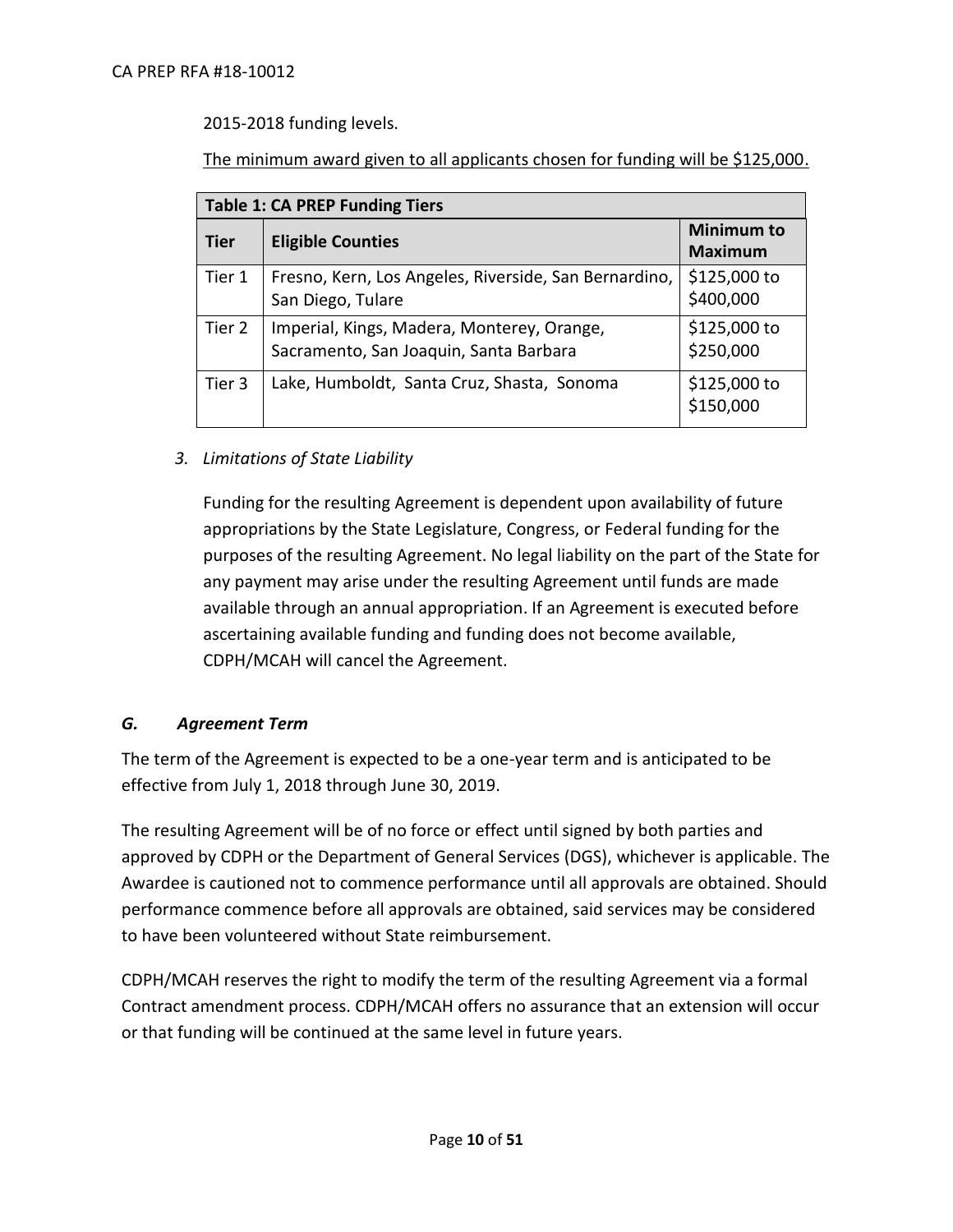#### <span id="page-10-0"></span>*H. RFA Key Action Dates*

| <b>Table 2: Key Action Dates</b>           |                         |                        |  |  |  |
|--------------------------------------------|-------------------------|------------------------|--|--|--|
| Event                                      | Date                    | Time, if<br>applicable |  |  |  |
| <b>RFA Release</b>                         | November 14, 2017       |                        |  |  |  |
| Deadline to Submit RFA Questions           | November 22, 2017       | 4:00 PM                |  |  |  |
| Submit via e-mail at: PREP RFA@cdph.ca.gov |                         |                        |  |  |  |
| Subject Line: CA PREP RFA Questions        |                         |                        |  |  |  |
| Q&A Responses Published                    | December 1, 2017        |                        |  |  |  |
| <b>Application Due</b>                     | <b>January 15, 2018</b> | 4:00 PM                |  |  |  |
| Public Notice of Intent to Award           | March 6, 2018           |                        |  |  |  |
| Dispute Filing                             | March 13, 2018          | 4:00 PM                |  |  |  |
| <b>Cooperative Agreements Commence</b>     | July 1, 2018            |                        |  |  |  |

CDPH/MCAH reserves the right to adjust any key action date and/or time as necessary. Date and time adjustments will be posted at: [https://www.cdph.ca.gov/Programs/CFH/DMCAH/CA-](https://www.cdph.ca.gov/Programs/CFH/DMCAH/CA-PREP/Pages/CAPREP-RFA-2018.aspx)[PREP/Pages/CAPREP-RFA-2018.aspx.](https://www.cdph.ca.gov/Programs/CFH/DMCAH/CA-PREP/Pages/CAPREP-RFA-2018.aspx) It is the Applicant's responsibility to check the website frequently for any adjustments made to the timeline.

#### <span id="page-10-1"></span>**PART II. PROGRAM REQUIREMENTS**

#### <span id="page-10-2"></span>*A. Target Population*

Awardees must serve high-need youth ages 10-19. CDPH/MCAH defines high-need youth based on geography as well as certain social and demographic characteristics.

In recognition of the geographic disparities in sexual and reproductive health outcomes across the State, CDPH/MCAH developed a method (the California Adolescent Sexual Health Needs Index - CASHNI) to determine geographic eligibility for service sites. The CASHNI was developed at the Medical Service Study Area (MSSA) level using the process described below:

- Six indicators of community risk were standardized and summed to form an index of overall community risk. The six indicators were: adolescent birth rate, percentage of repeat births, gonorrhea incidence rate, percentage of youth living in concentrated areas of poverty, percentage of youth living in racially isolated areas of African Americans, Hispanics or American Indian/Alaskan Natives, and the percentage of 18-24 year olds without a high school diploma or equivalent.
- Overall community risk was ranked from one (1) to five (5) based on the distribution of sums; rankings were multiplied by three (3) for rural MSSAs.
- **•** Resulting values (range  $1 15$ ) were multiplied by the 2012-2014 weighted average annual numbers of live births to females ages 15 – 19.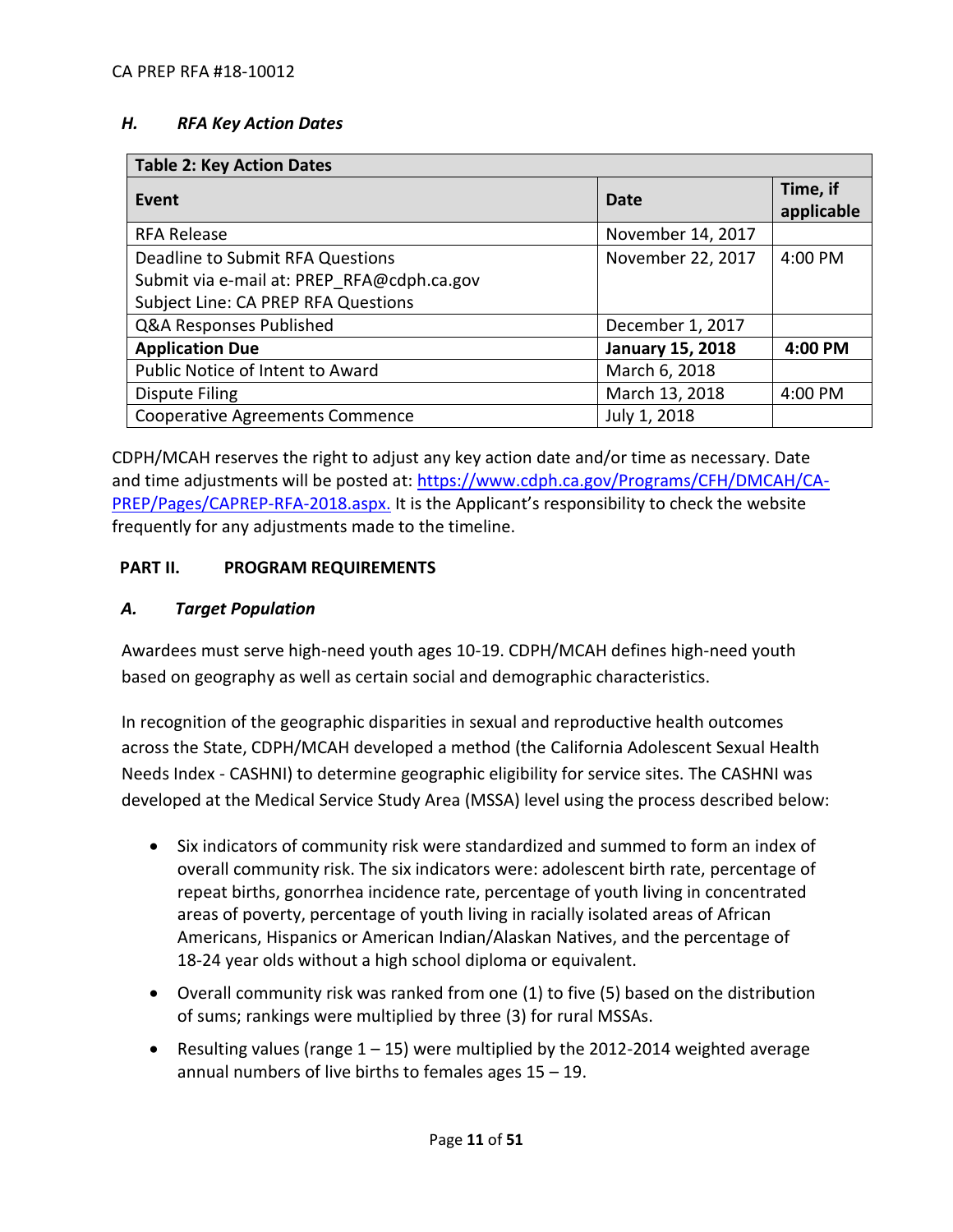CASHNI scores range from 0 to 2715 across California's 542 MSSAs. Se[e Appendix 1](https://www.cdph.ca.gov/Programs/CFH/DMCAH/CA-PREP/CDPH%20Document%20Library/2018-Appendix%201.pdf) for more detail and a list of CASHNI scores by MSSA.

Youth are considered high-need and are eligible to be served by CA PREP if they meet one or more of the following criteria:

- Reside or attend school in a high-need MSSA (see [Appendix 1](https://www.cdph.ca.gov/Programs/CFH/DMCAH/CA-PREP/CDPH%20Document%20Library/2018-Appendix%201.pdf) for a list of all high-need MSSAs in the eligible counties and information on how to check the MSSA of potential sites)\*
- Receive services at a reproductive health clinic in a high-needsMSSA
- Are homeless and/or runaway youth
- Attend an alternative or continuation school
- Are in or emancipated from the foster care system
- Are incarcerated in a juvenile justice facility, or are in the probation system
- Identify as lesbian, gay, bisexual, transgender, or questioning (LGBTQ)
- Reside in or receive outpatient services from a mental health or substance abuse treatment facility or group home
- Have special needs, defined as youth who "have or are at increased risk for a chronic physical, developmental, behavioral, or emotional condition and who also require health and related services of a type or amount beyond that required by children generally"<sup>6</sup>
- Are or live in families that are migrant farmworkers, defined as individuals who are "required to be absent from a permanent place of residence for the purpose of seeking remunerated employment in agricultural work"<sup>7</sup>
- Are expectant or parenting female youth (up to age 21)

All youth served by CA PREP must meet at least one of the criteria above.

\*For continuity of services, agencies will be allowed to provide services at all active sites in high-need MSSAs approved during the 2015-18 program cycle (designated using 2012 CASHNI data). The updated CASHNI (see [Appendix 1\)](https://www.cdph.ca.gov/Programs/CFH/DMCAH/CA-PREP/CDPH%20Document%20Library/2018-Appendix%201.pdf) should be utilized for all new site identification. New sites that do not meet one of the other eligibility criteria will be reviewed on a case-bycase basis by the CDPH/MCAH Program Consultant.

# <span id="page-11-0"></span>*B. Evidence-Based Program Models*

In accordance with Federal requirements for PREP funding, CA PREP awardees will replicate with fidelity or substantially incorporate elements of EBPMs that have been proven through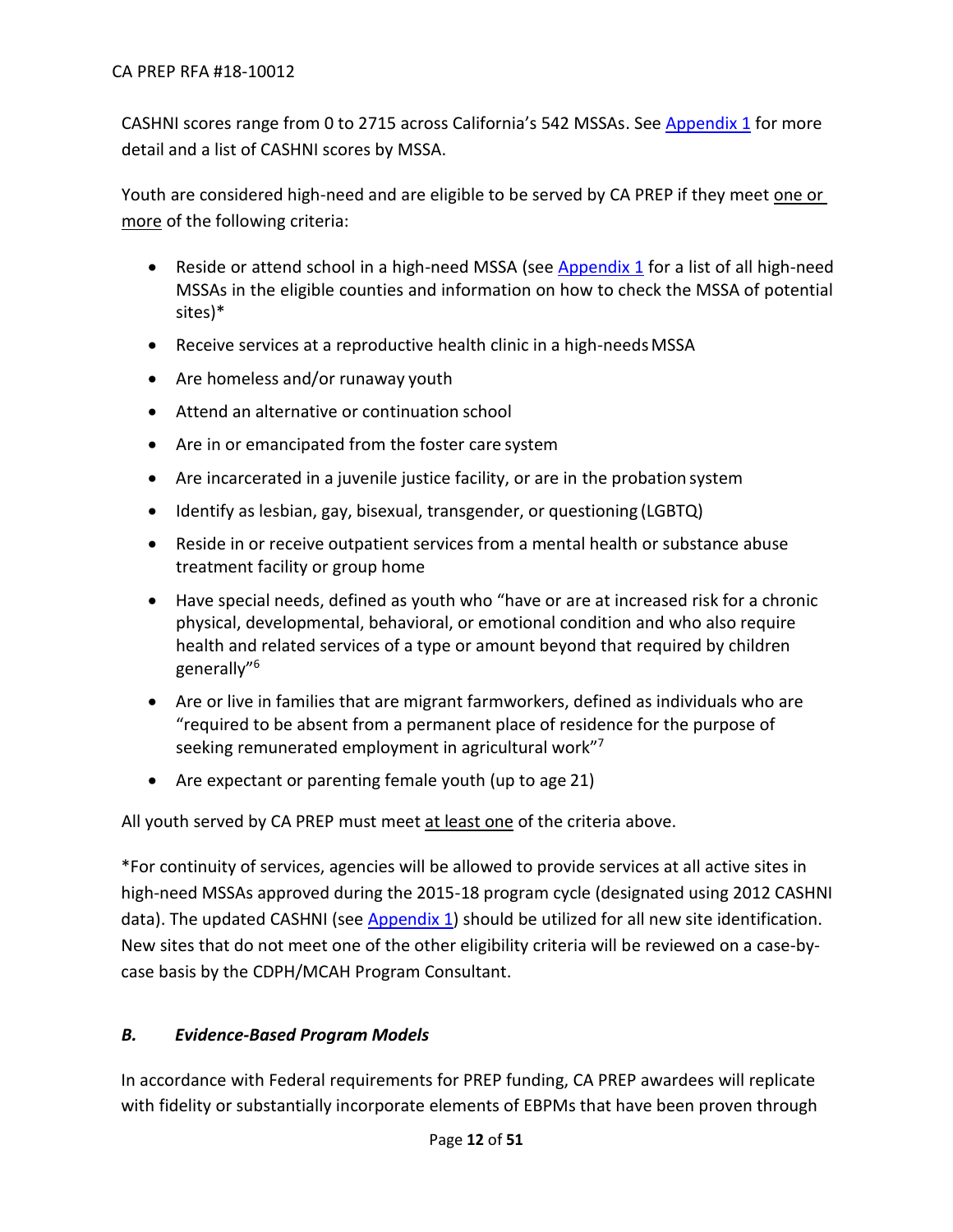#### CA PREP RFA #18-10012

rigorous scientific research to have significant, positive behavioral outcomes related to adolescent births, STIs, and HIV prevention. CDPH/MCAH has selected four EBPMs that have been shown to change behaviors including delaying sexual activity and increasing use of condoms and/or contraception among sexually active youth.

## *1. EBPM Selection*

The four CDPH/MCAH-selected EBPMs are identified in **Table 3. Applicants must choose at least one of the EBPMs listed in Table 3** that best suits the needs of their target population. Applicants serving more than one target population (for example, youth in juvenile justice and youth in alternative high schools), may select different EBPMs for each population.

EBPMs have typically been designed for specific populations (e.g., race/ethnicity, age, and gender) in specific settings (e.g., schools, clinics, juvenile justice facilities). Refer to Table 4, EBPM At-a-Glance.

Appropriate EBPM selection increases the likelihood that the program will be implemented with fidelity, thereby increasing the likelihood of achieving the desired outcomes. Not all EBPMs are appropriate for all adolescents, organizations, and communities. Selecting an EBPM based on the needs of the target population(s) increases the chance it will be appropriate for and accepted by participating adolescents. Additionally, EBPMs that reflect the culture, language, and values of the target population(s) increase the chances of improving outcomes.<sup>8</sup>

After Notice of Intent to Award, CDPH/MCAH will work with awardees to determine the best program model for their target population(s) and setting(s).

Please note that all curricula include a demonstration of condom use skills. Individual participants may opt out of this activity if they choose.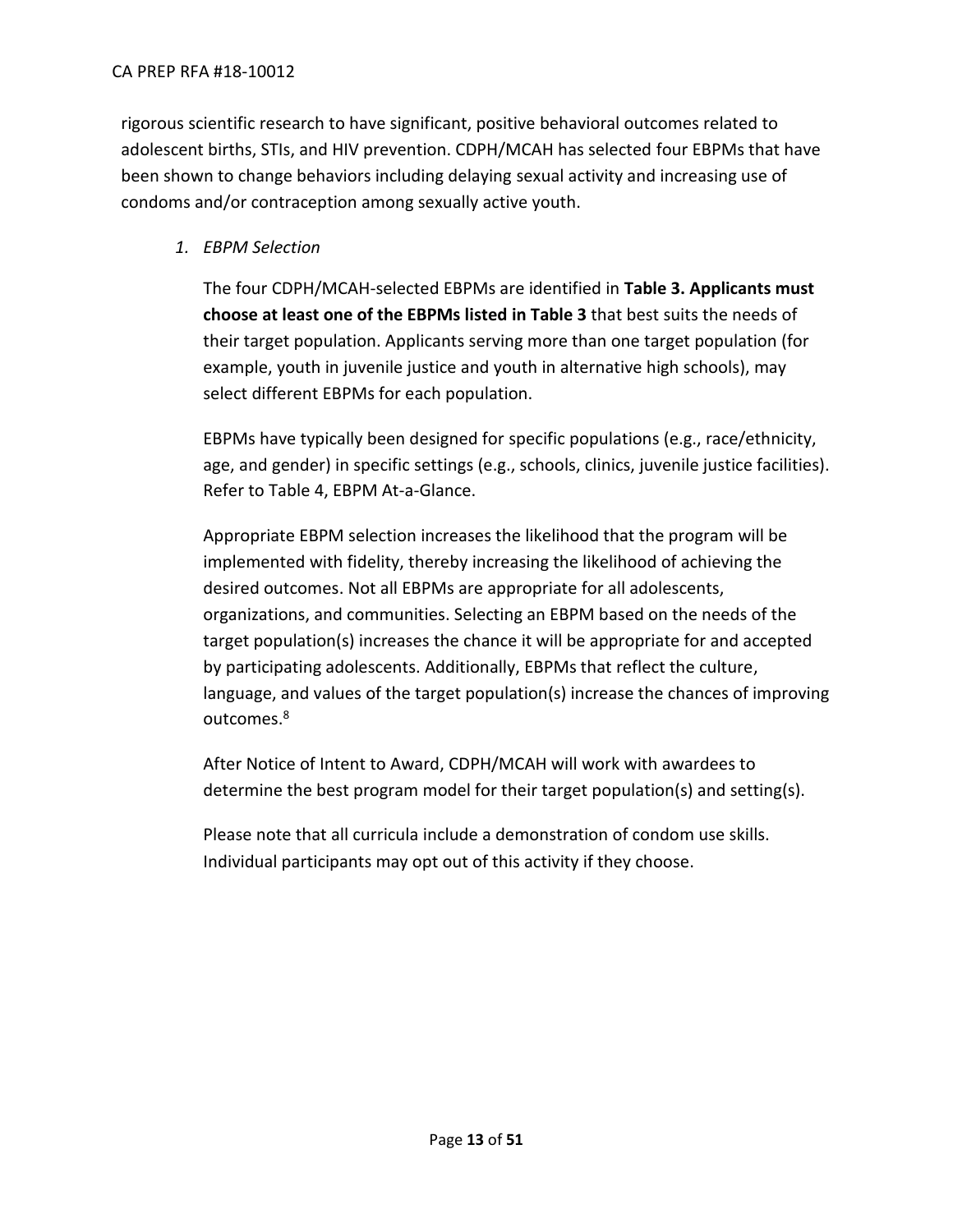|    | Table 3: CA PREP Approved Evidence-Based Program Models                                                                                                                                                                                                                                                                                                                                                                     |
|----|-----------------------------------------------------------------------------------------------------------------------------------------------------------------------------------------------------------------------------------------------------------------------------------------------------------------------------------------------------------------------------------------------------------------------------|
|    | 1. Cuidate! 2 <sup>nd</sup> Edition, 2012, 2 <sup>nd</sup> Printing                                                                                                                                                                                                                                                                                                                                                         |
| 2. | Sexual Health and Adolescent Risk Prevention (SHARP), also known as HIV Risk Reduction<br>Among Detained Adolescents 1 <sup>st</sup> Edition, 2010<br>Can only be used in Juvenile Justice or community-based settings.                                                                                                                                                                                                     |
|    | 3. Making Proud Choices! California Edition, 2016<br>School or Community-based versions.<br>$\bullet$<br>Only California Healthy Youth Act-compliant EBPM; pending updated ASHWG<br>review results, expected late Fall 2017.<br>Will soon be available in Spanish.                                                                                                                                                          |
| 4. | <b>Power Through Choices</b><br>Training for this curriculum can only be provided by the curriculum developer;<br>$\bullet$<br>CDPH/MCAH is not able to provide training on this model. Awardees interested in<br>implementing this curriculum should contact the curriculum developer for training<br>details and should include the cost of training in their budget proposal.<br>Contact: Janene Fluhr [jfluhr@oica.org] |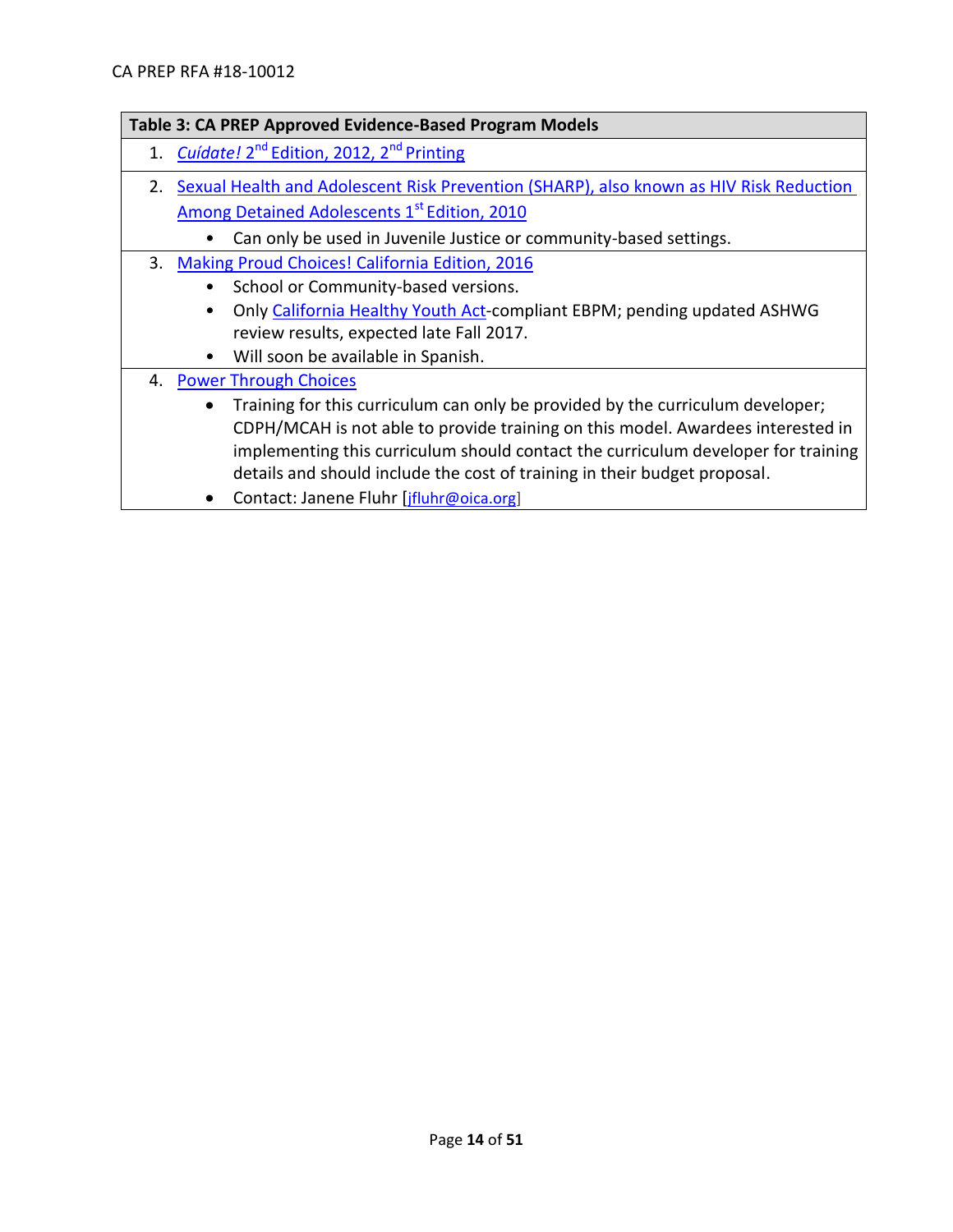| <b>Table 4: EBPM At-a-Glance</b>                                      |                                                                                                                                             |                                                            |                                                                                                                                                                        |                                                               |                                      |                                                                              |                                                         |
|-----------------------------------------------------------------------|---------------------------------------------------------------------------------------------------------------------------------------------|------------------------------------------------------------|------------------------------------------------------------------------------------------------------------------------------------------------------------------------|---------------------------------------------------------------|--------------------------------------|------------------------------------------------------------------------------|---------------------------------------------------------|
| <b>EBPM</b>                                                           | <b>Target</b><br><b>Audience</b>                                                                                                            | <b>Number of</b><br><b>Modules</b>                         | <b>Intended</b><br><b>Curriculum</b><br>Length $1$                                                                                                                     | <b>Maximum</b><br><b>Facilitator:</b><br><b>Student Ratio</b> | <b>Maximum</b><br><b>Cohort Size</b> | <b>Suggested</b><br>Implementation<br>Schedule $(s)^2$                       | <b>Average</b><br><b>Attrition</b><br>Rate <sup>3</sup> |
| Cuídate!                                                              | Latino youth,<br>ages 13-18                                                                                                                 | 6                                                          | 365 minutes                                                                                                                                                            | 1:12                                                          | 24                                   | • 2 days, 3 modules/day<br>• 3 days, 2 modules/day<br>• 6 days, 1 module/day | • 10.5%                                                 |
| <b>Making Proud</b><br>Choices,<br>California<br>Edition <sup>4</sup> | Youth ages 12-<br>18; specific<br>activities or<br>discussions can<br>be adapted for<br>either middle<br>school or high<br>school settings. | Community<br>Version:<br>9<br><b>School Version:</b><br>14 | Community<br>Version: 540<br>minutes<br><b>School Version:</b><br>560                                                                                                  | 1:15                                                          | 30                                   | • 2 days, 4 modules/day<br>• 4 days, 2 modules/day<br>• 8 days, 1 module/day | $-4.6%$                                                 |
| Sexual Health<br>and Adolescent<br><b>Risk Prevention</b>             | Youth involved<br>in the criminal<br>justice system                                                                                         | 5 Sections                                                 | 1 Session<br>215 min w/ $2$<br><b>Facilitator</b><br>235 min w/ 1<br><b>Facilitator</b><br>2 or more<br>sessions <sup>5</sup><br>185 min $w/1-2$<br><b>Facilitator</b> | $1:1-5$<br>max of 10<br>(separated by<br>gender)              | 10                                   | 1 day, entire EBPM<br>$\bullet$                                              | 5.7%<br>$\bullet$                                       |
| Power Through<br>Choices                                              | Youth ages 14-<br>18 living in out-<br>of-home care                                                                                         | 10                                                         | 900                                                                                                                                                                    | 1:12                                                          | 24                                   | 9 days, 1 module/day<br>$\bullet$                                            | 6.3%<br>$\bullet$                                       |

<sup>1</sup>All Intended Curriculum Lengths include additional time for entry and exit surveys, any applicable CHYA adaptations developed by MCAH, and disseminating Family PACT materials.

<sup>2</sup> Any Implementation Schedule that does not replicate those below needs to be approved as an implementation adaptation. For *Cuídate*! and Making Proud

Choices, 2 sessions cannot be scheduled more than 1 week apart. (Suggested Implementation)

<sup>3</sup> Based on retention rates from CA PREP program year 2016-2017. (Average Attrition)

<sup>4</sup> Making Proud Choices! California is an enhanced edition of Making Proud Choices! made to align the curriculum with the California Healthy Youth Act (CHYA) which came into effect on January 1, 2016. (MPC)

<sup>5</sup> If SHARP is conducted in 1 session (1 day) the 30-50 minute break is included in the total curriculum length. If conducted in 2 or more sessions (days) the 30-50 minutes break is not included in the total curriculum length. (2 or more sessions)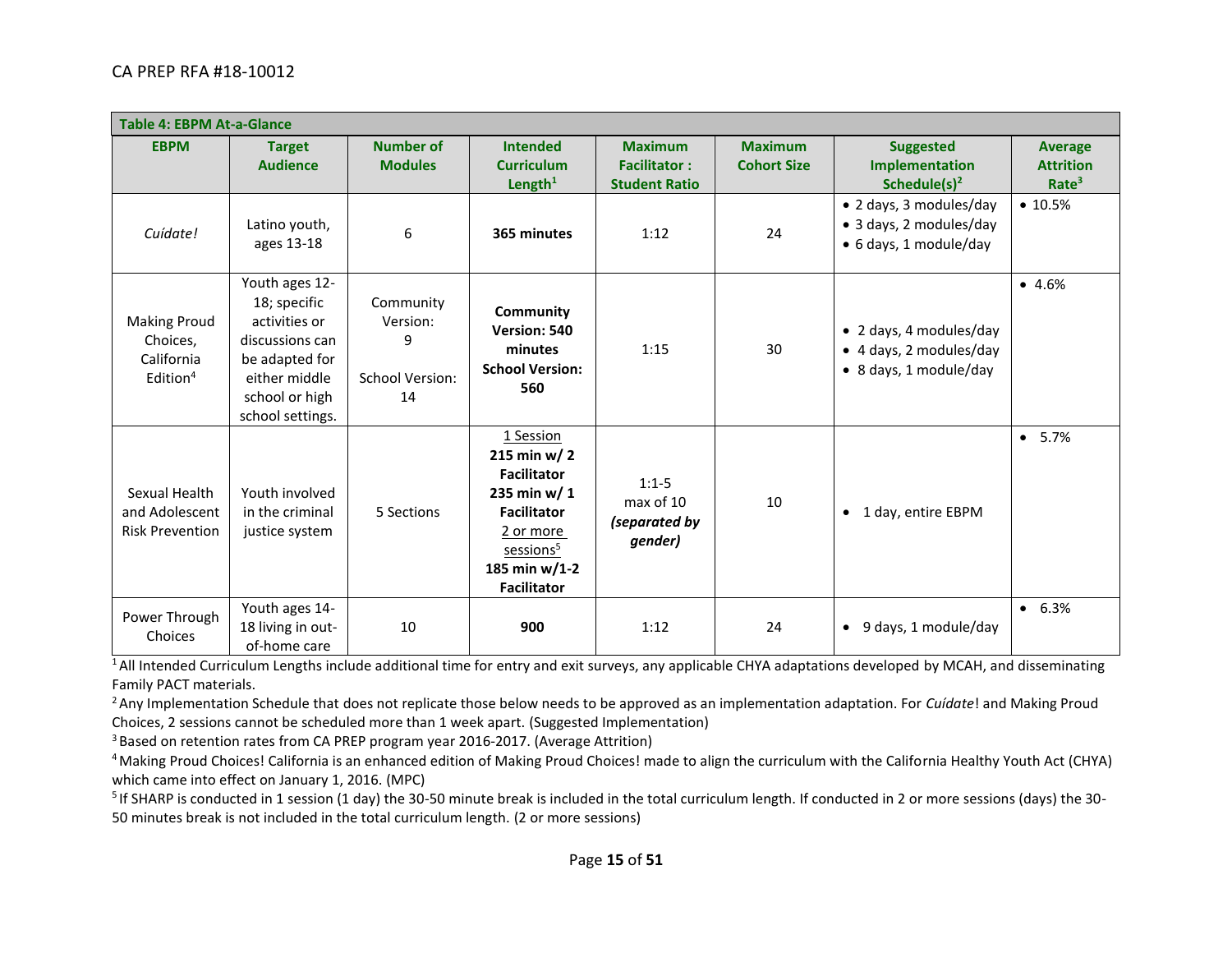## *2. Fidelity*

Awardees will be required to maintain fidelity to the core components of the EBPMs. Implementing a program model with fidelity requires implementing the EBPM in its entirety and with the core components of each module delivered as intended. All awardees will attend training on how to implement a selected EBPM with fidelity. Awardees are permitted to adapt EBPMs to meet the needs of their target population(s) and/or setting(s) as long as they do not alter the internal logic or change core components of the intervention. Adaptations must be submitted for review and approval by CDPH/MCAH prior to implementation.

Training and technical assistance will be provided to awardees to consider whether adaptations are necessary for their selected EBPM. Awardees will also be provided with fidelity monitoring tools to ensure the EBPMs are implemented as intended.

*3. Cultural and Linguistic Context*

Information and activities must be provided in the cultural and linguistic context that is most appropriate for the target population(s). Awardees will agree to provide services in a manner that respects the beliefs, privacy, and dignity of the individual. Individuals have the right to accept or reject services and their participation must be voluntary.

*4. EBPM Training*

Awardees will be required to attend training provided by CDPH/MCAH or the program developer as directed on their selected EBPM(s). Awardees will ensure program staff hired to implement EBPM(s) are able to meet the EBPM core components and implement the EBPM(s) with fidelity. In addition, staff hired shall be able to implement the EBPM(s) in a culturally and linguistically appropriate manner for the target population(s).

*5. California Laws*

CA PREP awardees are required to comply with the following California laws, as applicable

- In all settings:
	- o [Sexual Health Education Accountability Act \(SHEAA\);](http://www.cde.ca.gov/ls/he/se/sheaa.asp) California Health and Safety Code (H&S) sections 151000-151003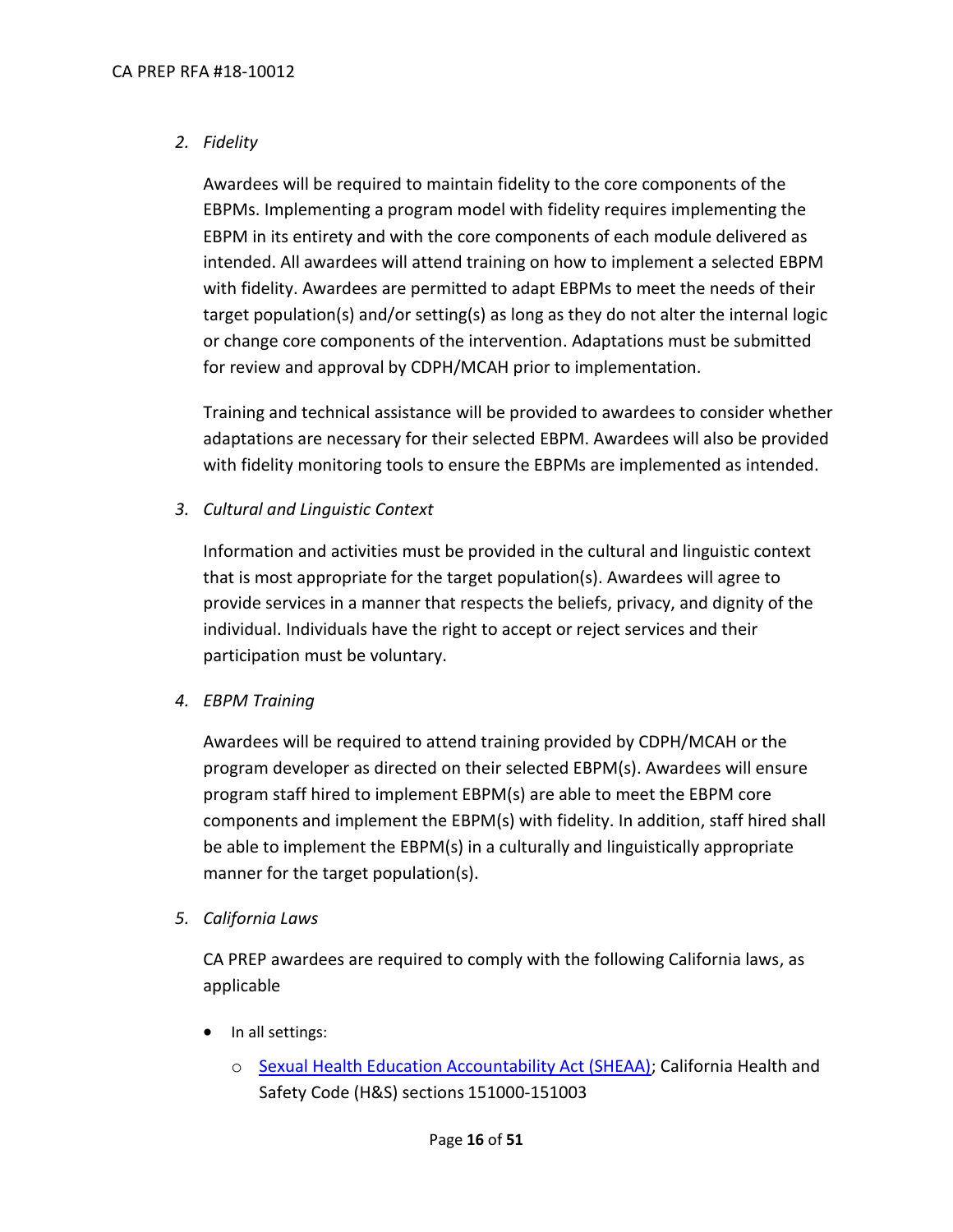#### CA PREP RFA #18-10012

- In school settings:
	- o California [Healthy Youth Act \(CHYA\);](http://www.cde.ca.gov/ls/he/se/) Education Code sections 51930-51939
	- o [Health Education Content Standards for California Public Schools:](http://www.cde.ca.gov/be/st/ss/)  **[Kindergarten through Grade Twelve](http://www.cde.ca.gov/be/st/ss/) (currently undergoing revision)**
- *6. Changing EBPMs After Award*

Awardees will not be permitted to change the selection of their EBPM(s) or approved implementation plan after the contract award without prior CDPH/MCAH approval.

# <span id="page-16-0"></span>*C. Adulthood Preparation Subjects*

Awardees will integrate adulthood preparation subjects (APS), a set of six youth development topics, into EBPM implementation. Integrating three of the six adulthood preparation subjects into EBPM implementation is a requirement of Federal PREP funding. The APS are listed below; the first three below (in bold) have been selected by MCAH as topic areas that CA PREP awardees must cover during EBPM implementation.

- **Adolescent Development**
- **Healthy Life Skills**
- **Healthy Relationships**
- Educational and Career Success
- Financial Literacy
- Parent-Child Communication

Each EBPM provides different coverage of the CA PREP topic areas; not all models adequately cover each topic. In 2014, CDPH/MCAH conducted a review of APS in CA PREP evidencebased program models to determine which subjects require additional content to meet minimum standards. The review identified areas of need across all EBPMs reviewed. For more background on the review and the content of each of the CA PREP APS, see [Appendix 2.](https://www.cdph.ca.gov/Programs/CFH/DMCAH/CA-PREP/CDPH%20Document%20Library/2018-Appendix%202.pdf)

Awardees will integrate APS in the following ways:

- Required: CA PREP facilitators must view or attend topical trainings as directed by CDPH/MCAH to incorporate APS content and themes into EBPMs throughout implementation.
- Encouraged: Awardees may add relevant activities (such as an activity on puberty and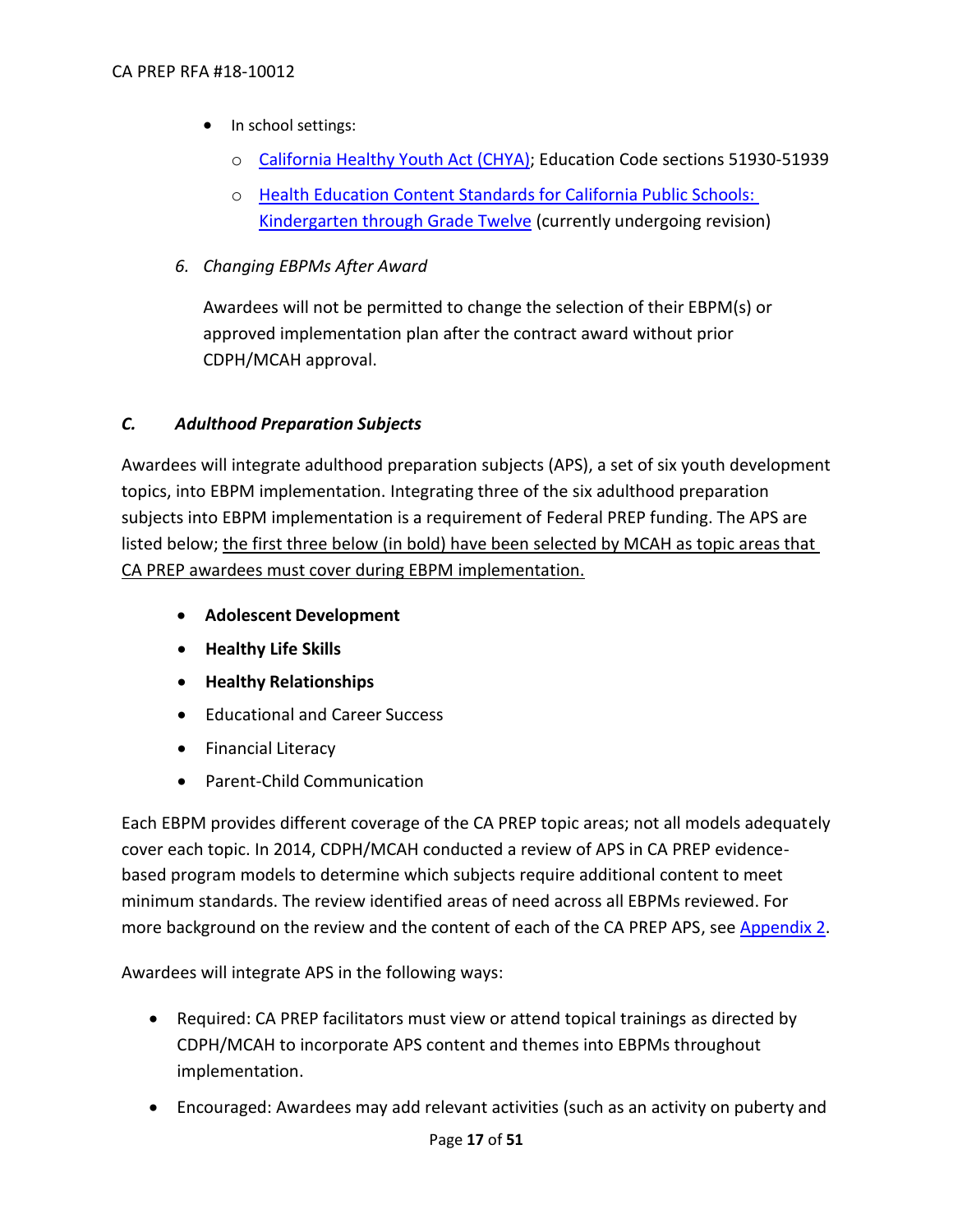physical development, or a course on healthy relationships) before or after EBPM implementation, with prior approval from CDPH/MCAH. All APS activities must be included between the entry and exit survey and APS activities outside of the implementation guidance cannot be incorporated within the EBPM content.

Awardees may also propose and implement other activities on any of the six APS with approval from CDPH/MCAH prior to implementation.

# <span id="page-17-0"></span>*D. Local Stakeholder Coalition*

CA PREP awardees will develop and/or maintain a Local Stakeholder Coalition (LSC) to raise awareness around and improve adolescent sexual and reproductive in the community. Awardees will be required to facilitate and/or participate in regular meetings with a LSC to collaborate with community representatives that work to support the local youth. Engaging local stakeholders can result in sustainable efforts to improve the community environment for adolescents and reduce early pregnancy, childbearing, STI, and HIV rates.

*1. Local Stakeholder Coalition Key Activities*

The purpose of the LSC is to:

- Develop relationships with members of the community to contribute to the success and sustainability of CA PREP;
- Identify strategies to seek and maintain community support for CA PREP services;
- Educate members of the community on risk and protective factors associated with adolescent pregnancy, STIs, and HIV, and identify strategies to overcome riskfactors;
- Identify opportunities for youth input and community involvement; and
- Increase awareness of the importance of providing adolescents access to health care services, including family planning and reproductive health services.

Applicants must collaborate with coalition members to identify:

- Target populations: the most high-risk population(s) within the county
- MSSAs: location(s) of target population(s) within the county
- EBPM(s) best suited to meet the needs of target population(s)
- Service location(s)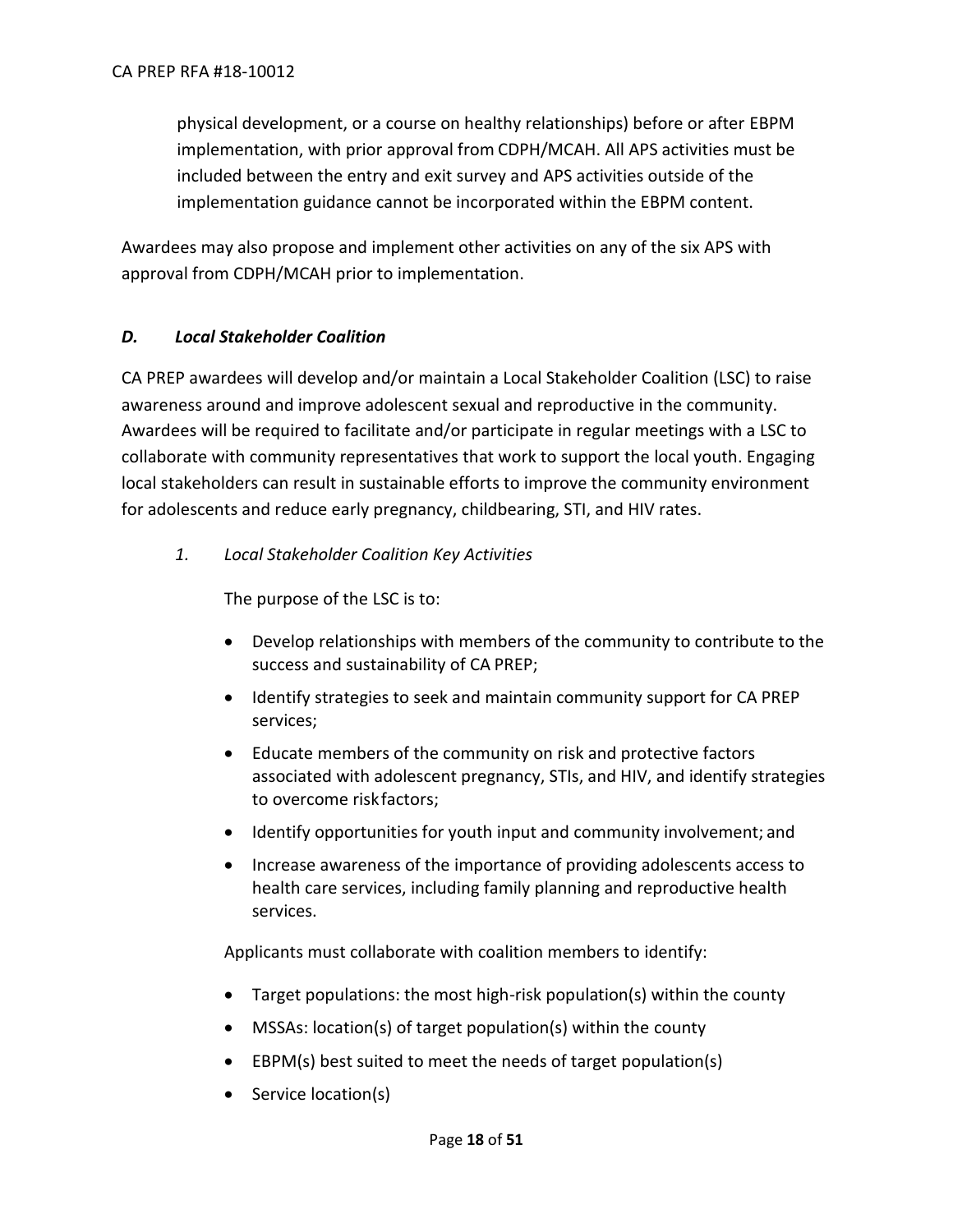#### CA PREP RFA #18-10012

#### *2. Local Stakeholder Coalition Key Members*

At a minimum, the local stakeholder coalition must include representatives from the following:

- Family PACT providers
- Foster care county/state agencies and/or private organizations/providers
- Social service providers (e.g., those who provide high-risk adolescents with services related to homelessness, substance use/abuse, intimate partner violence)
- Schools and educators (e.g., school board member, administrator,teacher)
- Local Maternal, Child and Adolescent Health Director or their public health designee
- Current or potential CA PREP service delivery site(s) serving the awardee's target population

In addition, awardees are strongly encouraged to include additional representatives from the following:

- Youth from the target population and their parents/guardians
- Law enforcement
- $\bullet$  Pregnant and parenting youth service providers (e.g., the Adolescent Family Life Program, Cal-SAFE, locally-funded Cal-Learn)
- Youth-service and/or youth-focused organizations
- Local government representative(s) or designee(s)
- The local business community (e.g., businesses that serve and/or employ youth, Chamber of Commerce)
- Parks and recreation
- Faith-based organizations
- Service organizations

Awardees are required to meet at least once per quarter with the local stakeholder coalition and present on CA PREP progress and successes to the community at least once annually (data will be provided routinely by CDPH/MCAH).

3. *Other Local Stakeholder Coalition Activities*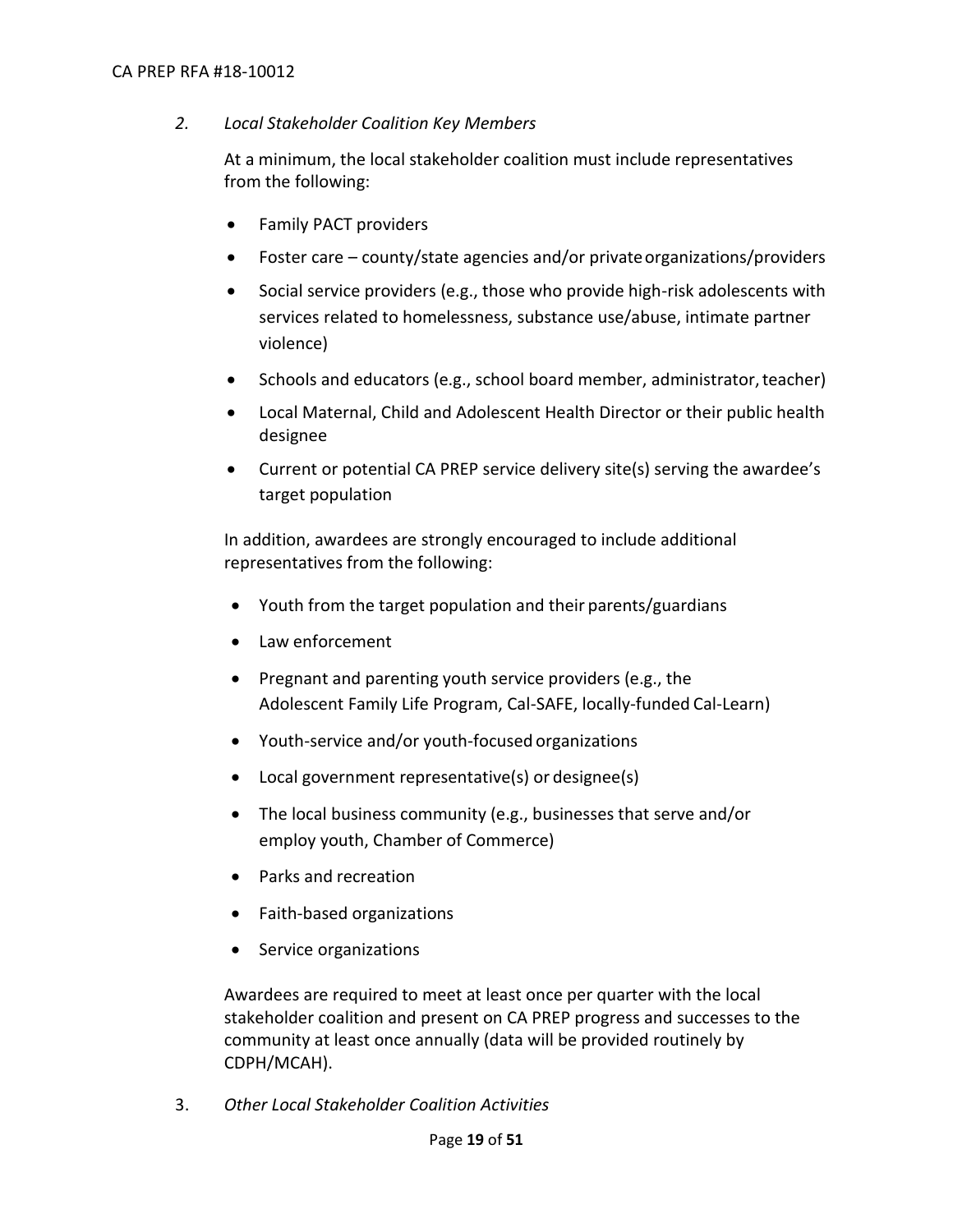Applicants are encouraged to propose additional community outreach activities. For example, CA PREP funds may be used to engage the parents of CA PREP youth, including presentations to explain the content of the CA PREP EBPMs to parents, or to provide parents with information and strategies to support them in their role as their child's primary sexual health educator. Another example would be outreach to local businesses that employ youth.

All proposed outreach activities must be approved by CDPH/MCAH prior to implementation.

# <span id="page-19-0"></span>*E. Clinical Linkages*

CA PREP awardees will be required to establish formal partnerships with Family PACT providers within their local communities to promote youth awareness of and increase adolescent access to family planning, reproductive health, and other youth support services. Awardees will promote awareness of, and provide information about, the availability, confidentiality, and cost of services to all CA PREP youth. Activities shall include, but are not limited to, incorporating information about Family PACT and other services into EBPM implementation, and dissemination of promotional materials to create awareness about local Family PACT providers and other local youth services, including crisis counseling for youth experiencing sexual and/or dating violence. Applicants are encouraged to propose additional activities, such as on-site teen tours of Family PACT or other reproductive health care clinics.

# <span id="page-19-1"></span>*F. Staffing*

Awardees must hire a sufficient number of staff to complete all CA PREP program and contract requirements in order to implement EBPMs with fidelity. Staff hired to implement EBPMs should meet the EBPM specific core competencies as well as the Adolescent Sexual Health Workgroup (ASHWG) Core Competencies for Adolescent Sexual Health Programs and deliver the program in a culturally and linguistically appropriate manner for the target population(s). Core competencies generally include qualities such as knowledge and understanding of the chosen EBPM, ability and willingness to engage youth in the program, comfort and accuracy with discussing sexual health information, and a caring, nonjudgmental attitude. Applicants are encouraged to refer to the [Core Competencies for](http://ashwg.org/?s=Core+Competencies+for+Adolescent+Sexual+and+Reproductive+Health)  [Adolescent Sexual and Reproductive Health Program/Services Manual](http://ashwg.org/?s=Core+Competencies+for+Adolescent+Sexual+and+Reproductive+Health) (Guiding Principles are in [Appendix 3\)](https://www.cdph.ca.gov/Programs/CFH/DMCAH/CA-PREP/CDPH%20Document%20Library/2018-Appendix%203.pdf).

Standard CA PREP staffing includes a designated Project Director whose responsibility is ensuring the viability and success of CA PREP activities; a Project Coordinator with overall responsibility for coordinating and documenting project activities; and a facilitator(s) to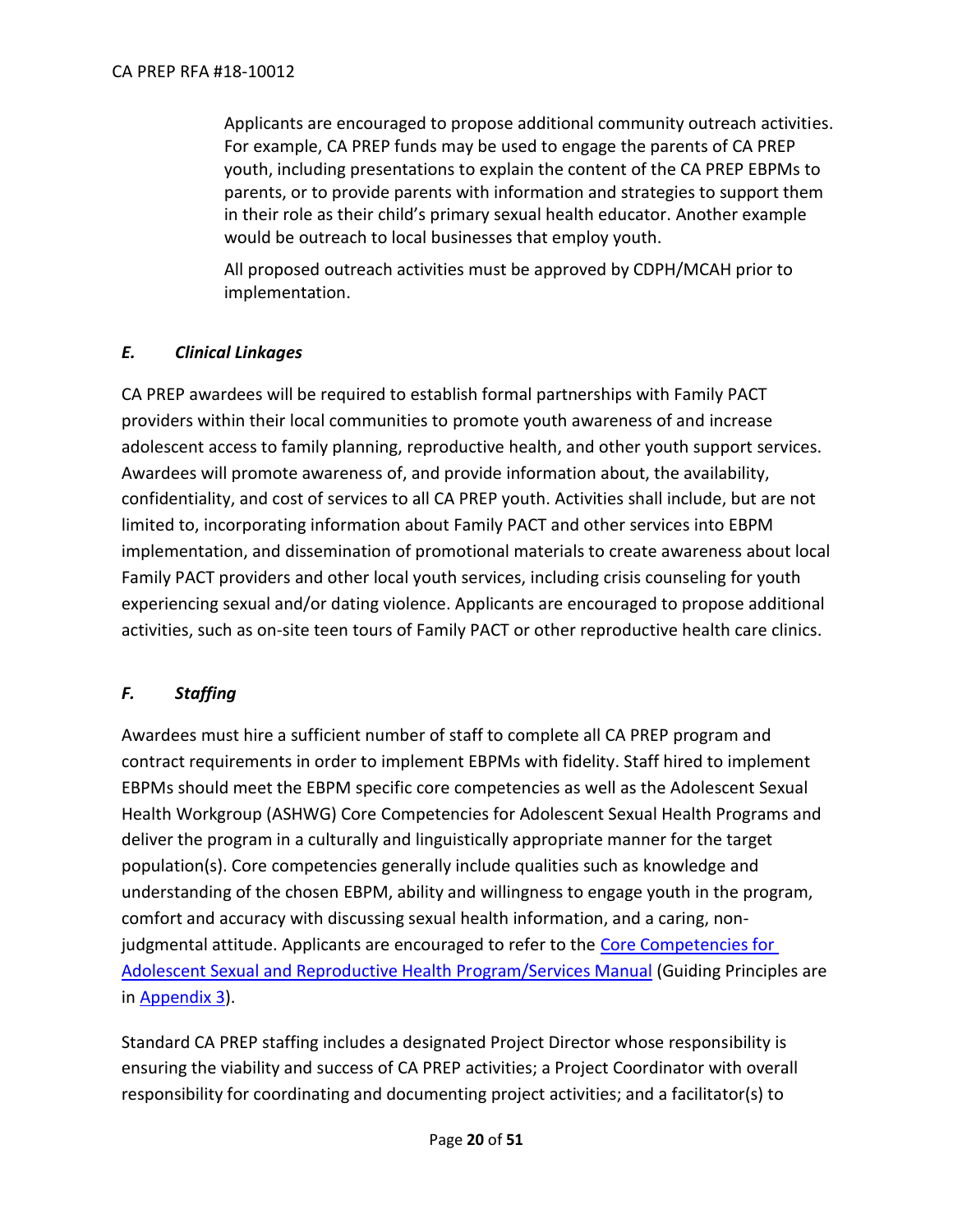conduct and implement CA PREP intervention activities. It is beneficial to structure staffing such that facilitators have a sufficient percentage of their time devoted to CA PREP that they are able to implement frequently and build investment and skill in delivering the program.

While staffing structures vary by agency size and planned implementation activities, CDPH/MCAH will fund all awardees at levels sufficient to support, at a minimum, one health educator (100% Full Time Employee, or FTE) and one project coordinator (at least 25% FTE).

# <span id="page-20-0"></span>*G. Monitoring, Evaluation, and Continuous Quality Improvement*

Awardees will participate in the CA PREP monitoring, evaluation activities, and continuous quality improvement (CQI) described in the five categories below. Awardees are not required to hire an outside evaluator to perform or meet evaluation requirements outlined in this RFA.

*1. Implementation Monitoring*

CA PREP services are targeted towards youth in high-need areas who historically have been provided fewer resources, such as the populations listed in Part II, [Program Requirements.](#page-10-1) Awardees are required to provide documentation that programming matches youth characteristics and program delivery settings. Awardees are also required to maintain an online calendar on SharePoint of planned implementation.

*2. Fidelity Monitoring*

Awardees are required to collect and report fidelity data for each cohort of youth served. A cohort is defined as a group of youth participating in one cycle of CA PREP implementation. At a minimum, this will include collection of youth demographic, attendance and dosage data, completion of a fidelity tracking log, and internal observations of program delivery. Awardees are also required to participate in any requested site visits, interviews, and external observations of program delivery.

*3. Facilitator Competencies*

CA PREP facilitators should possess knowledge in adolescent development, sexual health, family planning, and the program model(s) selected. Effective facilitators should also have the attitudes and skills to help youth succeed and achieve behavioral change. CDPH/MCAH will monitor these competencies through required surveys of facilitators and program coordinators at regular intervals following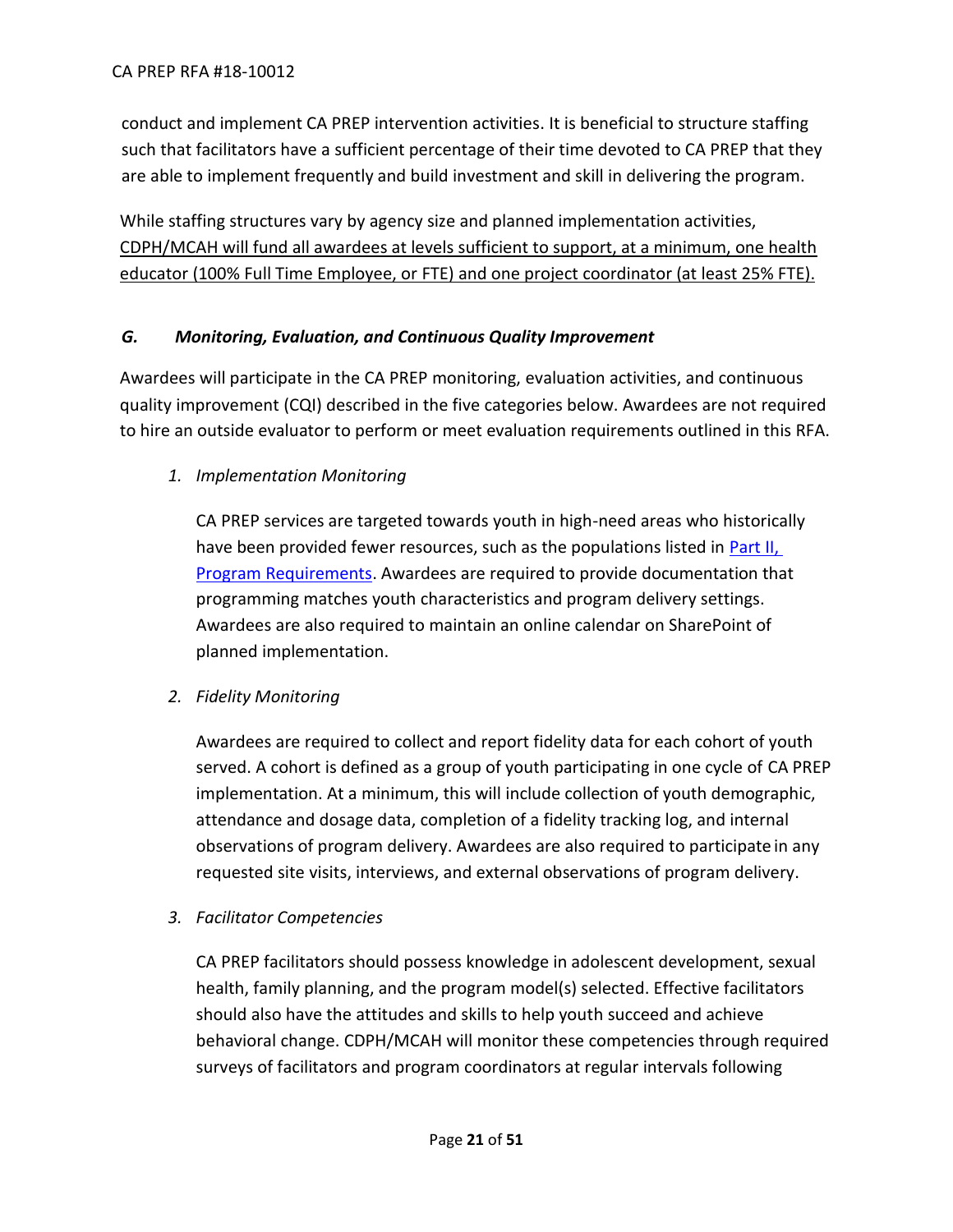training activities. Awardees will be required to conduct at least two observations of each facilitator, observing two different lessons/modules/activities per year.

*4. Youth Experiences and Outcomes*

CA PREP services should be interactive, engaging, respectful, and culturally sensitive so participants can become invested in the program and feel safe in their learning environments. Awardees are required to administer surveys to every participant served at program entry and exit. Entry and exit surveys are Institutional Review Board approved and provided to awardees by CDPH/MCAH. CA PREP agencies must work with their local school districts and other sites to ensure that they will be allowed to administer the surveys. Surveying is federally mandated, and the surveys cover topics such as sexual activity, healthy relationships, knowledge of reproductive health and services, and opinions about the program.

*5. Other Evaluation Activities*

Awardees are required to participate in any evaluation activities that improve the quality or demonstrate the effectiveness of CA PREP programming. These activities may include participation in a rigorous longitudinal evaluation and/or CQI. CDPH/MCAH will provide further instructions on other evaluation activities after award.

#### <span id="page-21-0"></span>*H. Reporting and Other Administrative Requirements*

Awardees will comply with all reporting and administrative requirements as directed by CDPH/MCAH.

- *1. Reporting Requirements*
	- a. Semi-Annual Progress Reports *-* Awardees shall complete Semi-Annual Progress Reports. Progress Reports shall be received on or before the due date as outlined in the Scope of Work (SOW).
	- b. Annual Community Report *-* Awardees shall develop and present an Annual Community Report to local stakeholders to share CA PREP activities and accomplishments. The Annual Community Report will educate the community regarding adolescent pregnancy prevention services, progress in reducing adolescent birth rates, and successes and challenges related to connecting adolescents to information and support, with the intent of increasing community involvement.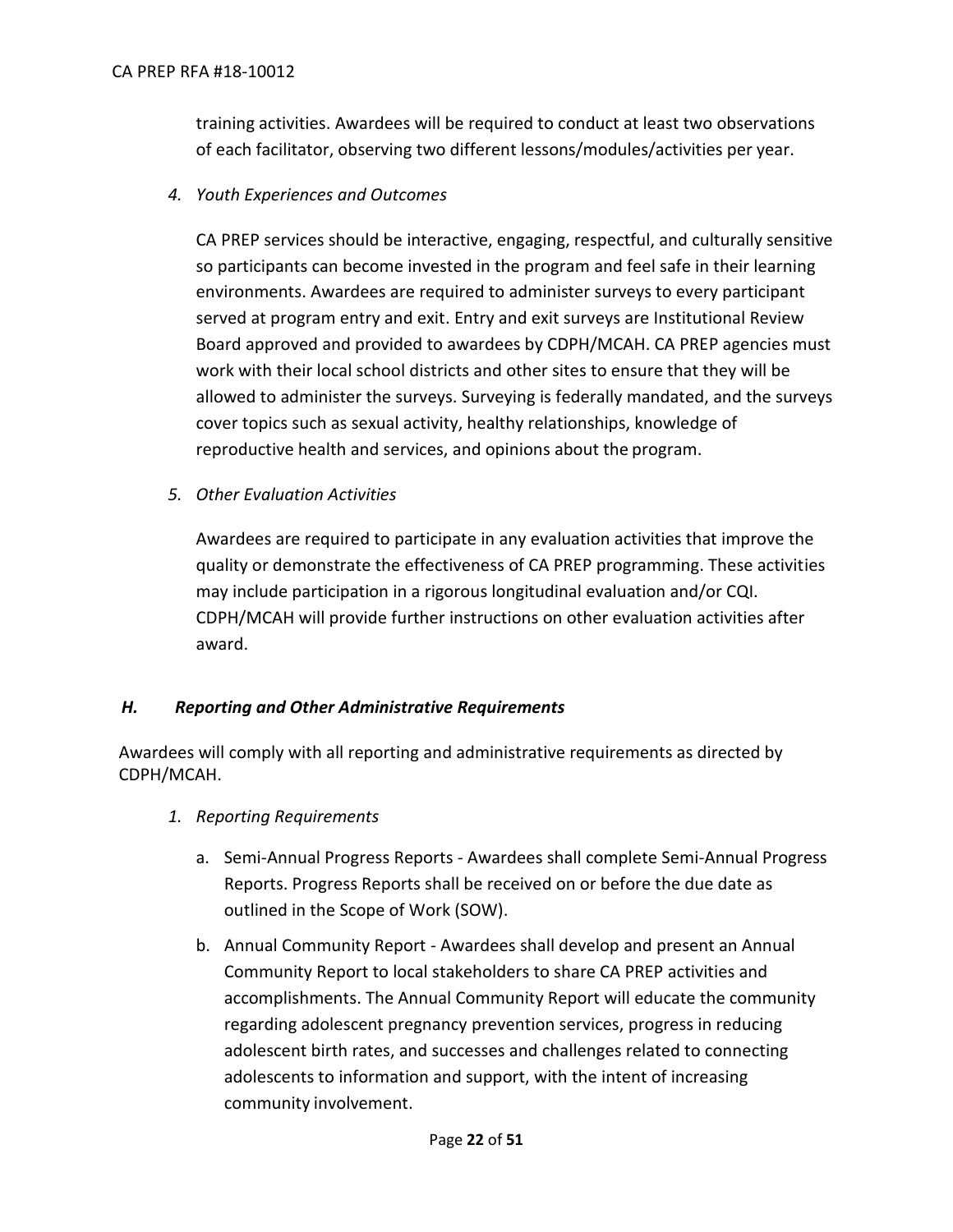#### CA PREP RFA #18-10012

- c. Single Organization-wide Financial and Compliance Audit *-* Awardees shall, if applicable, comply with the Single Audit Act and the audit reporting requirements set forth in2 CFR part 200, subpart F:
	- (a) *Audit required.* A non-Federal entity that expends \$750,000 or more during the non-Federal entity's fiscal year in Federal awards must have a single or program-specific audit conducted for that year in accordance with the provisions of this part.
	- (b) *Single audit.* A non-Federal entity that expends \$750,000 or more during the non-Federal entity's fiscal year in Federal awards must have a single audit conducted in accordance with §200.514 Scope of audit except when it elects to have a program-specific audit conducted in accordance with paragraph (c) of this section.
- d. Other Reports Awardees shall participate in the collection, monitoring, and reporting of program implementation and outcomes through a uniform set of performance measurements determined by the Federal funders. Awardees may be required to complete and submit other CDPH/MCAH performance and/or financial reports.
- *2. Meetings, Trainings and Site Visits*
	- a. Awardees shall attend all trainings, workshops, and conferences as directed by CDPH/MCAH.
	- b. Awardees shall participate in regular program discussions and meetings as determined by CDPH/MCAH.
	- c. CDPH/MCAH will perform, at its discretion, formal and/or informal site visits. Thesite visits will be conducted to monitor implementation activities, fidelity to the EBPM(s), and ensure compliance with the contract.
- *3. Material Development, Use, and Approval process*
	- a. All documents (e.g., print, video, audio, radio or television public service announcements) produced, reproduced or purchased under the contract shall be approved by CDPH/MCAH before printing, production, distribution, or use.
	- b. All products, journal articles, public reports or publications that are developed using funds provided from CDPH/MCAH must acknowledge the support of CDPH/MCAH with a written statement printed on the materials. This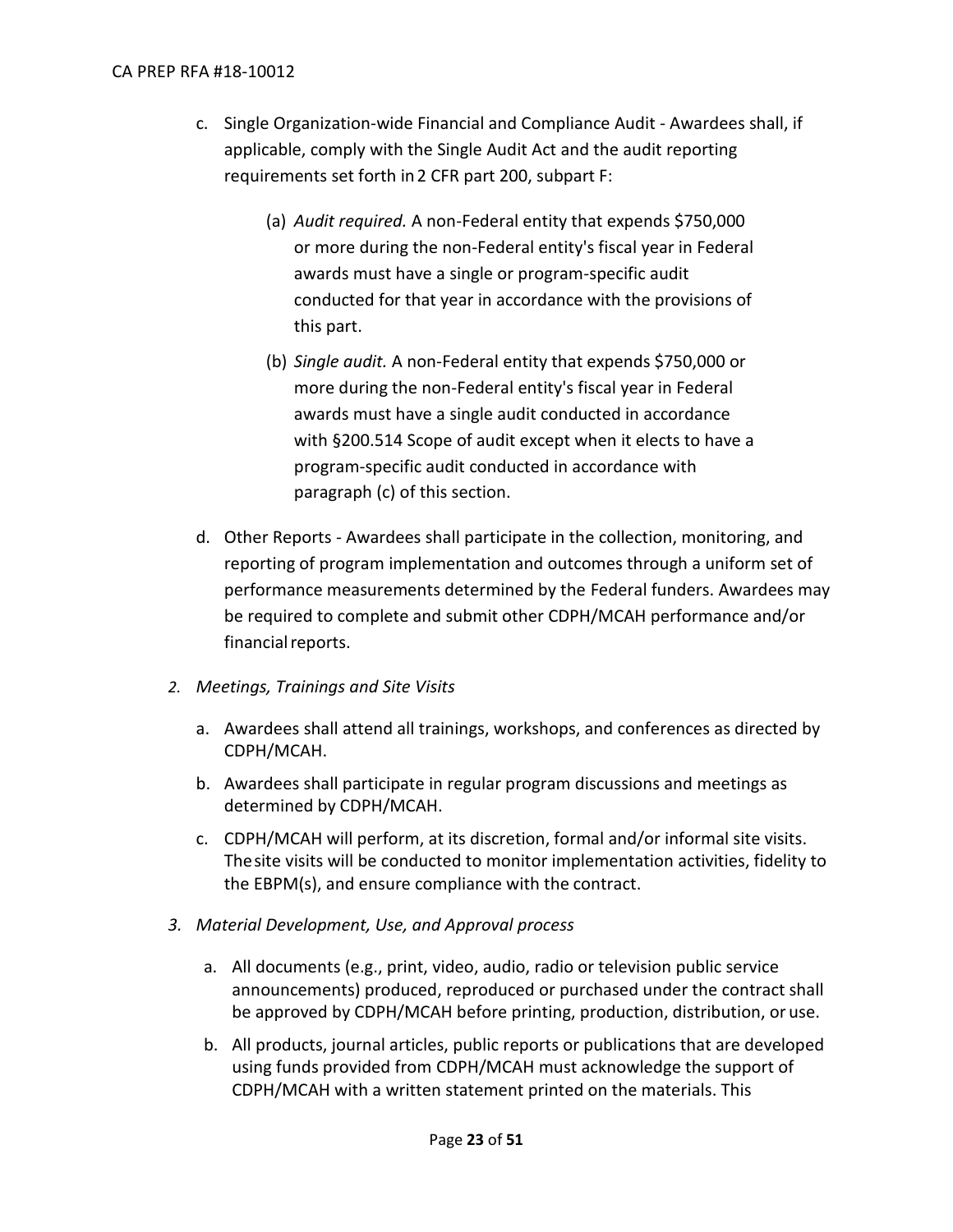statement must also be included on any curriculum, educational materials, programs, program documentation, videotapes, and/or other audio-visual materials resulting from the use of CDPH/MCAH allocation. The written statement/credit should include:

- i. A statement identifying funding support on the title page of public reports or publications
- ii. A statement identifying funding support on the first page of any journal articles

Sample statement/credit: "This project is/was supported by funds received from the California Department of Public Health, Maternal, Child and Adolescent Health Division. All analyses, interpretations, and conclusions reached are those of the presenter/author, not the State of California."

For any changes to this credit language, awardees should contact their Program Consultant.

CDPH/MCAH will retain copyright ownership for any and all original materials produced with CDPH/MCAH contract funding, including, but not limited to, brochures, resource directories, protocols or guidelines, posters, or reports.

# <span id="page-23-0"></span>**PART III. APPLICATION SUBMISSION PROCESS**

#### <span id="page-23-1"></span>*A. RFA Delivery Methods*

Application packages must be **received or postmarked** by January 15, 2018 at 4:00 PM. Applications that are e-mailed or faxed **WILL NOT BE ACCEPTED**. Applications received or postmarked after the date and time listed in the [RFA Key Action Dates](#page-10-0) will be considered late and will not advance to the review process.

Applications must be labeled and submitted by U.S. Mail or Express Mail, or may be handdelivered to CDPH/MCAH staff. U.S. Mail and Express Mail must be postmarked by the certifying carrier company by the RFA submission due date listed in the [RFA Key Action Dates.](#page-10-0) Applications must be hand-delivered by the date and time listed in the [RFA Key Action Dates.](#page-10-0)

CDPH/MCAH is not responsible for delayed or lost mail or failure to submit timely.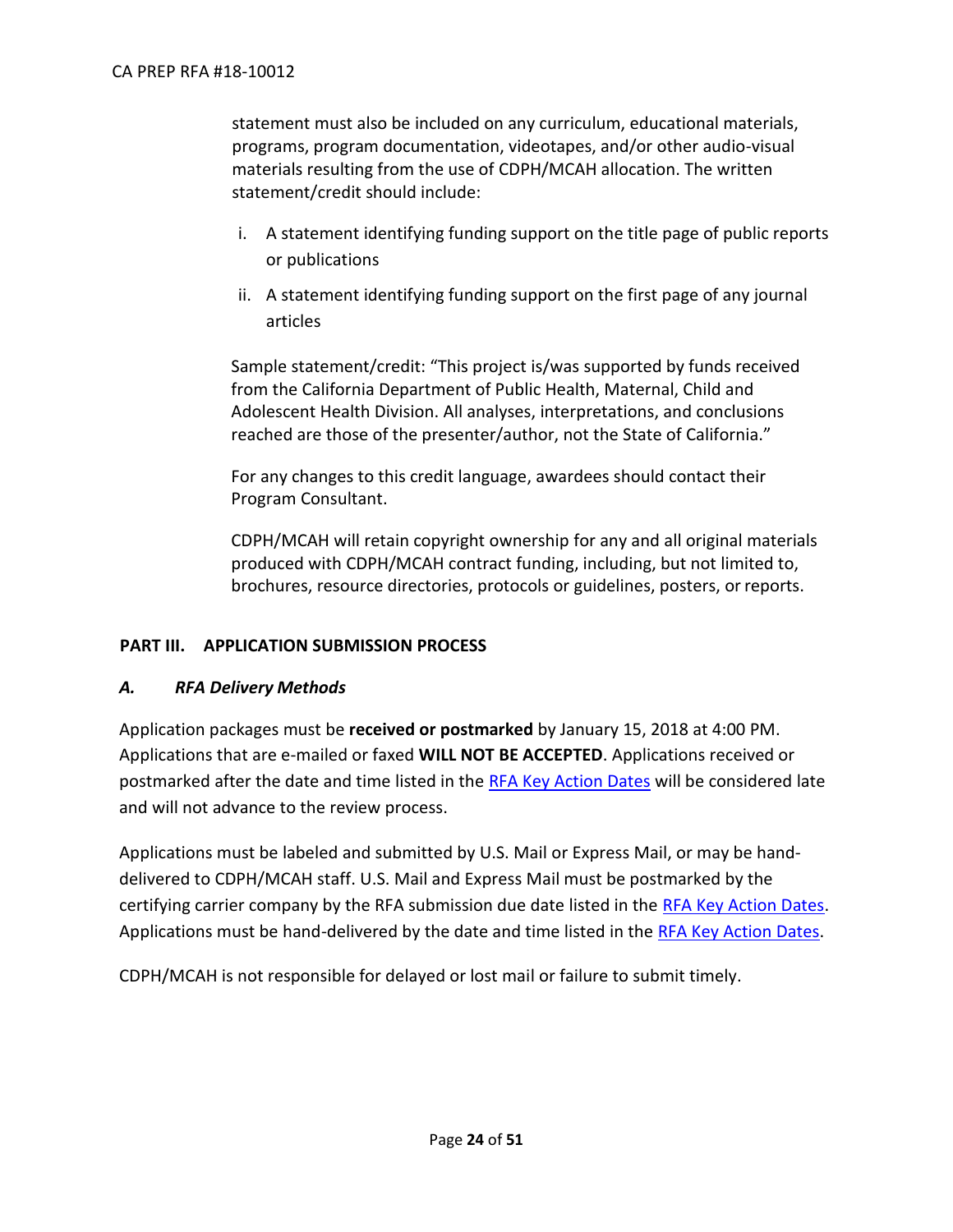| <b>Table 5: RFA Submission Delivery Methods</b> |                                                |                                   |  |  |
|-------------------------------------------------|------------------------------------------------|-----------------------------------|--|--|
| U.S. Mail                                       | <b>Express Mail</b>                            | <b>Hand Delivery</b>              |  |  |
| <b>ATTN: CA PREP</b>                            | <b>ATTN: CA PREP</b>                           | <b>ATTN: CA PREP</b>              |  |  |
| RFA 18-10012                                    | RFA 18-10012                                   | RFA 18-10012                      |  |  |
|                                                 |                                                |                                   |  |  |
| California Department of                        | California Department of                       | California Department of          |  |  |
| <b>Public Health</b>                            | <b>Public Health</b>                           | <b>Public Health</b>              |  |  |
| Maternal, Child and                             | Maternal, Child and                            | Maternal, Child and               |  |  |
| <b>Adolescent Health Division</b>               | Adolescent Health Division                     | <b>Adolescent Health Division</b> |  |  |
| P.O. Box 997420, MS 8305                        | 1615 Capitol Avenue                            | 1615 Capitol Avenue               |  |  |
| Sacramento, CA 95899-7420                       | Suite 73.560, MS 8305<br>Suite 73.560, MS 8305 |                                   |  |  |
|                                                 | Sacramento, CA 95814                           | Sacramento, CA 95814              |  |  |
|                                                 |                                                | Telephone: 1 (866) 241-0395       |  |  |

# <span id="page-24-0"></span>*B. RFA Questions*

CDPH/MCAH will accept questions related to the RFA until the deadline, November 22, 2017, to submit questions listed in the [RFA Key Action Dates.](#page-10-0) Questions may include but are not limited to the services to be provided for the RFA and/or its accompanying materials, instructions, or requirements. All questions should include the name of the organization and the name of the individual submitting the question. Please submit a topic and reference the application page number or attachment/appendix number, if applicable, to the question. Applicants must adhere to the due dates in the [RFA Key Action Dates.](#page-10-0)

Questions and answers will be posted on the CA PREP program website at: [https://www.cdph.ca.gov/Programs/CFH/DMCAH/CA-PREP/Pages/CAPREP-RFA-2018.aspx.](https://www.cdph.ca.gov/Programs/CFH/DMCAH/CA-PREP/Pages/CAPREP-RFA-2018.aspx) CDPH/MCAH reserves the right to seek clarification of any inquiry received, and to answer only questions considered relevant to this RFA. At its discretion, CDPH/MCAH may consolidate and/or paraphrase similar or related inquiries.

# <span id="page-24-1"></span>*C. Internet Access for RFA Documents andAddendums*

All documents related to this RFA can be downloaded at:

[https://www.cdph.ca.gov/Programs/CFH/DMCAH/CA-PREP/Pages/CAPREP-RFA-2018.aspx.](https://www.cdph.ca.gov/Programs/CFH/DMCAH/CA-PREP/Pages/CAPREP-RFA-2018.aspx) It is the applicant's responsibility to visit the CDPH/MCAH website on a regular basis for current postings and any addenda that may occur. This includes but is not limited to:

- RFA Document
- Attachments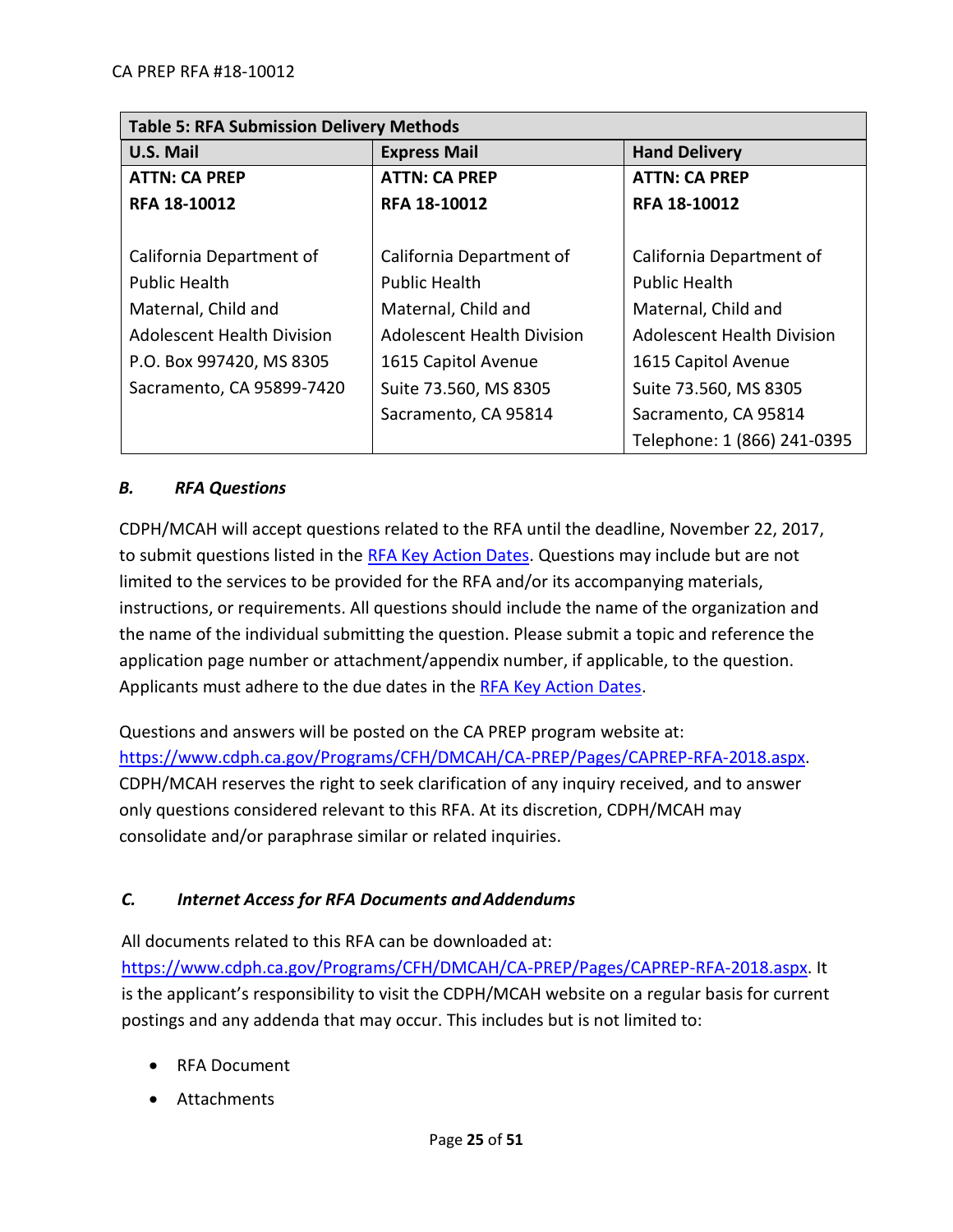- Appendices
- Exhibits, including sample forms
- Cooperative Agreement Award Announcement
- Important notifications concerning the RFA and process

Please send an email to [PREP\\_RFA@cdph.ca.gov t](mailto:PREP_RFA@cdph.ca.gov)o report any problems with the CDPH/MCAH website or documents published.

#### <span id="page-25-0"></span>*D. Instructions for Preparation and Submission of Applications*

*General Instructions*

Develop applications by following all RFA instructions and/or clarifications issued by CDPH/MCAH, including in the form of question and answer notices, clarification notices, or RFA addenda.

Before submitting an application, seek timely written clarification of any requirements or instructions that seem unclear or that are not fully understood following Table 2 [RFA Key Action Dates.](#page-10-0)

Use the Program Narrative Template (see **Attachment 3**) provided for completing the program narrative portion of the application.

Arrange for the timely delivery of the application package(s) to the address specified in this RFA.

*Submission Content*

Submit one (1) original and two (2) copies of the application (paper copy with signatures) and an electronic submission containing all application documents on either a CD or a .zip file sent to the CA PREP email address [PREP\\_RFA@cdph.ca.gov.](mailto:PREP_RFA@cdph.ca.gov)

Each application set must include the following:

- 1. Application Cover Sheet [\(Attachment](https://www.cdph.ca.gov/Programs/CFH/DMCAH/CA-PREP/CDPH%20Document%20Library/2018-Attachment%201.docx) 1)
- 2. Application Checklist [\(Attachment](https://www.cdph.ca.gov/Programs/CFH/DMCAH/CA-PREP/CDPH%20Document%20Library/2018-Attachment%202.docx) 2)
- 3. Program Narrative Template [\(Attachment 3\)](https://www.cdph.ca.gov/Programs/CFH/DMCAH/CA-PREP/CDPH%20Document%20Library/2018-Attachment%203.docx), including components 1-5 as described in Part IV
- 4. Local Stakeholder Coalition Roster [\(Attachment](https://www.cdph.ca.gov/Programs/CFH/DMCAH/CA-PREP/CDPH%20Document%20Library/2018-Attachment%204.docx) 4)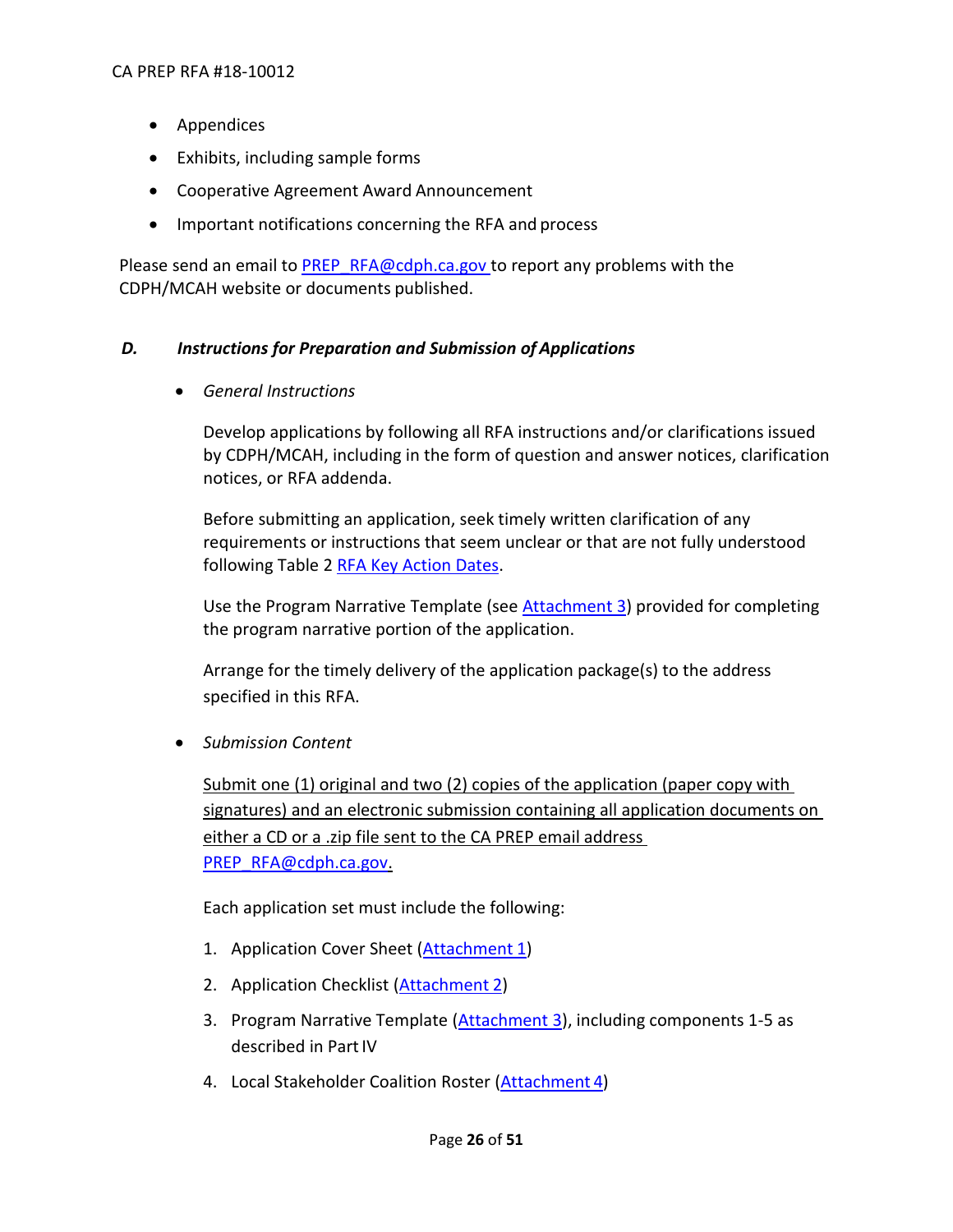- 5. Budget Template [\(Attachment](https://www.cdph.ca.gov/Programs/CFH/DMCAH/CA-PREP/CDPH%20Document%20Library/2018-Attachment%205.xlsx) 5)
- 6. Agency Information Form (**Attachment 6**)

# Application materials that are submitted, including CDs, will not be returned to the applicant.

The person legally authorized to bind the applicant must sign each RFA attachment that requires a signature. RFA attachments that require a signature must be signed in blue ink. Signature stamps are not acceptable.

After completing and signing the applicable attachments, assemble them in the order directed above. Remember to place all originals in the application package marked "Original" and photocopies in other required application sets marked as "Duplicate."

The RFA attachments and other documentation placed in the "Duplicate" sets may have photocopied signatures. Signatures may be omitted from the accompanying CD.

*Submission Process*

Mail or arrange for hand delivery of your application to the California Department of Public Health, Maternal, Child and Adolescent Health Division.

Applications must be postmarked or hand-delivered by **4:00 PM on January 15, 2018**. Please note: Late applications will not be reviewed or scored.

*Applicant Costs*

Applicants are responsible for all costs of developing and submitting an application. Such costs cannot be charged to CDPH/MCAH or included in any cost element of an applicant's proposed budget.

*Applicant Warning*

CDPH's internal processing of U.S. mail may add 48 hours or more to the delivery time.

Consider using certified or registered mail and request a receipt upon delivery. If hand delivery is chosen, allow sufficient time to locate on-street metered parking and to sign in at the security desk. Be prepared to give security personnel the main CDPH/MCAH telephone number, 1 (866) 241-0395.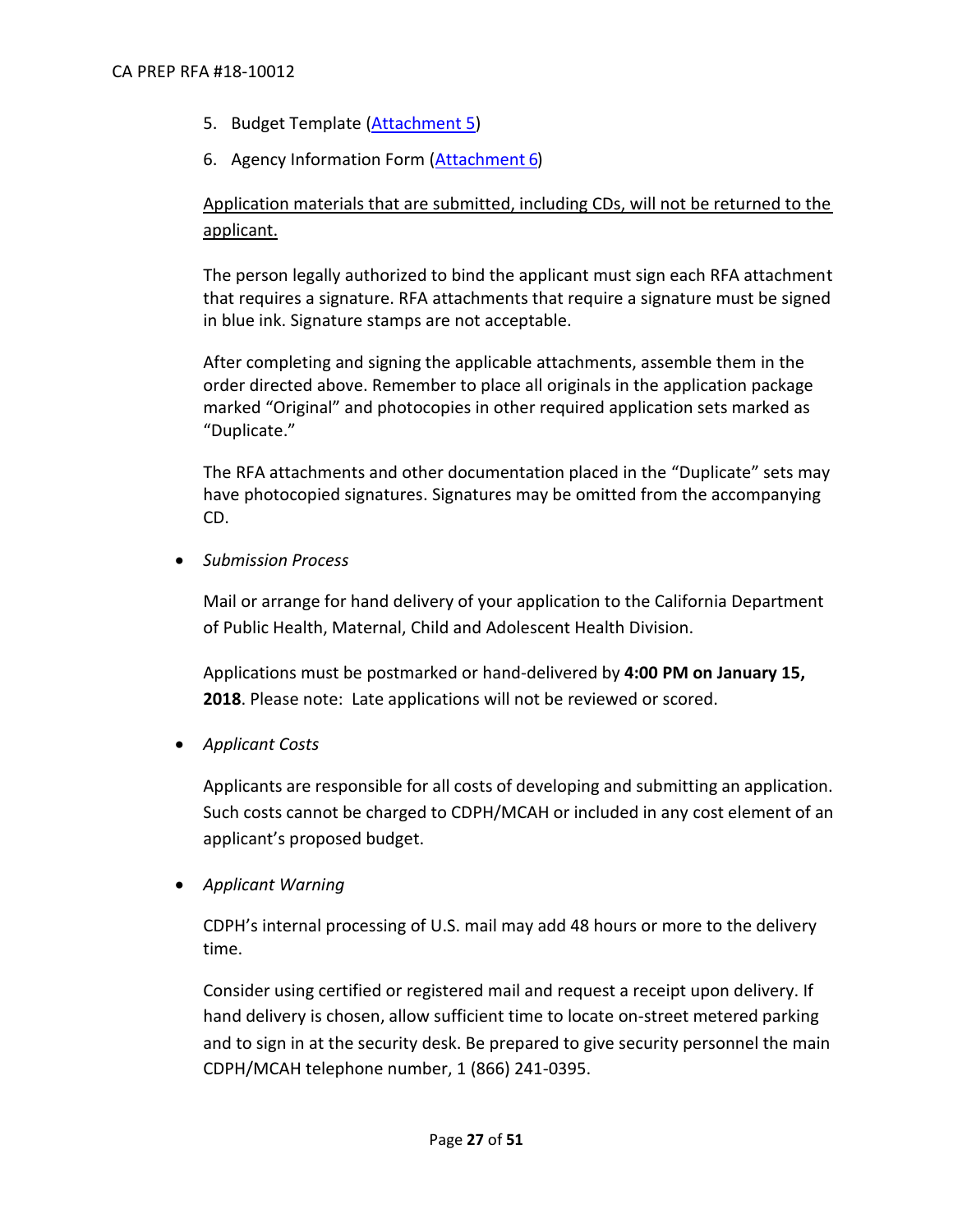#### <span id="page-27-0"></span>**PART IV. PROGRAM NARRATIVE AND CORRESPONDING ATTACHMENTS**

Applicants should provide a detailed narrative describing the need for CA PREP services in their area and their capacity and plan for effectively reaching high-need youth. Applications will be scored based on adequacy, thoroughness, and the degree to which it complies with the RFA requirements and meets CDPH/MCAH program needs as described in the RFA. Weighting of application scores by section is as follows:

- A. Background, Agency Experience, and Organizational Capacity: 25%
- B. Implementation Plan: 50%
- C. Community Engagement: 10%
- D. Clinical Linkages: 10%
- E. Budget Detail and Justification: 5%

#### <span id="page-27-1"></span>*Program Instructions*

Complete the narrative following the requirements for each section below using the Program Narrative Template, [Attachment 3.](https://www.cdph.ca.gov/Programs/CFH/DMCAH/CA-PREP/CDPH%20Document%20Library/2018-Attachment%203.docx) Please ensure that responses are complete, concise, follow the instructions provide in the template, and respond directly to the information requested.

Please note that all applicants selected for award will work collaboratively with their CDPH/MCAH Program Consultant prior to the start of the cooperative agreement to ensure the feasibility and success of their CA PREP activities, including revising proposed activities, if needed.

#### **A. Background, Agency Experience, and Organizational Capacity (Maximum 25 points)**

- 1. Describe any recent changes (i.e., in the past three years) in local trends in adolescent birth rates, STI/HIV rates, and adolescent pregnancy prevention efforts, using citations where appropriate. Include any relevant information on high-needs populations, health disparities, and any other geographic and/or demographic factors, such as rurality or migration. *(5 points)*
- 2. Describe the availability of sexual health education programming, sexual and reproductive health care, and other youth-serving resources and services in the applicant'sservice area. *(5 points)*
- 3. Describe the applicant's experience administering adolescent sexual health education programming, including data collection, program monitoring, and continuous quality improvement efforts. *(5 points)*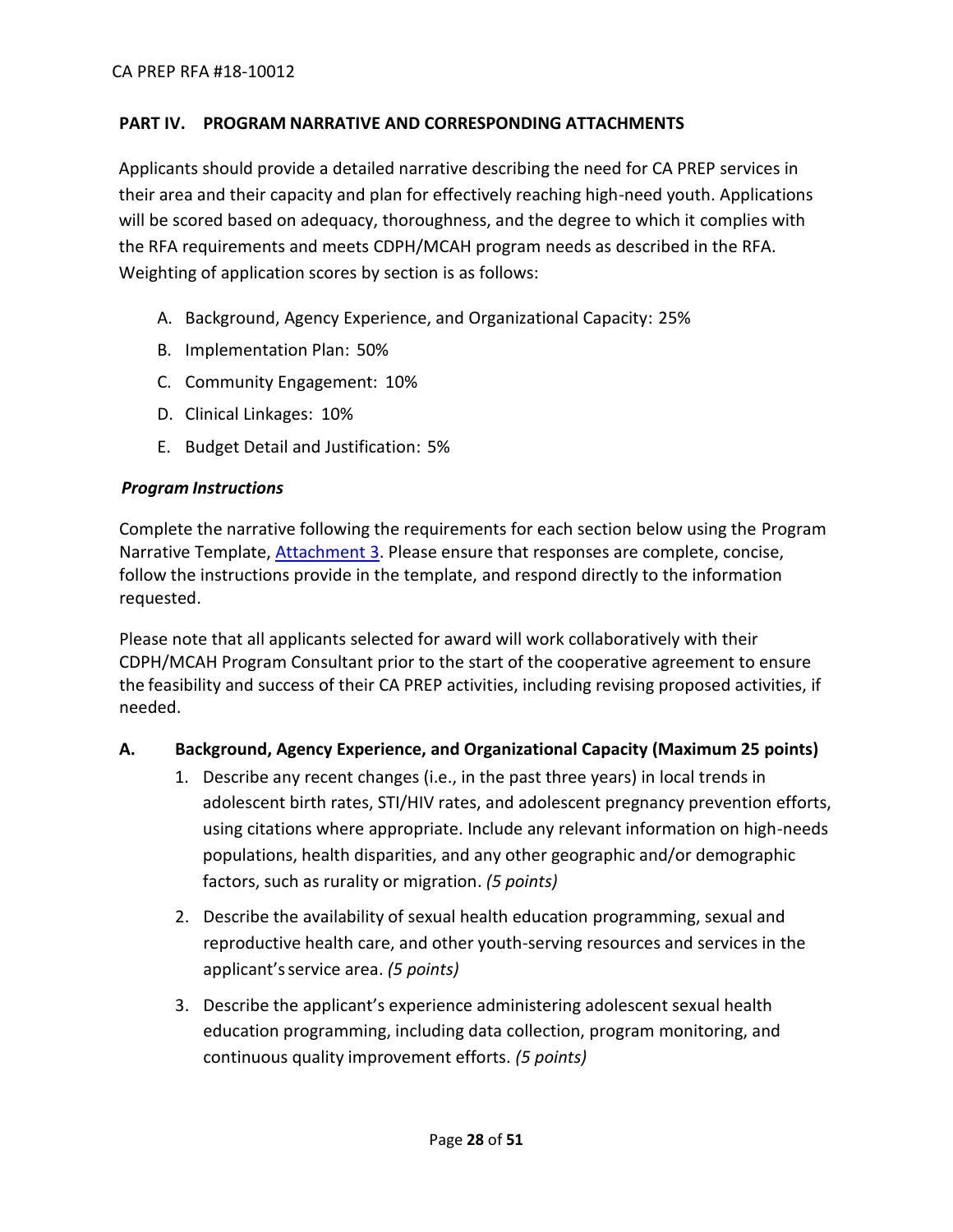- 4. Describe efforts with regard to meeting annual reach goals during the 2015-2018 CA PREP funding cycle thus far. If the applicant has had challenges in completing its annual reach goal, describe any applicable strategies to address this in the next fiscal year. *(5 points)*
- 5. Describe the applicant's organizational capacity and structure as it relates to successfully meeting the sexual and reproductive health needs of youth in its local service area. Include the organization's ties to the community and other local youth-serving agencies. *(5 points)*

# **B. Implementation Plan (Maximum 50 points)**

- 1. Describe the applicant's experience with implementing and administering Evidence-Based Program Models (including recruitment, retention, and challenges), identifying sites, and any strategies and successes for reaching highneed youth. *(10 points)*
- 2. Describe how these past efforts have informed the proposed Implementation Plan (Table 1 in [Attachment 3\)](https://www.cdph.ca.gov/Programs/CFH/DMCAH/CA-PREP/CDPH%20Document%20Library/2018-Attachment%203.docx), including plans to expand services to additional settings and/or target populations. *(10 points)*
- 3. Target Population and Program Setting -- Complete Table 1 in [Attachment 3,](https://www.cdph.ca.gov/Programs/CFH/DMCAH/CA-PREP/CDPH%20Document%20Library/2018-Attachment%203.docx) capturing plans to serve primary target populations, program settings, proposed EBPMs, and estimations of number of youth to be initiated. *(10 points)*
- 4. Completers, Reach Numbers and Cost Per Youth -- Complete Tables 2 and 3 in [Attachment 3,](https://www.cdph.ca.gov/Programs/CFH/DMCAH/CA-PREP/CDPH%20Document%20Library/2018-Attachment%203.docx) calculating the proposed Annual Reach and Cost Per Youth. *(10 points)*

*Note: Cost per youth will vary by agency depending on EBPM, setting, target population, and county population size. Agencies will not receive higher scores for a*  lower cost per youth, but cost per youth should typically fall within the range of *\$200-\$500. Applicants who anticipate a higher cost per youth must provide a justification.*

5. Describe the number and classification of proposed program staff positions, including project director, project coordinator, and facilitator(s). Address the proposed structure of supervision and staff support, and how staffing will support optimal delivery of CA PREP services. *(10 points)*

*Note: CDPH/MCAH highly recommends planning for CA PREP facilitators to have all or most of their FTE percentage devoted to PREP (i.e., not split across multiple projects), so they can implement regularly and build skill and comfort with delivering the curricula. The expectation at the minimum funding level (\$125,000) is at least one full-time facilitator and one project coordinator at no less than 25% FTE.*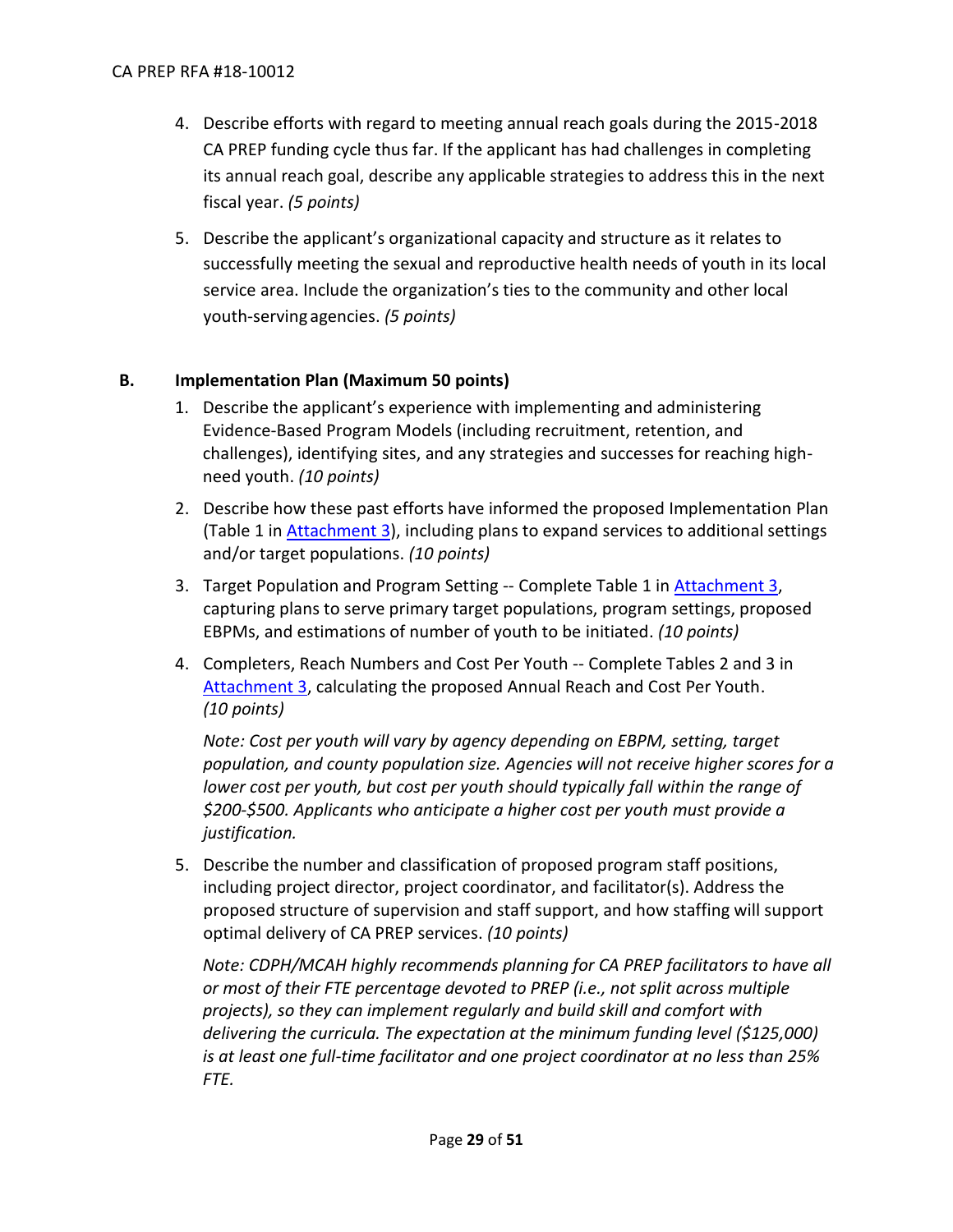# **C. Plan for Community Outreach (Maximum 10 points)**

- 1. Describe the applicant's past efforts regarding joining or forming a LSC per the CA PREP SOW, including the process of identifying stakeholders and partners, coalition goals, activities conducted, and efforts to engage communities in the applicant's local service area. *(5 points)*
- 2. Describe plans for community outreach during FY 2018-19, including activities conducted by the applicant, as well as by the LSC. *(5 points)*

*Required Attachments: [Attachment 4,](https://www.cdph.ca.gov/Programs/CFH/DMCAH/CA-PREP/CDPH%20Document%20Library/2018-Attachment%204.docx) Local Stakeholder Coalition Roster*

## **D. Plan for Clinical Linkages (Maximum 10 points)**

- 1. Describe the applicant's relationship and history of partnering with local Family PACT and other youth-friendly sexual and reproductive health service providers, andexplain the applicant's plan for creating links between CA PREP implementation and access to Family PACT services. *(5 points)*
- 2. Describe additional activities to promote use and awareness of youth-friendly sexual and reproductive health services in their community. *(5 points)*

#### **E. Budget Detail and Justification (Maximum 5 points)**

1. Complete a budget template for FY 2018-19.

*Required Attachments: [Attachment 5,](https://www.cdph.ca.gov/Programs/CFH/DMCAH/CA-PREP/CDPH%20Document%20Library/2018-Attachment%205.xlsx) Budget Template FY 2018-19.* 

Applicants may, but are not required to, attach a written budget justification beyond the descriptions included in the template if more explanation is needed. Please see Part VIII. C, 2, [Operating Expenses,](#page-43-2) for more information on creating the budget proposal.

# <span id="page-29-0"></span>**PART V. EVALUATION AND SELECTION**

#### <span id="page-29-1"></span>*A. First Stage*

Applicants must meet the eligibility criteria in the Eligibility Information section in order to enter the evaluation process. Please see Part I. C, [Program Description,](#page-6-0) for a list of eligible counties.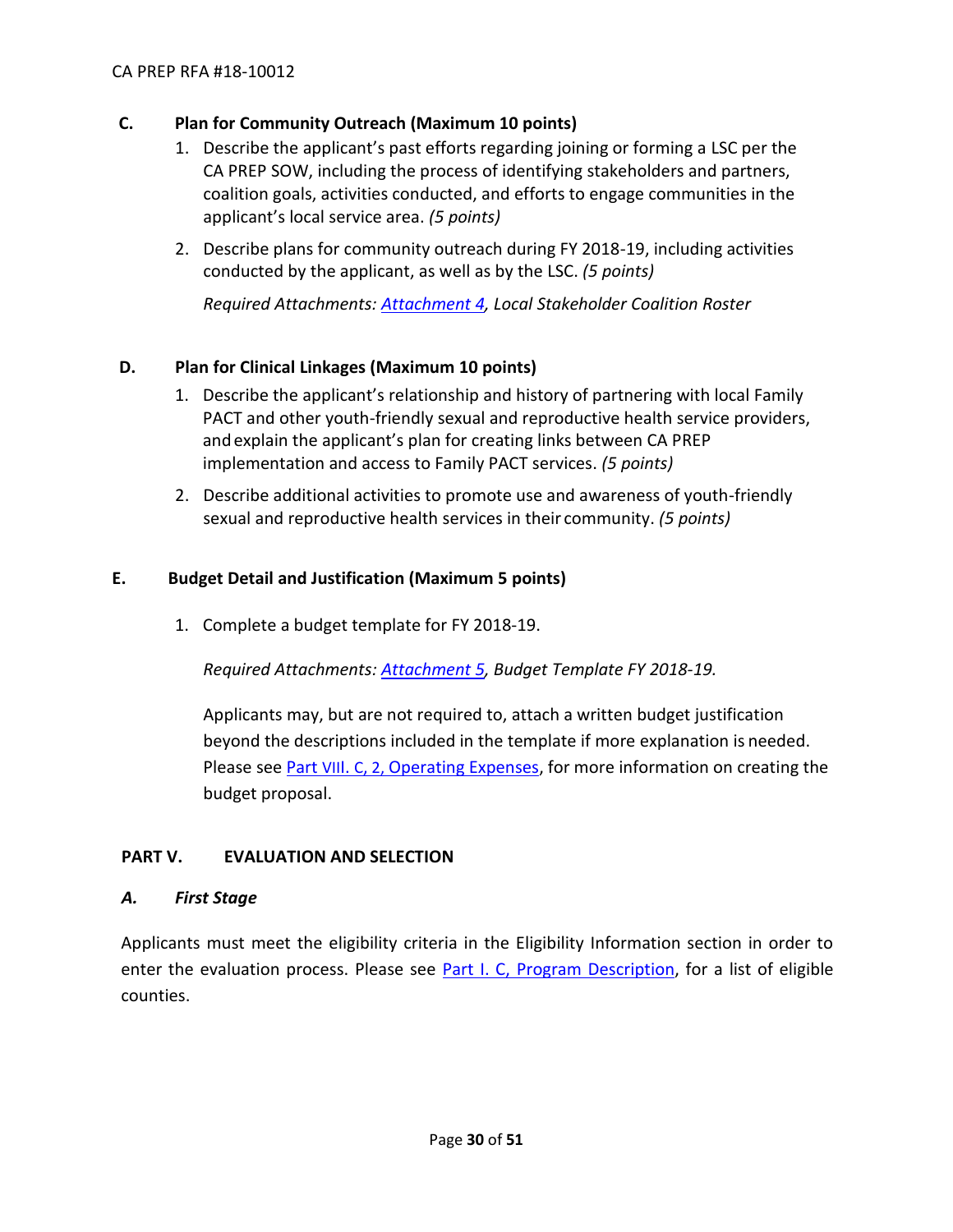# <span id="page-30-0"></span>*B. Second Stage*

Evaluation of the application will be based on the completeness of all required elements along with the quality and appropriateness of the responses in the [Part IV, Program Narrative](#page-27-0)  [and Corresponding Attachments.](#page-27-0) Scores will be based on the application's adequacy, thoroughness, and the degree to which it complies with the RFA requirements, meets CDPH/MCAH's program needs, and demonstrates capacity to implement CA PREP.

# *1. Non-Responsive Applications*

In addition to any condition previously indicated in this RFA, the following occurrences **may** cause CDPH/MCAH to deem an application non-responsive.

- An applicant submits an application that is materially incomplete or contains material defects, alterations or irregularities of any kind.
- An applicant supplies false, inaccurate or misleading information or falsely certifies compliance on any RFA attachment.
- CDPH/MCAH discovers, at any stage of the selection process or upon Agreement award, that the applicant is unwilling or unable to comply with the contractual terms, conditions and exhibits cited in this RFA or the resulting agreement.

# *2. Scoring System*

Points for each program narrative component described below will be based on the following scoring system:

| Table 6: Point Scoring System for Responses worth 5 points |                              |                                                                                                                                                                                                 |  |
|------------------------------------------------------------|------------------------------|-------------------------------------------------------------------------------------------------------------------------------------------------------------------------------------------------|--|
| <b>Points</b>                                              | <i><b>Interpretation</b></i> | <b>General Basis for Point Assignment</b>                                                                                                                                                       |  |
| 0                                                          | <b>Missing</b>               | Response is missing entirely.                                                                                                                                                                   |  |
|                                                            | Inadequate                   | Response (i.e. content and/or explanation offered) does not meet<br>CDPH/MCAH's needs/requirements or expectations. The omission(s),<br>flaw(s), or defect(s) are significant and unacceptable. |  |
|                                                            | <b>Barely Adequate</b>       | Response barely meets CDPH/MCAH's needs/requirements or<br>expectations. The omission(s), $flow(s)$ , or defect(s), are substantial.                                                            |  |
|                                                            | Adequate                     | Response mostly meets CDPH/MCAH's requirements/expectations<br>but is not fully developed. The omission(s), flaw(s), or defect(s) are<br>inconsequential and acceptable.                        |  |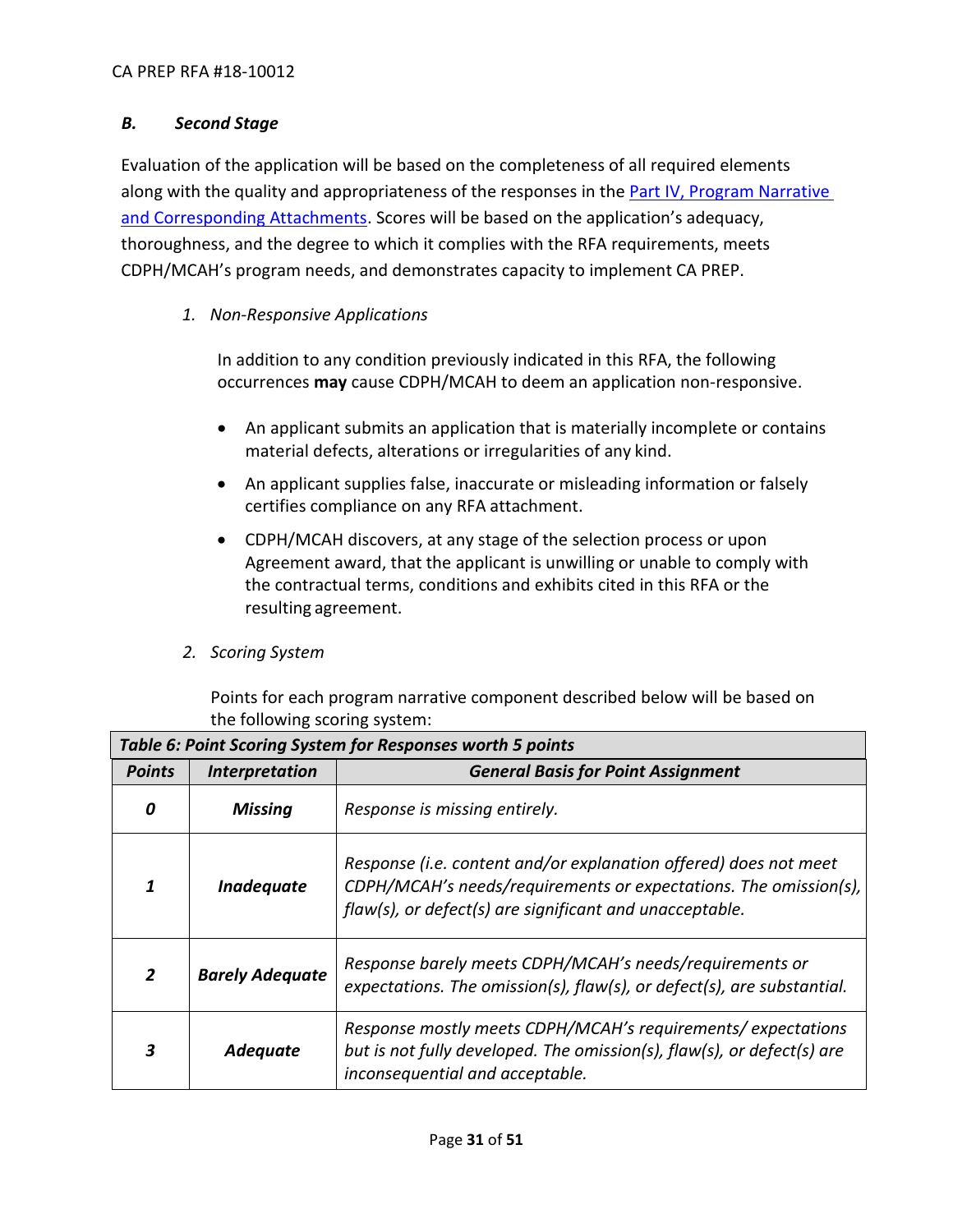| <b>Points</b> | <b>Interpretation</b>                     | <b>General Basis for Point Assignment</b>                                                                                                                                                                                                   |
|---------------|-------------------------------------------|---------------------------------------------------------------------------------------------------------------------------------------------------------------------------------------------------------------------------------------------|
| 4             | <b>Fully Adequate</b>                     | Response fully meets CDPH/MCAH's needs/requirements or<br>expectations. The omission(s), flaw(s), or defect(s), if any, are<br>inconsequential and acceptable.                                                                              |
|               | <b>Excellent or</b><br><b>Outstanding</b> | Response is above average or exceeds CDPH/MCAH's<br>needs/requirements or expectations. Applicant offers one or more<br>enhancing features, methods or approaches that will enable<br>performance to exceed CDPH/MCAH's basic expectations. |

| Table 7: Point Scoring System for Responses worth 10 points |                                           |                                                                                                                                                                                                                                             |  |
|-------------------------------------------------------------|-------------------------------------------|---------------------------------------------------------------------------------------------------------------------------------------------------------------------------------------------------------------------------------------------|--|
| <b>Points</b>                                               | <b>Interpretation</b>                     | <b>General Basis for Point Assignment</b>                                                                                                                                                                                                   |  |
| 0                                                           | <b>Missing</b>                            | Response is missing entirely.                                                                                                                                                                                                               |  |
| $1 - 2$                                                     | Inadequate                                | Response (i.e. content and/or explanation offered) does not meet<br>CDPH/MCAH's needs/requirements or expectations. The<br>omission(s), flaw(s), or defect(s) are significant and unacceptable.                                             |  |
| $3 - 4$                                                     | <b>Barely Adequate</b>                    | Response barely meets CDPH/MCAH's needs/requirements or<br>expectations. The omission(s), flaw(s), or defect(s), are substantial.                                                                                                           |  |
| $5 - 6$                                                     | <b>Adequate</b>                           | Response mostly meets CDPH/MCAH's requirements/expectations<br>but is not fully developed. The omission(s), flaw(s), or defect(s) are<br>inconsequential and acceptable.                                                                    |  |
| $7 - 8$                                                     | <b>Fully Adequate</b>                     | Response fully meets CDPH/MCAH's needs/requirements or<br>expectations. The omission(s), flaw(s), or defect(s), if any, are<br>inconsequential and acceptable.                                                                              |  |
| $9 - 10$                                                    | <b>Excellent or</b><br><b>Outstanding</b> | Response is above average or exceeds CDPH/MCAH's<br>needs/requirements or expectations. Applicant offers one or more<br>enhancing features, methods or approaches that will enable<br>performance to exceed CDPH/MCAH's basic expectations. |  |

#### *3. Score Sheet*

The below section describes the value of each question and rating factors to be used in the review. The total possible score is **100 points.**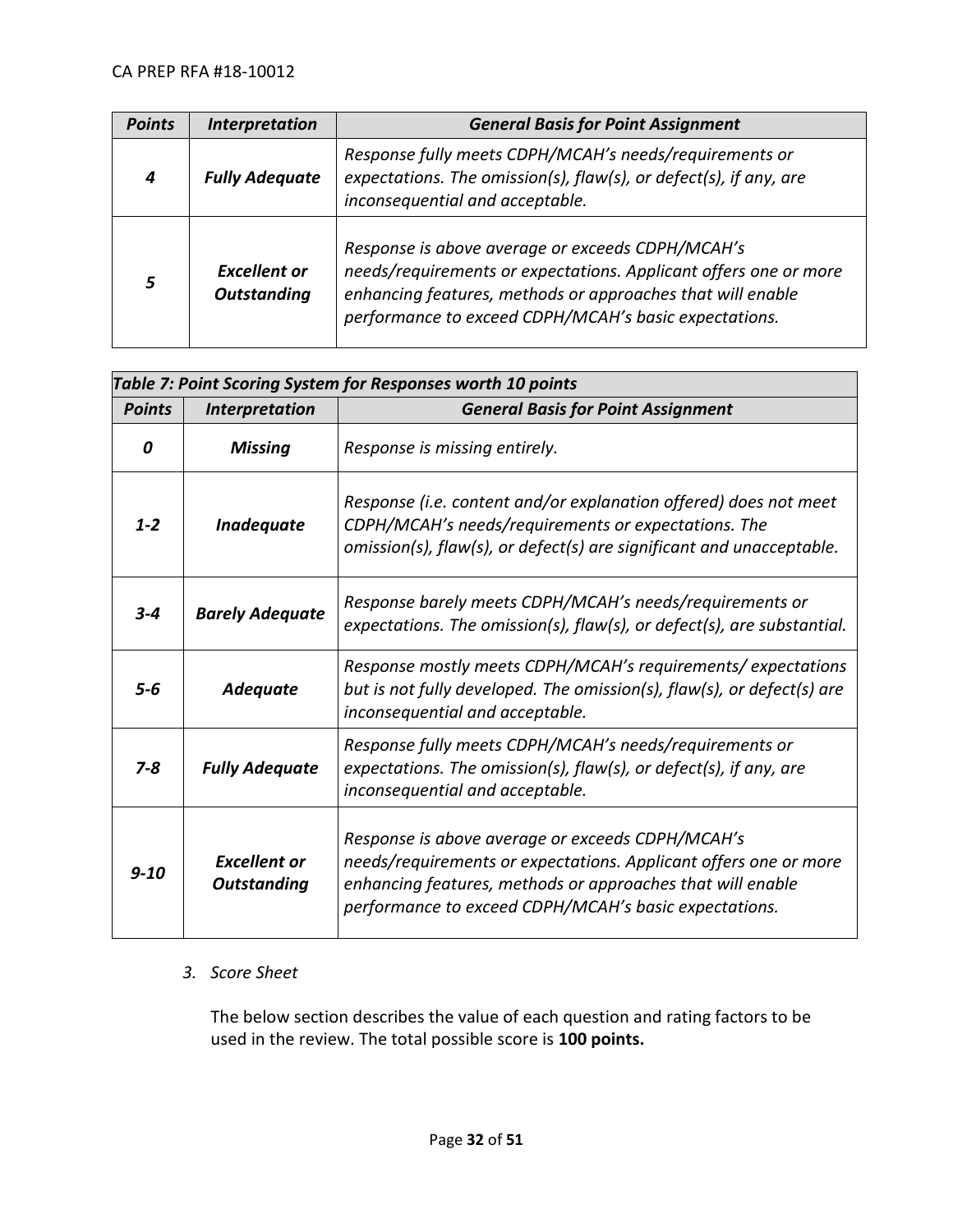| Table 8: Background, Agency Experience, and Organizational Capacity (Maximum 25 points) |                                                                                                                                                                                                                                                                                                                                                                                                                                                                      |                                  |                                |  |
|-----------------------------------------------------------------------------------------|----------------------------------------------------------------------------------------------------------------------------------------------------------------------------------------------------------------------------------------------------------------------------------------------------------------------------------------------------------------------------------------------------------------------------------------------------------------------|----------------------------------|--------------------------------|--|
| <b>Question</b><br><b>Number</b>                                                        | <b>Rating Factors</b>                                                                                                                                                                                                                                                                                                                                                                                                                                                | <b>Points</b><br><b>Possible</b> | <b>Points</b><br><b>Earned</b> |  |
| A1                                                                                      | The extent to which the applicant describes changes in<br>local trends in adolescent sexual health, including but not<br>limited to, adolescent birth rates, STI/HIV rates, and<br>adolescent pregnancy prevention efforts, using citations<br>where appropriate. Applicant should also include any<br>relevant information on high-needs populations, health<br>disparities, and any other geographic and/or demographic<br>factors, such as rurality or migration. | 5                                |                                |  |
| A <sub>2</sub>                                                                          | The extent to which the applicants describes the<br>availability of sexual health education programming,<br>sexual and reproductive health care, and other youth-<br>serving resources and services in the applicant's service<br>area.                                                                                                                                                                                                                              | 5                                |                                |  |
| A3                                                                                      | The extent to which the applicant describes their<br>experience administering adolescent sexual health<br>education programming, including data collection,<br>program monitoring, and continuous quality improvement<br>efforts.                                                                                                                                                                                                                                    | 5                                |                                |  |
| A4                                                                                      | The extent to which the applicant describes their efforts<br>with regard to meeting annual reach goals during the<br>2015-2018 CA PREP funding cycle thus far. If the applicant<br>has had challenges in completing their annual reach goal,<br>they should include any applicable strategies to address<br>this in the next fiscal year.                                                                                                                            | 5                                |                                |  |
| A <sub>5</sub>                                                                          | The extent to which the applicant describes their<br>organizational capacity and structure as it relates to<br>successfully meeting the sexual and reproductive health<br>needs of youth in their local service area. Applicant should<br>also include the organization's ties to the community and<br>other local youth-serving agencies.                                                                                                                           | 5                                |                                |  |
|                                                                                         | <b>Total score for section</b>                                                                                                                                                                                                                                                                                                                                                                                                                                       | 25                               |                                |  |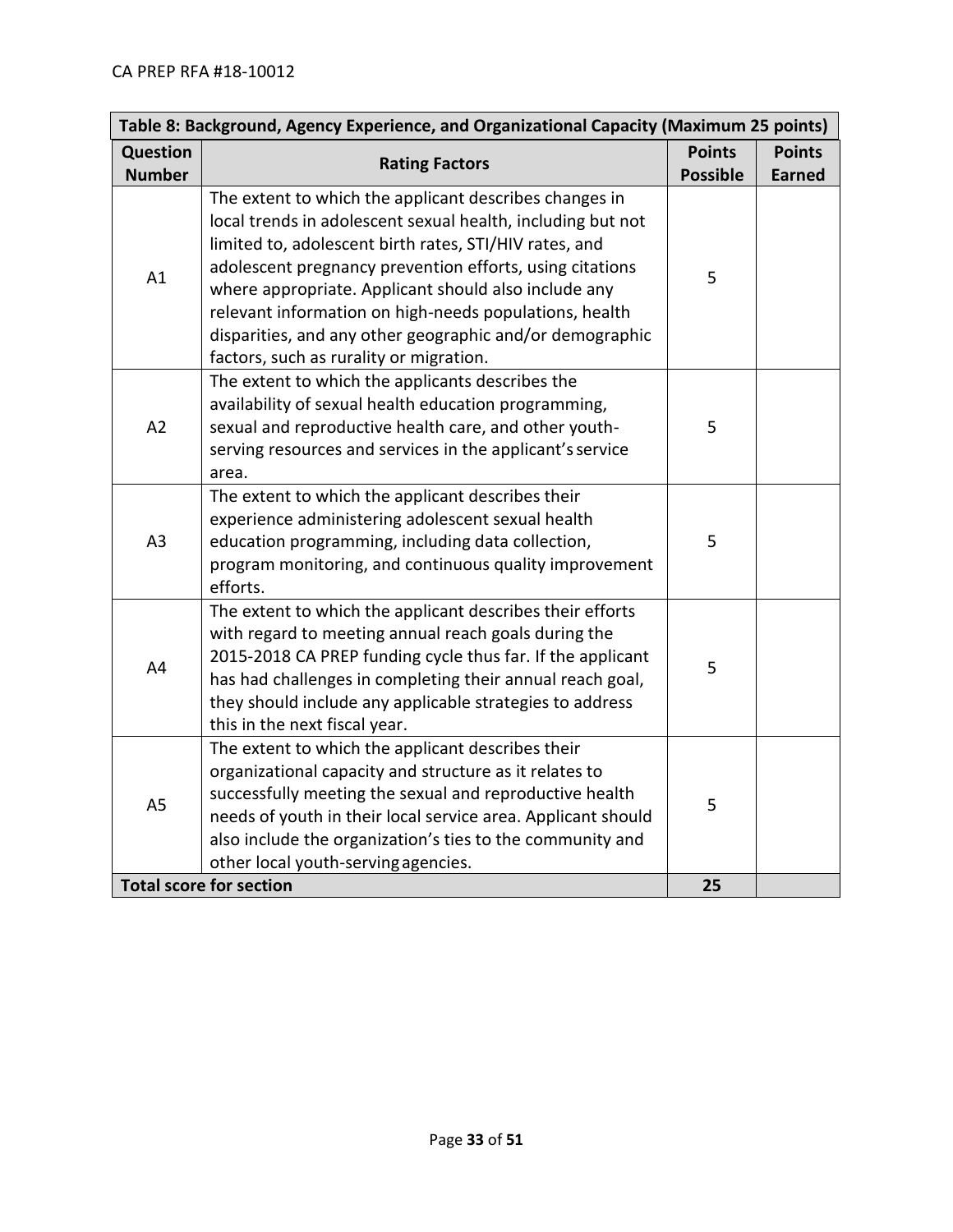| Table 9: Implementation Plan (Maximum 50 points) |                                                                                                                                                                                                                                                                                                                                                                                                                                     |                                  |                                |  |
|--------------------------------------------------|-------------------------------------------------------------------------------------------------------------------------------------------------------------------------------------------------------------------------------------------------------------------------------------------------------------------------------------------------------------------------------------------------------------------------------------|----------------------------------|--------------------------------|--|
| Question<br><b>Number</b>                        | <b>Rating Factors</b>                                                                                                                                                                                                                                                                                                                                                                                                               | <b>Points</b><br><b>Possible</b> | <b>Points</b><br><b>Earned</b> |  |
| <b>B1</b>                                        | The extent to which the applicant describes their<br>experience with implementing and administering EBPMs<br>(including recruitment, retention, and challenges),<br>identifying sites, and any strategies and successes for<br>reaching high-need youth.                                                                                                                                                                            | 10                               |                                |  |
| <b>B2</b>                                        | The extent to which the applicant describes how their past<br>efforts have informed the proposed Implementation Plan<br>(Table 1 in <b>Attachment 3</b> ), including plans to expand<br>services to additional settings and/or target populations.                                                                                                                                                                                  | 10                               |                                |  |
| B <sub>3</sub>                                   | The extent to which the applicant proposes to serve high-<br>need youth in an appropriate setting and with an EBPM<br>that will effectively meet the needs of participants. Cohort<br>sizes should align with the guidance provided in Table 4:<br>EBPM At-a-Glance. Proposed target populations and<br>settings should reflect the needs and strategies described<br>in Parts A and B (questions 1 and 2) in <b>Attachment 3</b> . | 10                               |                                |  |
| <b>B4</b>                                        | The extent to which the applicant provides accurate<br>calculations and proposes an Annual Reach number that is<br>both ambitious and attainable given the proposed target<br>populations, settings, EBPMs, and county population size.<br>This will be assessed based on reach numbers from the<br>2015-18 cycle. If the applicant proposes a Cost Per Youth<br>that exceeds \$500, justification should be provided.              | 10                               |                                |  |
| <b>B5</b>                                        | The extent to which the applicant describes their staffing<br>model, including the number and classification of<br>proposed program staff positions. Applicant should also<br>address the proposed structure of supervision and staff<br>support, and how staffing will support optimal delivery of<br>CA PREP services.                                                                                                            | 10                               |                                |  |
|                                                  | <b>Total score for section</b>                                                                                                                                                                                                                                                                                                                                                                                                      | 50                               |                                |  |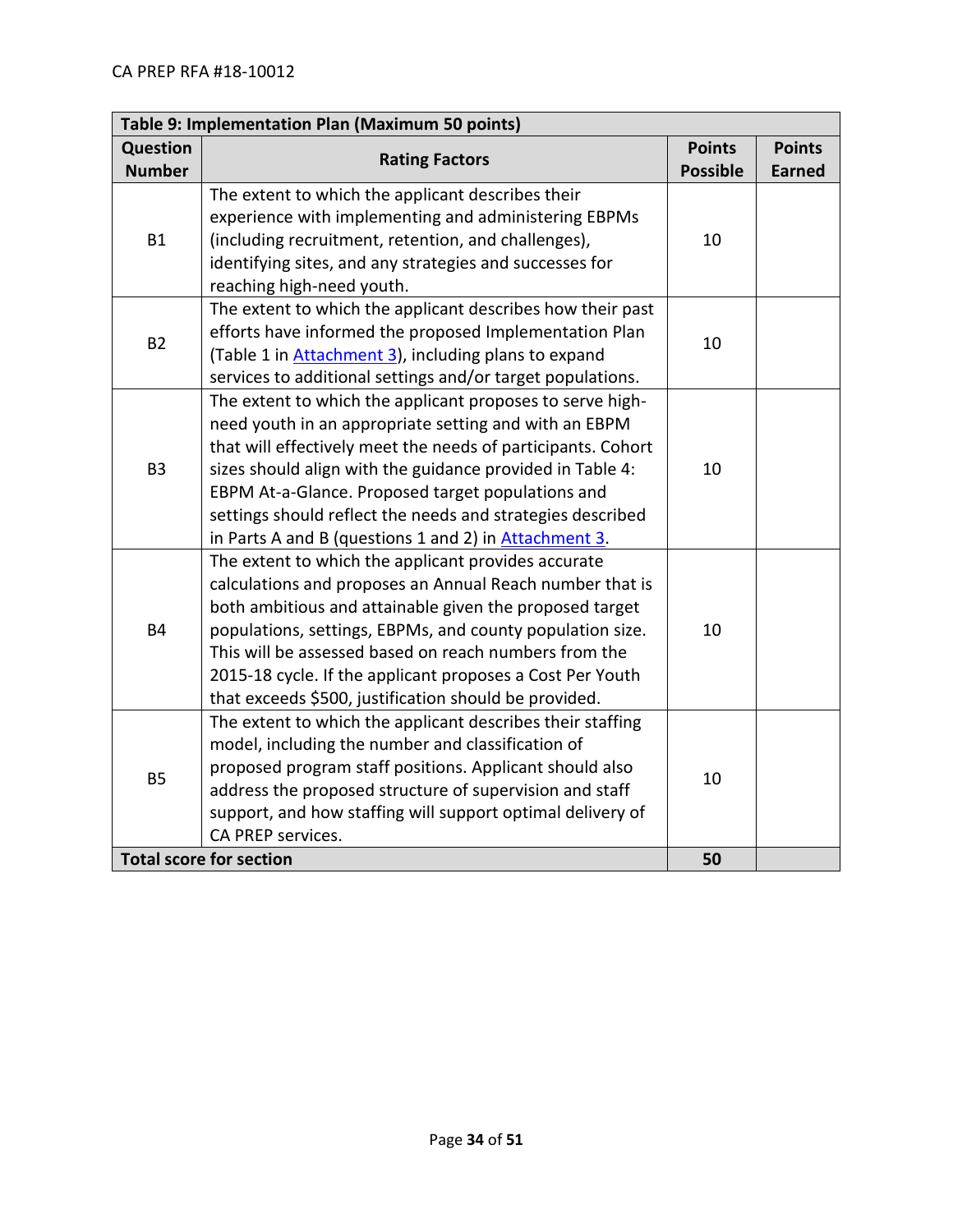| Table 10: Plan for Community Outreach (Maximum 10 points) |                                                                                                                                                                                                                                                                                                                          |                 |               |
|-----------------------------------------------------------|--------------------------------------------------------------------------------------------------------------------------------------------------------------------------------------------------------------------------------------------------------------------------------------------------------------------------|-----------------|---------------|
| <b>Question</b>                                           | <b>Rating Factors</b>                                                                                                                                                                                                                                                                                                    | <b>Points</b>   | <b>Points</b> |
| <b>Number</b>                                             |                                                                                                                                                                                                                                                                                                                          | <b>Possible</b> | <b>Earned</b> |
| C <sub>1</sub>                                            | The extent to which the applicant describes their past<br>efforts regarding joining or forming a LSC per the CA PREP<br>SOW, including the process of identifying stakeholders and<br>partners, coalition goals, activities conducted, and efforts<br>to engage communities in the applicant's local service<br>area.    | 5               |               |
| C <sub>2</sub>                                            | The extent to which the applicant describes their plan for<br>community outreach during FY 2018-19, including<br>activities conducted by the applicant, as well as by the LSC.<br>Attachment 4, the Local Stakeholder Coalition Roster,<br>should be completed in addition to the relevant questions<br>in Attachment 3. | 5               |               |
| <b>Total score for section</b>                            |                                                                                                                                                                                                                                                                                                                          | 10              |               |

| Table 11: Plan for Clinical Linkages (Maximum 10 points) |                                                                                                                                                                                                                                                                                                                                  |                 |               |
|----------------------------------------------------------|----------------------------------------------------------------------------------------------------------------------------------------------------------------------------------------------------------------------------------------------------------------------------------------------------------------------------------|-----------------|---------------|
| <b>Question</b>                                          | <b>Rating Factors</b>                                                                                                                                                                                                                                                                                                            | <b>Points</b>   | <b>Points</b> |
| <b>Number</b>                                            |                                                                                                                                                                                                                                                                                                                                  | <b>Possible</b> | <b>Earned</b> |
| D <sub>1</sub>                                           | The extent to which the applicant describes their<br>relationship and history of partnering with local Family<br>PACT and other youth-friendly sexual and reproductive<br>health service providers, and explain the applicant's plan<br>for creating links between CA PREP implementation and<br>access to Family PACT services. | 5               |               |
| D <sub>2</sub>                                           | The extent to which the applicant describes any additional<br>activities to promote use and awareness of youth-friendly<br>sexual and reproductive health services in their<br>community.                                                                                                                                        | 5               |               |
| <b>Total score for section</b>                           |                                                                                                                                                                                                                                                                                                                                  | 10              |               |

| Table 12: Budget Detail and Justification (Maximum 5 points) |                                                                                                       |                 |               |
|--------------------------------------------------------------|-------------------------------------------------------------------------------------------------------|-----------------|---------------|
| <b>Question</b>                                              | <b>Rating Factors</b>                                                                                 | <b>Points</b>   | <b>Points</b> |
| <b>Number</b>                                                |                                                                                                       | <b>Possible</b> | Earned        |
| E1                                                           | The extent to which the applicant successfully completes<br>Attachment 5, Budget Template FY 2018-19. | 5               |               |
| <b>Total score for section</b>                               |                                                                                                       |                 |               |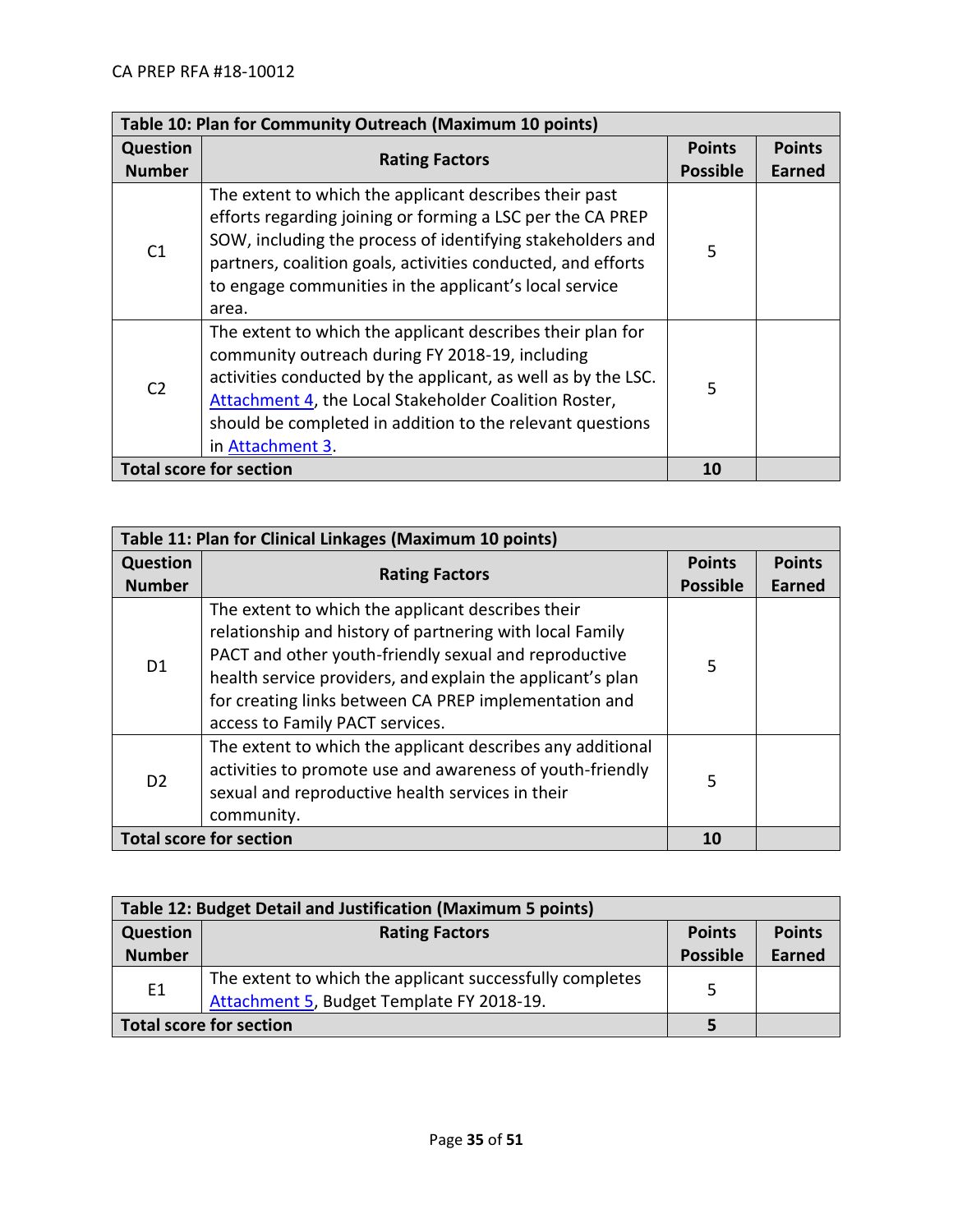## <span id="page-35-0"></span>**PART VI. AWARD ADMINISTRATION INFORMATION**

#### <span id="page-35-1"></span>*A. Notice of Awards*

Upon successful completion of the review process, CDPH/MCAH will post a Notice of Intent to Award funds at [https://www.cdph.ca.gov/Programs/CFH/DMCAH/CA-](https://www.cdph.ca.gov/Programs/CFH/DMCAH/CA-PREP/Pages/CAPREP-RFA-2018.aspx)[PREP/Pages/CAPREP-RFA-2018.aspx.](https://www.cdph.ca.gov/Programs/CFH/DMCAH/CA-PREP/Pages/CAPREP-RFA-2018.aspx) Note: the term of the resulting cooperative agreements is expected to be 12 months and is anticipated to be effective from July 1, 2018 through June 30, 2019, contingent on availability of Federal funds. The agreement term may change if CDPH/MCAH cannot execute the agreement in a timely manner due to unforeseen delays. The resulting cooperative agreements will not be in force or effect until signed by both parties. The applicant is cautioned not to commence performance until all approvals are obtained. Should performance commence before all approvals are obtained, said services may be considered to have been volunteered.

Upon written request to CDPH/MCAH, applicants will receive their review rating sheet.

After any disputes are resolved, CDPH/MCAH will formally notify the successful applicants individually in writing.

#### <span id="page-35-2"></span>*B. Dispute Process*

There is no dispute or appeal process for late or substantially incomplete applications (i.e., applications failing to pass first stage are not eligible for the Dispute Process). Only nonfunded applicants that comply with the RFA instructions may file a dispute. Disputes are limited to the grounds that CDPH/MCAH failed to correctly apply the standards for reviewing applications in accordance with this RFA. Disagreements with the content of the review committee's evaluation are not grounds for dispute. Applicants may not dispute solely on the basis of funding amount. Only timely and complete disputes that comply with the dispute process stated herein will be considered.

The written appeal shall fully identify the issue(s) in dispute, the practice that the applicant believes CDPH/MCAH has improperly applied in making its award decision(s), the legal authority or other basis for the applicant's position, and the remedy sought. Written disputes to CDPH/MCAH final award selections must be received by CDPH/MCAH no later than 4:00 PM on March 13, 2018. Submit a written dispute signed by an authorized representative of the organization. Label and submit the dispute using one of the followingmethods (Table 13):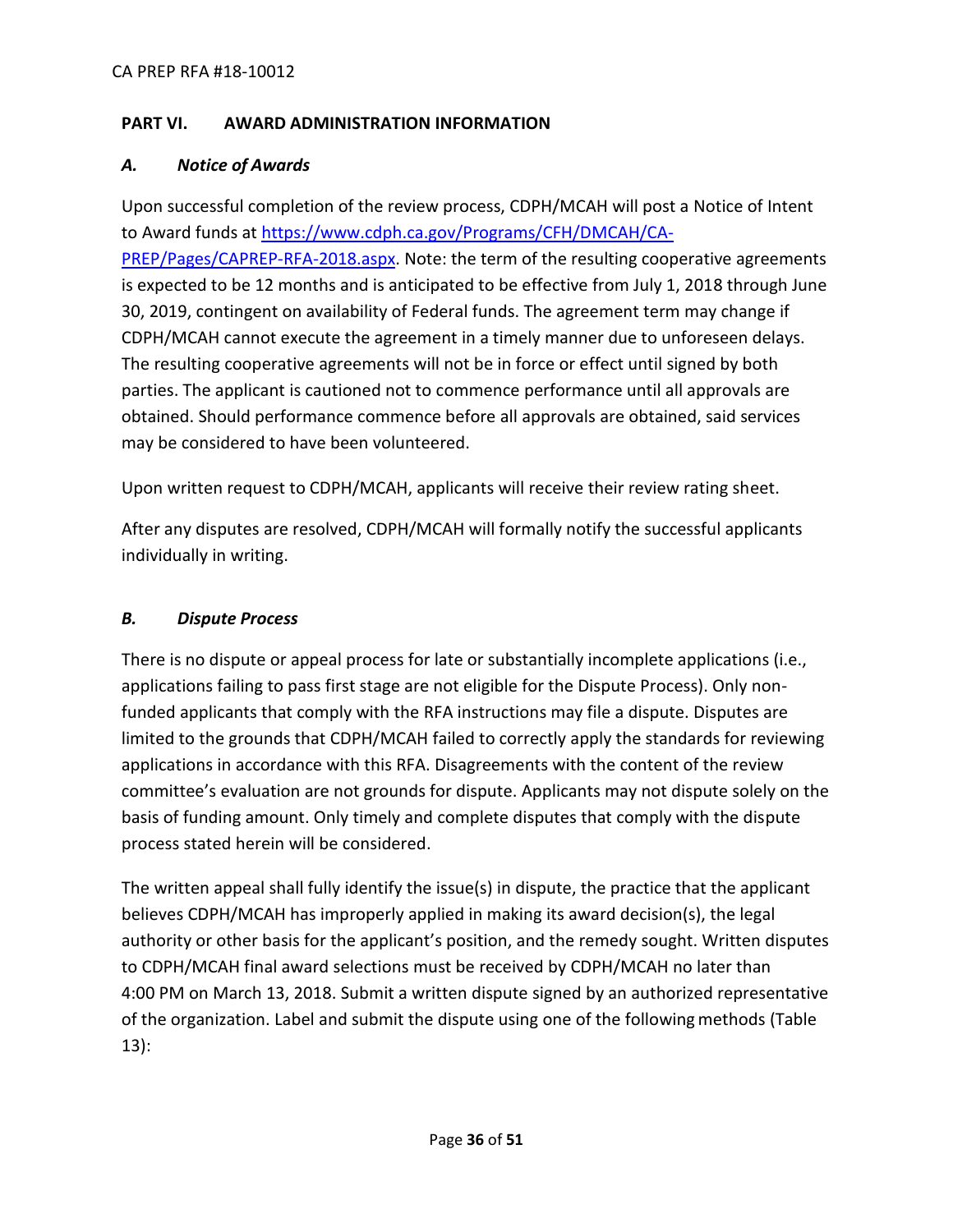| <b>Table 13: Dispute Submission Methods</b> |                                           |  |
|---------------------------------------------|-------------------------------------------|--|
| <b>U.S. Mail</b>                            | <b>Hand Delivery or Overnight Express</b> |  |
| ATTN: Dispute CA PREP RFA                   | ATTN: Dispute CA PREP RFA                 |  |
| California Department of Public Health      | California Department of Public Health    |  |
| Maternal, Child and Adolescent Health       | Maternal, Child and Adolescent Health     |  |
| Division                                    | <b>Division</b>                           |  |
| P.O. Box 997420, MS Code 8305               | 1615 Capitol Avenue,                      |  |
| Sacramento, CA 95899-7420                   | Suite 73.560, MS 8305                     |  |
|                                             | Sacramento, CA 95814                      |  |

NOTE: Applicants hand-delivering a dispute must have the building lobby security officer call CDPH/MCAH at 1 (866) 241-0395 between 8:00 AM and 4:00 PM and ask to have a CDPH/MCAH representative receive the document. CDPH/MCAH will provide a proof of receipt at the time of delivery.

The Chief of CDPH/MCAH or her designee shall review each timely and complete dispute and will resolve the dispute by considering the contents of the written dispute letter. At its sole discretion, CDPH/MCAH reserves the right to collect additional facts or information to aid in the resolution of any dispute.

The decision of the Chief of CDPH/MCAH or her designee shall be final and there will be no further administrative appeal. Applicant will be notified of the decisions regarding their disputes in writing within 15 working days of the written dispute letter.

# <span id="page-36-0"></span>*C. Disposition of Applications*

All materials submitted in response to this RFA will become the property of the California Department of Public Health and, as such, are subject to the Public Records Act (PRA), Government Code, Section 6250 et seq. CDPH/MCAH will disregard any language purporting to render all or portions of any application confidential.

Upon posting of Public Notice of Intent to Award, all documents submitted in response to this RFA and all documents used in the selection process will be regarded as public records under the California PRA and subject to review by the public. Applicants' correspondence, selection working papers, or any other medium shall be held in the strictest confidence until the Award Notice is issued and/or posted.

# <span id="page-36-1"></span>*D. Inspecting or Obtaining Copies of Applications*

Any person or member of the public can inspect or obtain copies of any application materials.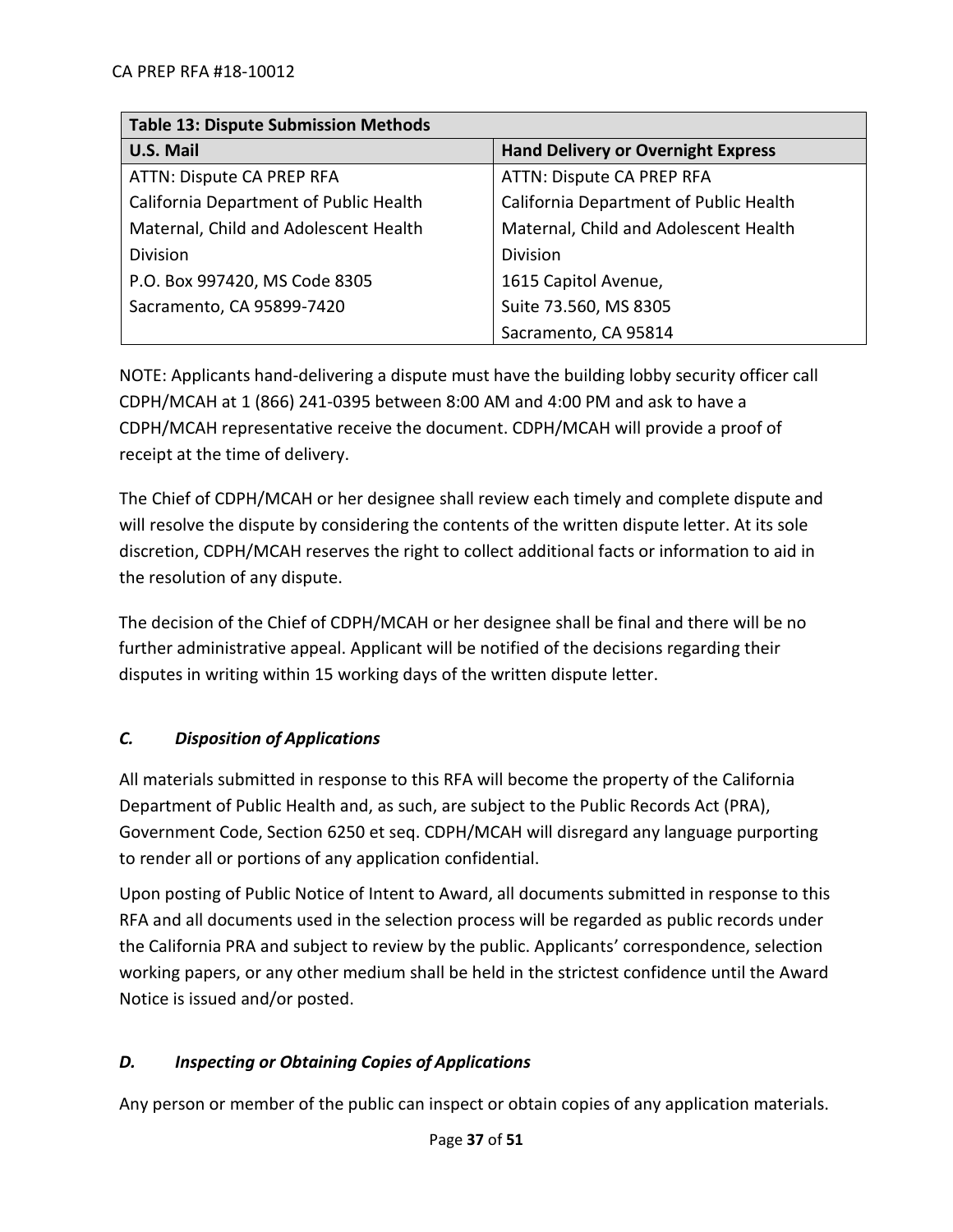Please follow the instructions per the PRA.

# <span id="page-37-0"></span>*E. CDPH/MCAH Rights*

CDPH/MCAH reserves the right to do any of the following up to the application submission deadline:

- 1. Modify any date or deadline appearing in this RFA or the RFA Key Action Dates.
- 2. Issue clarification notices, addenda, alternate RFA instructions, forms, etc.
- 3. Waive any RFA requirement or instruction for all applicants if CDPH determines that a requirement or instruction was unnecessary, erroneous or unreasonable.
- 4. Allow Applicants to submit questions about any RFA change, correction, or addenda.
- 5. If this RFA is corrected, clarified, or modified, CDPH intends to post all clarification notices and/or RFA addenda at the following Internet Web address: [https://www.cdph.ca.gov/Programs/CFH/DMCAH/CA-PREP/Pages/CAPREP-RFA-](https://www.cdph.ca.gov/Programs/CFH/DMCAH/CA-PREP/Pages/CAPREP-RFA-2018.aspx)[2018.aspx](https://www.cdph.ca.gov/Programs/CFH/DMCAH/CA-PREP/Pages/CAPREP-RFA-2018.aspx)

CDPH/MCAH reserves the right at its sole discretion to take any of the actions described below. These actions may be initiated at the onset of various events including but not limited to a determination that an insufficient number of applications are responsive, additional funding is identified, anticipated funding decreases, geographic service coverage is insufficient, applicant's funding needs exceed available funding, etc.

- 1. Offer agreement modifications or amendments to funded organizations for increased or decreased services and/or increased/decreased funding following successful negotiations.
- 2. Extend the term of any resulting agreement and alter the fundingamount.

CDPH/MCAH reserves the right to remedy errors caused by:

- 1. CDPH/MCAH office equipment malfunctions or negligence by applicant staff.
- 2. Natural disasters (e.g., floods, fires, earthquakes).

#### <span id="page-37-1"></span>*F. Agreement Amendments After Award*

CDPH/MCAH reserves the right to amend any agreement resulting from this RFA. Amendments may include term extensions, CA PREP Scope of Work modifications, budget or funding alterations.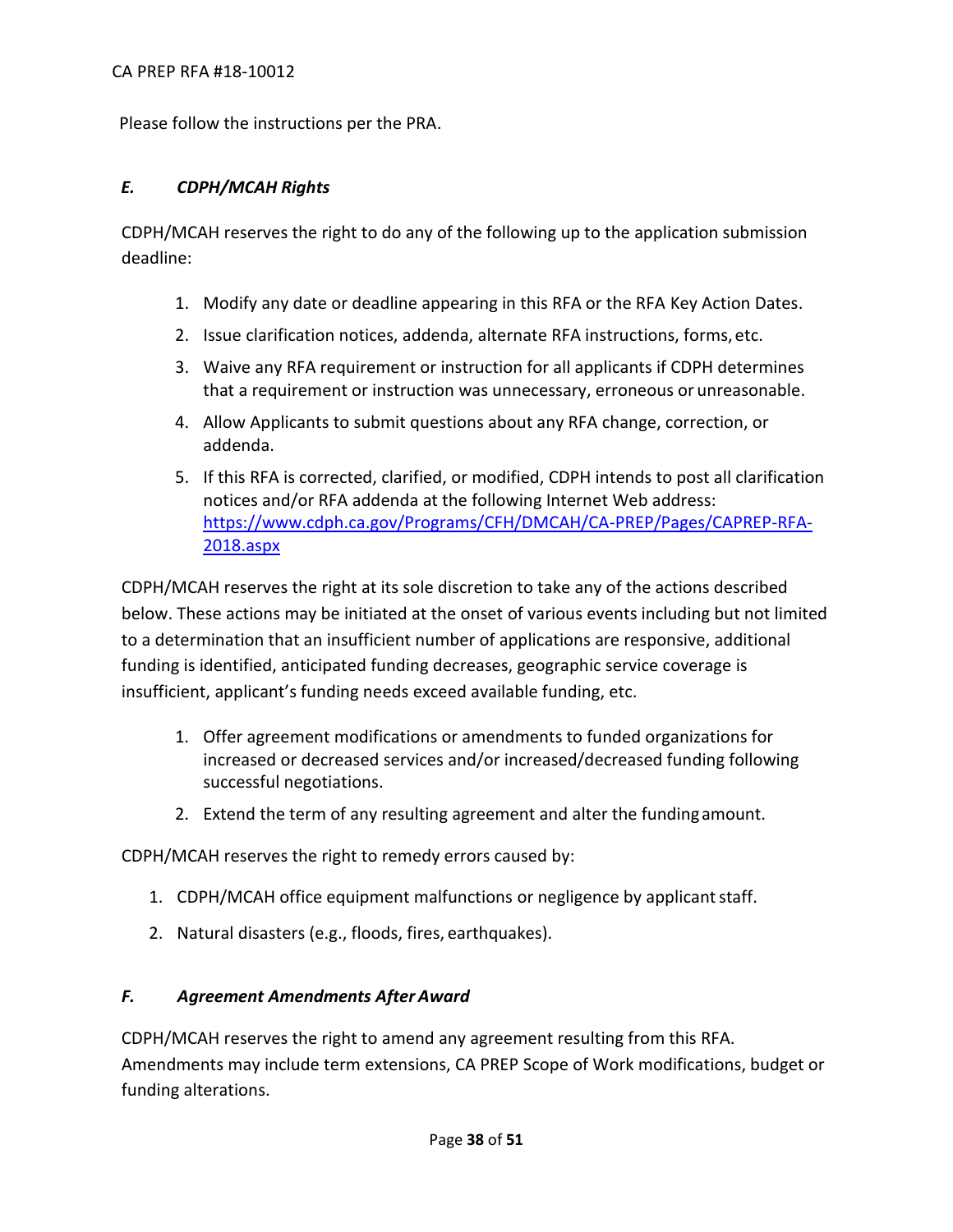# <span id="page-38-0"></span>*G. Staffing Changes After Award*

CDPH/MCAH reserves the right to approve or disapprove changes in key personnel that occur after awards are made.

Please note: The issuance of this RFA does not constitute a commitment by CDPH/MCAH to make an award. CDPH/MCAH reserves the right to reject all applications and to cancel this RFA if CDPH/MCAH determines it is in the best interest to do so.

# <span id="page-38-1"></span>*H. Federal Certification Clauses*

The [Contractor Certification Clauses](http://www.dgs.ca.gov/ols/Resources/StandardContractLanguage.aspx) can be found at the following website address: http://www.dgs.ca.gov/ols/Resources/StandardContractLanguage.aspx

The Applicant certifies to the best of its knowledge and belief, that it and its principals:

- 1. Are not presently debarred, suspended, proposed for debarment, declared ineligible, or voluntarily excluded by any Federal department or agency.
- 2. Have not within a three-year period preceding this proposal been convicted of or hada civil judgment rendered against them for commission of fraud or a criminal offense in connection with obtaining, attempting to obtain, or performing a public (Federal, State or local) transaction or Agreement under a public transaction; violation of Federal or State antitrust statutes or commission of embezzlement, theft, forgery, bribery, falsification or destruction of records, making false statements, or receiving stolen property.
- 3. Are not presently indicted for or otherwise criminally or civilly charged by a governmental entity (Federal, State or local) with commission of any of the offenses enumerated in paragraph 2 of this certification.
- 4. Have not within a three-year period preceding this application/proposal had one or more public transactions (Federal, State or local) terminated for cause or default.
- 5. It shall not knowingly enter into any lower tier covered transaction with a person who is proposed for debarment under 48 CFR part 9, subpart 9.4, debarred, suspended, declared ineligible, or voluntarily excluded from participation in such transaction, unless authorized by the State.
- 6. It will include a clause entitled "Debarment and Suspension Certification'' that essentially sets forth the provisions herein, in all lower tier covered transactions and in all solicitations for lower tier covered transactions.
- 7. If the Applicant is unable to certify to any of the statements in this certification, the Applicant shall submit an explanation to the program funding this contract.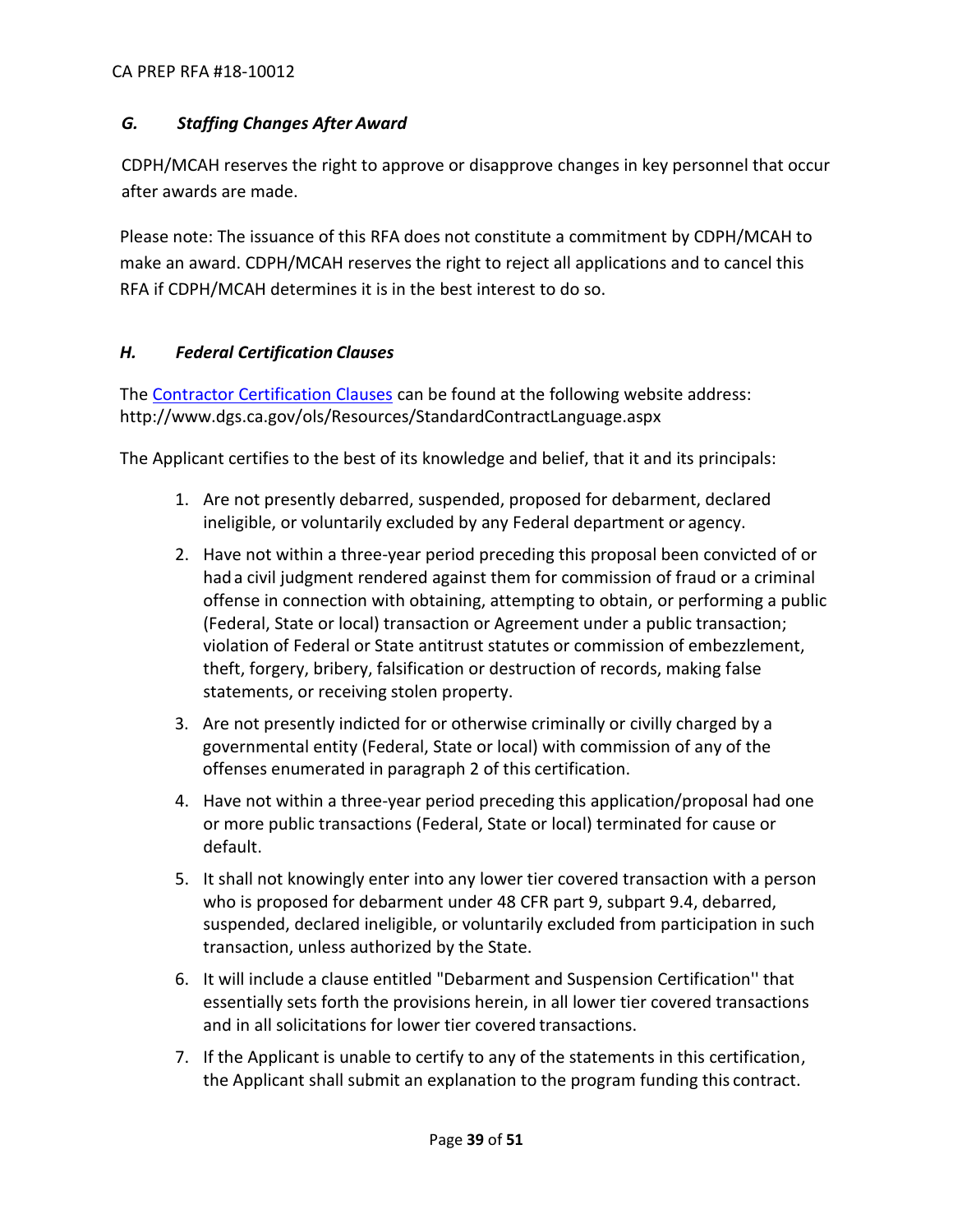#### CA PREP RFA #18-10012

## <span id="page-39-0"></span>*I. Contractual Terms and Conditions*

Each funded Applicant must enter into a written agreement that may contain portions of the Applicant's application (e.g., Budget, CA PREP SOW). If an inconsistency or conflict arises between the terms and conditions appearing in the final agreement and the proposed terms and conditions appearing in this RFA, any inconsistency or conflict will be resolved by giving precedence to the final agreement.

# <span id="page-39-1"></span>**PART VII. ADMINISTRATIVE REQUIREMENTS**

This section outlines CA PREP administrative requirements. Awardees must be familiar with these requirements prior to entering into a contract with the CDPH/MCAH and meet the requirements throughout the contract term. The Contract will include all administrative and program requirements.

## <span id="page-39-2"></span>*A. Standard Payroll and Fiscal Documents*

Awardees shall maintain adequate employee time recording documents (e.g., timesheets, time cards, and payroll schedules) and fiscal documents based on Generally Accepted Accounting Principles (GAAP) or practices, Code of Federal Regulations, and OMB Circular Nos. A-87, A-110, A-122, and A-133.17. It is the responsibility of the awardee to adhere to these regulations.

#### <span id="page-39-3"></span>*B. Use of Funds*

Funds from this contract are restricted to the support of CA PREP activities only.

*1. Allowed Activities*

Funds may be used to pay for salaries and benefits of CA PREP program staff, meeting expenses, travel for program and training purposes, EBPMs and standardized APS curricula, outreach materials, postage, supplies, rent, equipment, software, and communicationexpenses.

Funds may be used for incentives for CA PREP participants with limitations. Limitations include:

a. Gift certificates/cards are allowed if their use supports the CA PREP program. An agreement with the vendor must be made indicating that any unredeemed value will be returned to the awardee within an agreed upon and reasonable timeframe. Gift certificates/cards must only be distributed to CA PREP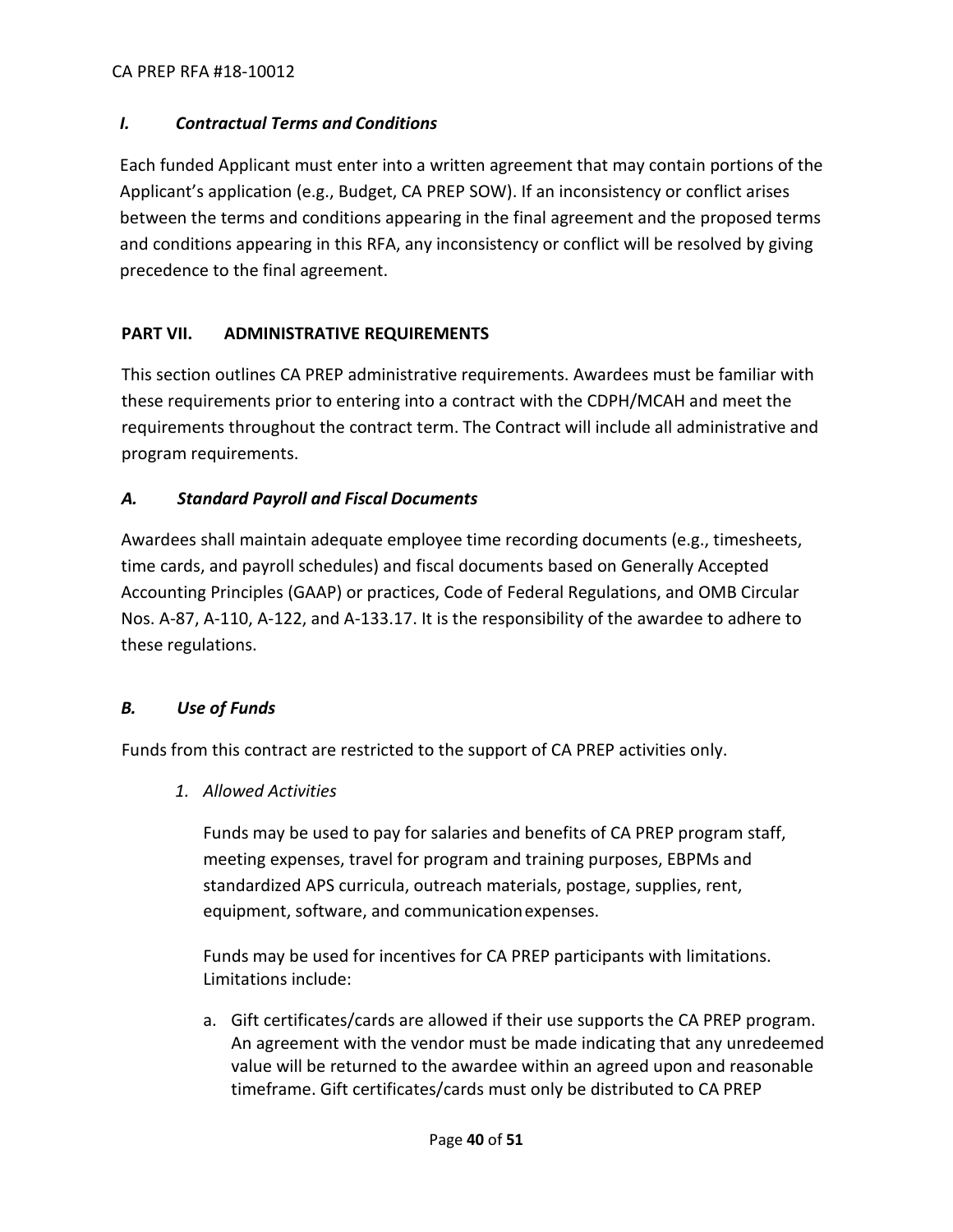participants on a one-time basis with a total value not to exceed \$20 per participant per year. Gift certificates/cards are not to be used to purchase tobacco or alcohol products.

- b. Food is allowed but must be a reasonable expense for CA PREP participants. A reasonable expense would be considered refreshments at a cost of no more than \$2 - \$5 per participant per day of implementation (regardless of number of sessions held on that day).
- c. Recreational activities are allowed but must be a reasonable one-time expense for CA PREP participants with a total value not to exceed \$20 per participant per year.
- d. Cash is not an allowable incentive.
- *2. Disallowed Activities*

CA PREP funding may not be used for any of the following:

- Support of religious activities, including but not limited to, religious instruction, worship, prayer, or proselytizing
- Purchase or improvement of land, or building alterations, renovations or construction
- Fundraising activities
- Political education or lobbying
- Supplanting or replacing current public or private funding
- Supplanting usual activities of any organization involved with CA PREP
- Reimbursement of costs incurred prior to effective date of the Agreement
- Reimbursement in support of planning efforts and other activities associated with the development and submission of the CA PREP RFA application
- Reimbursement of costs currently covered by another CDPH/MCAH grant or Contract
- Reimbursement of costs that are not consistent or allowable according to local, State and/or Federal guidelines and regulations
- Provision of direct medical care
- Reimbursement of professional licensure
- Reimbursement of malpractice insurance
- Purchase "S.W.A.G," or "Stuff We All Get" (Refer to the 2-15-2011 Governor Brown [Memo\)](https://www.gov.ca.gov/news.php?id=16911)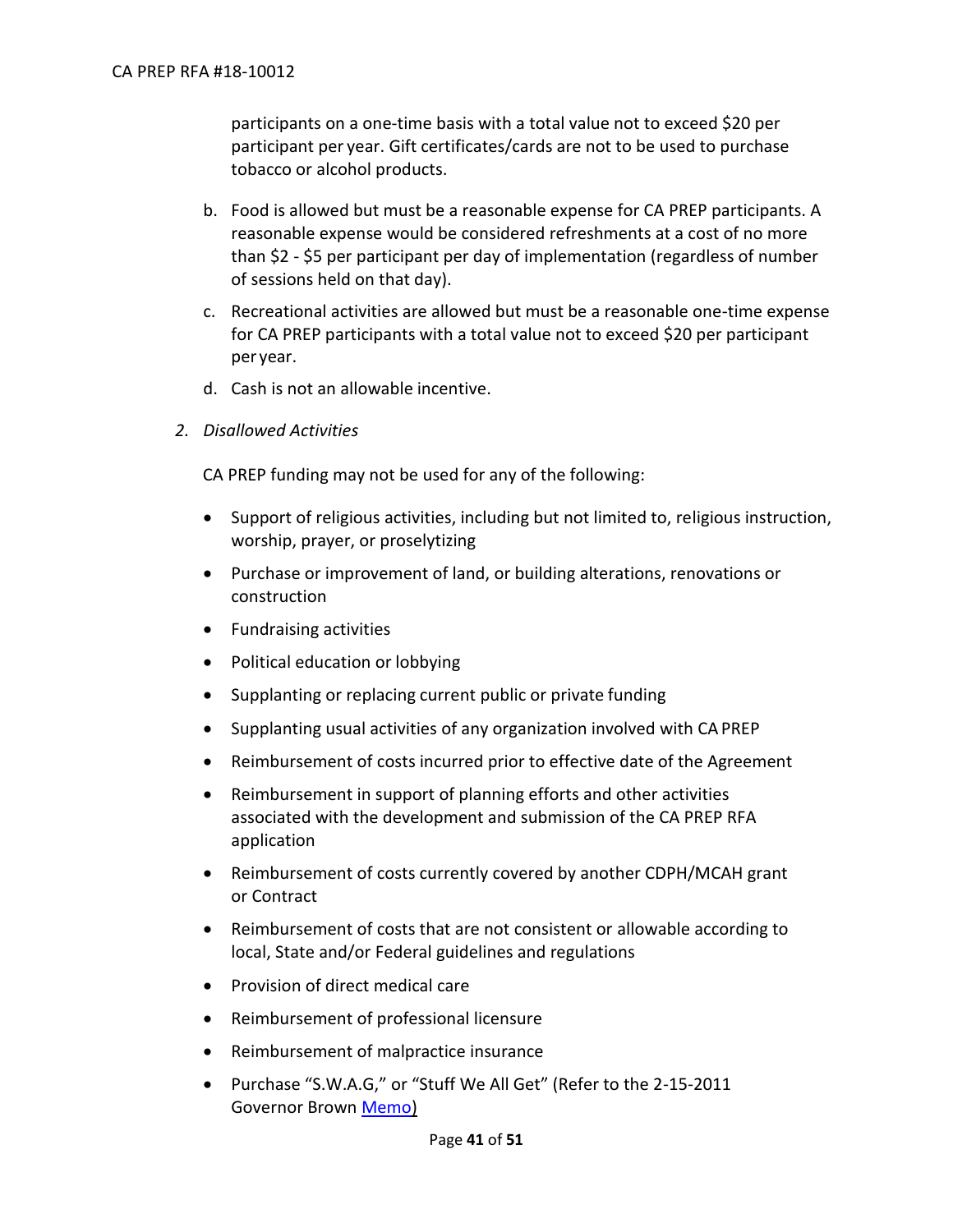# <span id="page-41-0"></span>*C. Deliverables*

Contracts awarded as a result of this RFA must be completed in accordance with details outlined in the SOW and in the Contract. Deliverables must be approved by CDPH/MCAH before a Contract payment will be authorized. Payments may be adjusted for incomplete and/or unapproved deliverables and CDPH/MCAH may withhold payment for failure to complete deliverables and/or non-compliance with Contract requirements.

## <span id="page-41-1"></span>*D. Quarterly Invoices*

Applicants shall maintain for review and audit purposes, adequate documentation of all expenses claimed. All invoice detail, fiscal records, or backup documentation shall be prepared in accordance with GAAP or practices within the terms of the Cooperative Agreement. CDPH/MCAH has the right to request documentation at any time to determine an agency's allowable expenses. Awardees will submit invoices each quarter. CDPH/MCAH will provide additional information about payments and invoicing upon execution of the contract.

## <span id="page-41-2"></span>*E. Interpretation of Contact/Captions/Word Usage*

Unless the context of this CA PREP contract clearly requires otherwise, words used in the singular include the plural and the plural includes the singular number; the masculine, feminine and other neutral genders shall each be deemed to include the others; "shall," "must," "will," or "agrees" are mandatory, and "may" is permissive; "or" is not exclusive; and "includes" and "including" are not limiting.

#### <span id="page-41-3"></span>*F. Contract Terms and Conditions*

*1. Exhibits*

Awardees shall enter into a Contract that will contain standard contract provisions and exhibits. CDPH/MCAH reserves the right to substitute the latest version of any form or exhibit.

An awardee's unwillingness or inability to agree to the terms and conditions of the Contract may cause the CDPH/MCAH to deem an awardee non-responsive and ineligible. The CDPH/MCAH will not accept alterations to the contract language.

Prior to and during contract negotiations, awardees may be required to submit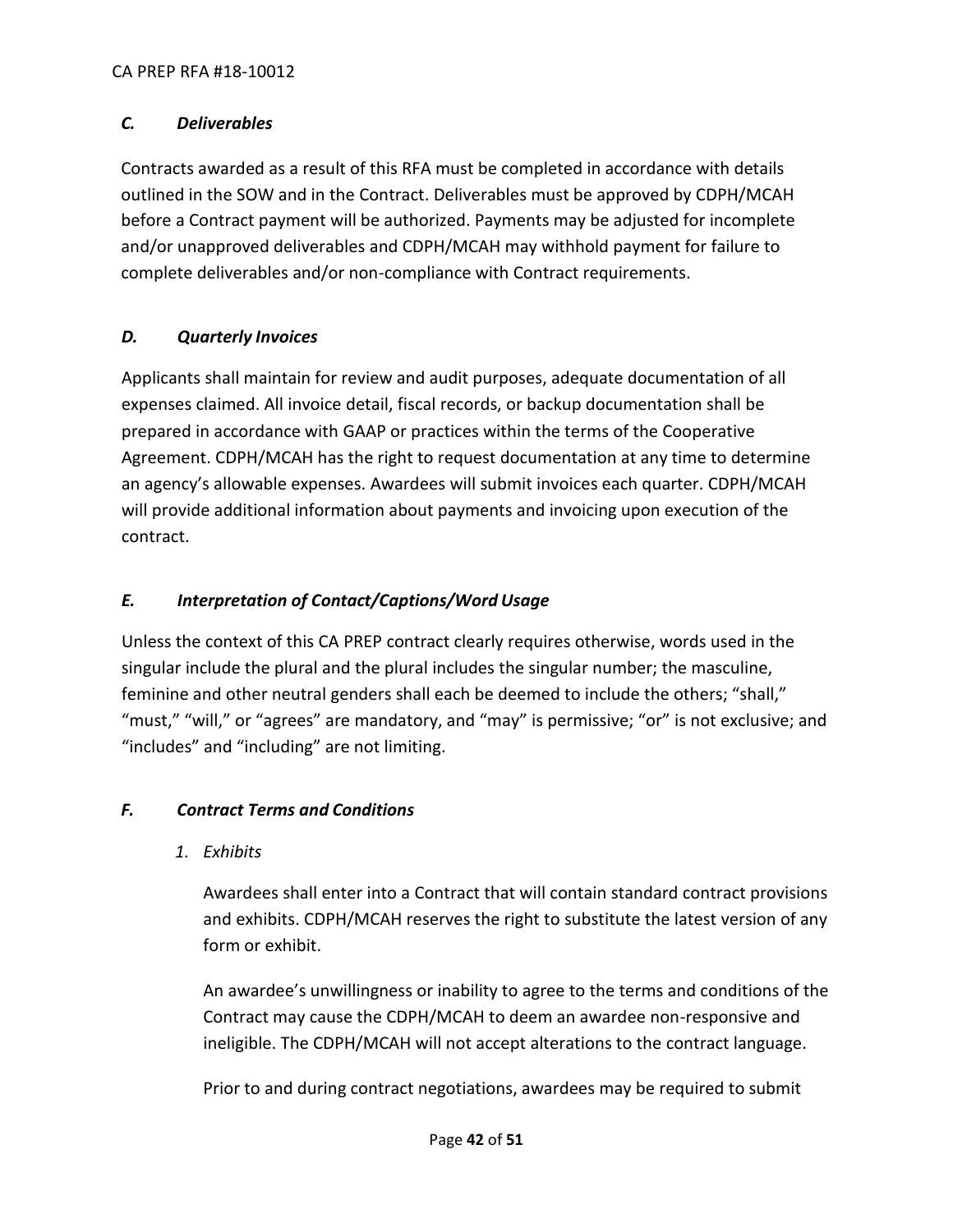additional information to meet the CDPH/MCAH requirements.

#### <span id="page-42-0"></span>*G. Additional Requirements*

- 1. CDPH/MCAH requires the use of the internet, electronic mail, scanning equipment, telephones, and computers with current versions of Adobe and the Microsoft Office suite (Word, Excel, Access and PowerPoint). Additional technology may be required during the contract period.
- 2. Awardees must obtain prior approval from CDPH/MCAH to participate in data collection or research studies using CA PREP data for purposes other than the requirements of the Contract.
- 3. Awardees must begin CA PREP activities immediately upon contract execution. During the entire contract term, awardees are expected to continue CA PREP services in accordance with the Contract.
- 4. Awardees shall be able to cover at least 90 days' worth of CA PREP expenses prior to reimbursement by the State.
- 5. Except as set forth below (see [Appendix 5\)](https://www.cdph.ca.gov/Programs/CFH/DMCAH/CA-PREP/CDPH%20Document%20Library/2018-Appendix%205.docx) and except where CDPH has agreed in a signed writing to accept a license, CDPH shall be and remain, without additional compensation, the sole owner of any and all rights, title and interest in all Intellectual Property, from the moment of creation, whether or not jointly conceived, that are made, conceived, derived from, or reduced to practice by Contractor or CDPH and which result directly or indirectly from this Agreement. (See [Appendix 5,](https://www.cdph.ca.gov/Programs/CFH/DMCAH/CA-PREP/CDPH%20Document%20Library/2018-Appendix%205.docx) Exhibit D, Provision 6. A. (1)).
- 6. Awardees will not be permitted to use abstinence-only, abstinence only-untilmarriage, and fear-based instructions, activities and/or curricula.

#### <span id="page-42-1"></span>*H. Subcontractor Agreements*

CDPH/MCAH requires awardees to provide CA PREP services directly to the public. The use of subcontractors, consultants, or any other non-employee for CA PREP services is not permitted.

#### <span id="page-42-2"></span>**PART VIII. CONTRACT BUDGET AND JUSTIFICATION**

CDPH/MCAH posted this Cooperative Agreement RFA to solicit applications to fund the implementation of CA PREP.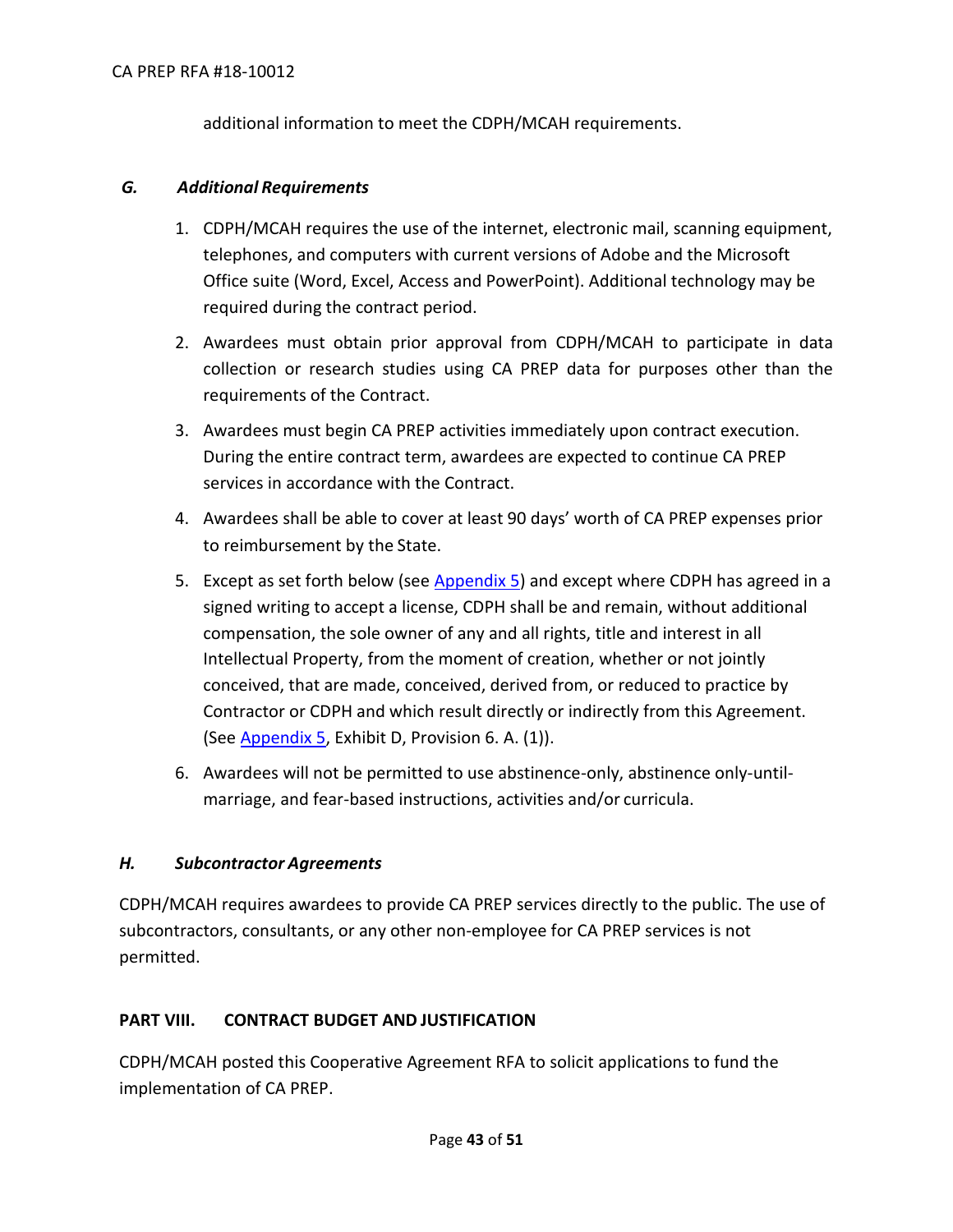CDPH/MCAH will be requiring a standard five (5) line budget. In order to facilitate continued availability of Federal funds, CDPH/MCAH is implementing an accountability process for the contract that requires that deliverables be completed in accordance with details and due dates outlined in the final SOW. Submitted deliverables must be approved by the CDPH/MCAH before a contract payment will be authorized. Payments may be adjusted for incomplete and/or unapproved deliverables.

Applicants must submit a five (5) line item budget for the term within the Contract:

| Table 14: Contract Budget Terms                          |  |
|----------------------------------------------------------|--|
| July 1, 2018 – June 30, 2019 $\mid$ Contract Term 1 Year |  |

# <span id="page-43-0"></span>*A. Budget Template*

The CA PREP Applicant Budget Template [\(Attachment 5\)](https://www.cdph.ca.gov/Programs/CFH/DMCAH/CA-PREP/CDPH%20Document%20Library/2018-Attachment%205.xlsx) contains the worksheets.

The "Budget Instructions" worksheet (first tab) contains instructions on how to complete the Budget Attachments.

# <span id="page-43-1"></span>*B. Required Budget Detail*

The "Budget Detail and Justification" worksheet (second tab) shall be used to enter specific cost breakdowns for each budget line item. Completion of the second tab will automatically populate the "Original Budget Summary Page" (third tab).

Use whole dollars only when entering costs into the budget templates. Round fractional dollar amounts or cents to the nearest whole dollar amount.

# <span id="page-43-2"></span>*C. Budget Line Items*

The five (5) budget line items are:

- 1. Personnel & Fringe Benefits
- 2. Operating Expenses
- 3. Capital Expense
- 4. Other Costs
- 5. Indirect Costs
- *1. Personnel & Fringe Benefits*
	- a. Personnel Costs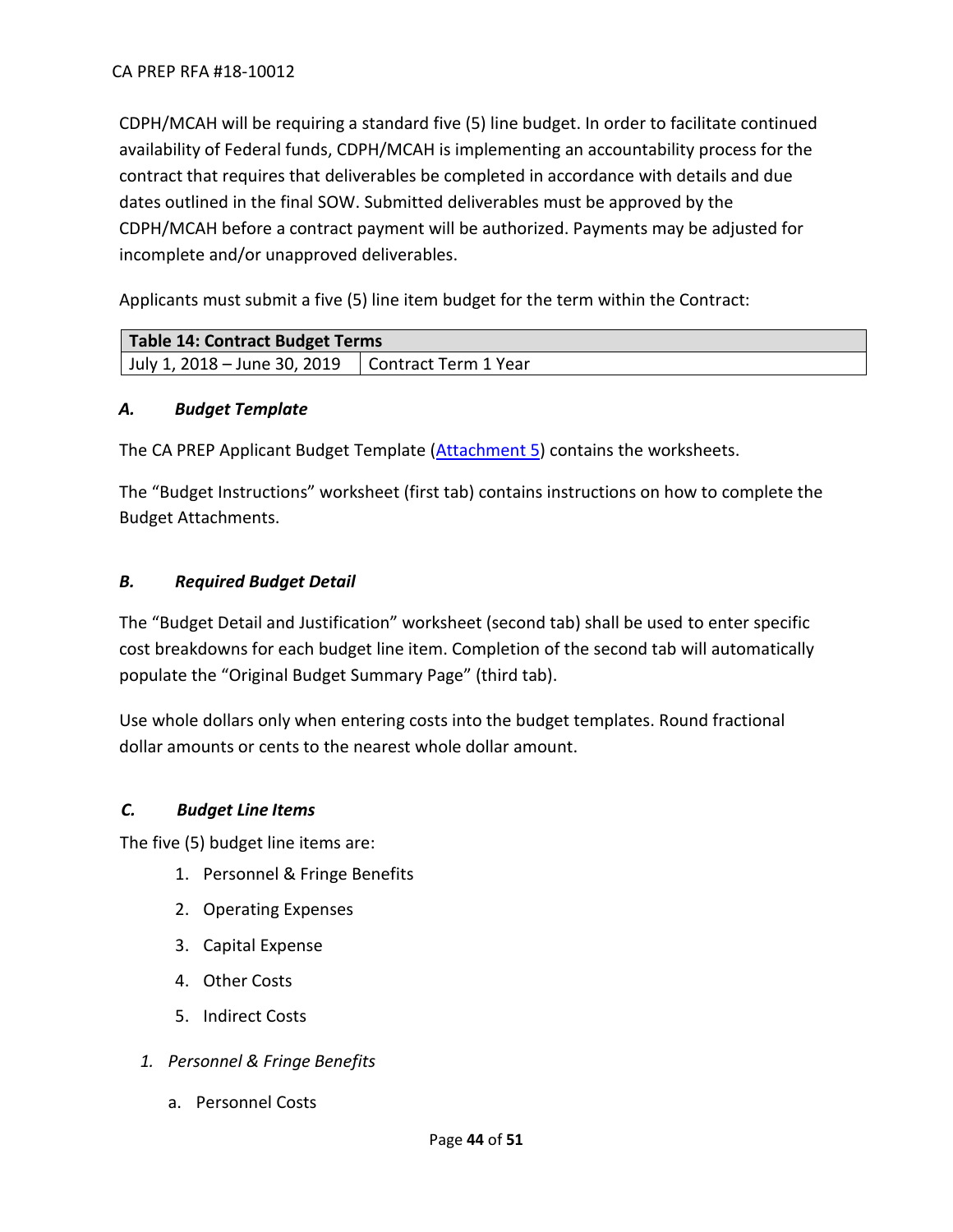#### CA PREP RFA #18-10012

Include the following information under "Detail and Justification of Expense" to explain the reasonableness and/or necessity of the proposed budgeted costs appearing on the Budget Template. Include wage and/or salary details and justifications, including, but not limited to:

The annual salary rate or range for each position/classification, and how salary rates or ranges were determined. Note: Awardee staff salaries (paid for with CA PREP funds) shall not exceed rates paid to State Civil Service personnel performing comparable work. CDPH/MCAH reserves the right to limit salary reimbursement to levels that are comparable to those of Civil Service employees. For more information on Civil Service classifications and pay scales, refer to the [California](http://www.calhr.ca.gov/)  [Department of Human Resources](http://www.calhr.ca.gov/) website at http://www.calhr.ca.gov.

Explain any cost of living, merit or other salary adjustments that are included in the personnel line item. Explain how the amount of each adjustment was determined and explain the frequency or interval at which the adjustment is to be granted. This only applies if you included merit increases, cost of living, or other salary adjustments in the personnel expense line item.

For each funded position title or classification performing CA PREP activities, do not combine multiple staff on the same line. Each position must be on a separate line.

The FTE or annual percentage of time for each position should be expressed as follows: full time [40 hours a week] = 1.0, 3/4 time = 0.75, 1/2 time = 0.50, 1/4 time  $= 0.25.$ 

b. Fringe Benefits

Identify and/or explain the expenses that make up fringe benefit costs. Typical fringe benefit costs can include employer-paid social security, worker's compensation insurance, unemployment insurance, health, dental, vision and/or life insurance, disability insurance, pension plan/retirement benefits, etc. Accrued vacation and severance pay paid to employees upon termination is not an allowed fringe benefit.

Only personnel who are employed by the organization and receive fringe benefits are to be included. If applicable, identify any positions that receive different benefit levels.

Display fringe benefit costs using an average fringe benefit rate (see Budget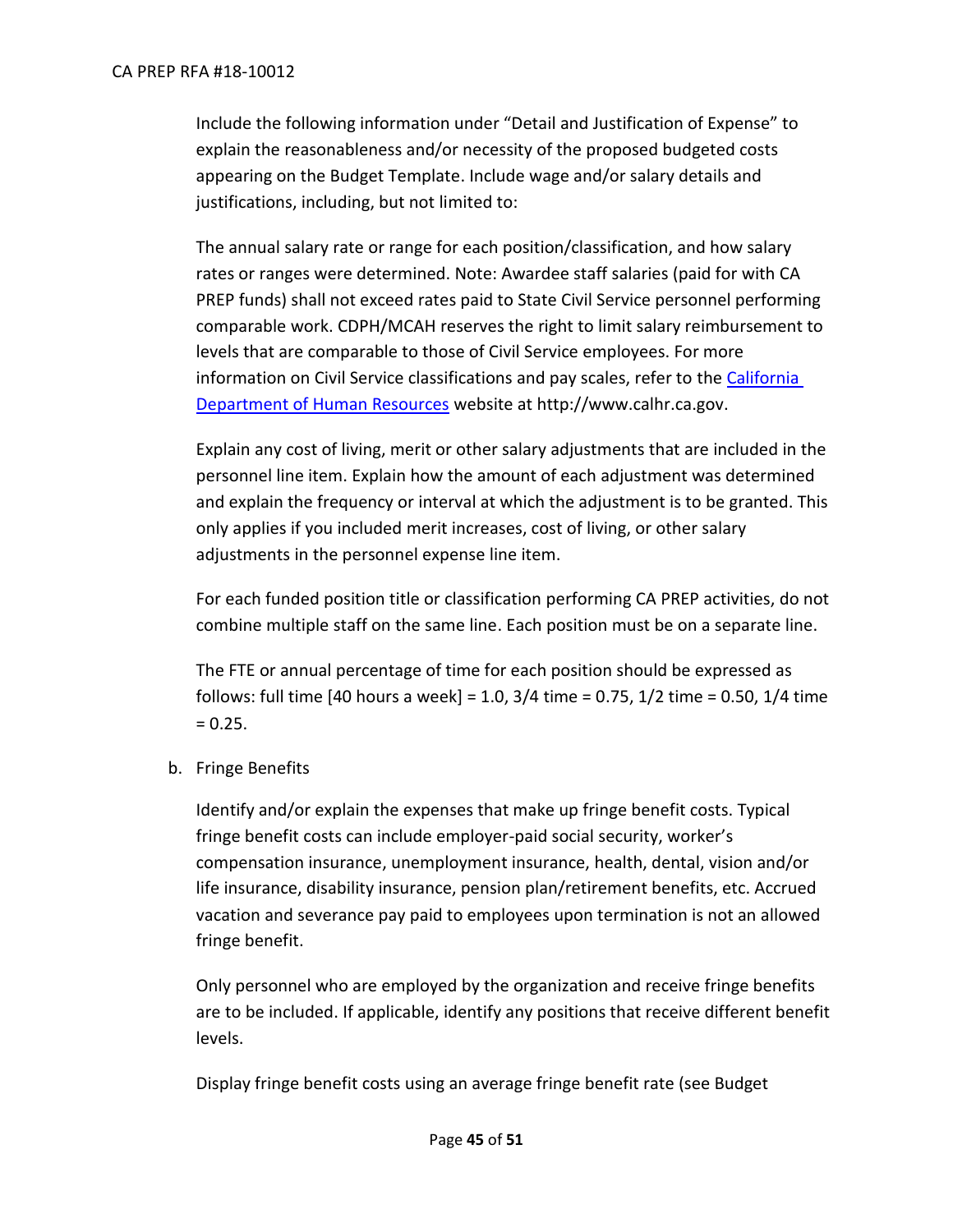Template for details).

# *2. Operating Expenses*

a. General Expense

This category includes all general costs of the operation of the CA PREP Program. Examples of such expenses are office supplies, telephone, postage, photocopying of program materials and other consumable operating supplies.

b. Travel

Travel costs consist of mileage, airfare, per diem, lodging, parking, toll bridge fees, and taxicab fares. The amount of the mileage reimbursement includes all costs of operating the vehicle.

The agency shall utilize the lowest available cost method of travel. Refer to the [California Department of Human Resources](http://www.calhr.ca.gov/employees/Pages/travel-reimbursements.aspx) for additional information on reimbursable costs.

Indicate the total cost for travel expenses for program. The money budgeted for travel shall be for expenses related to the administration of the program. The travel line item in the budget shall include only the costs specifically related to the staff activities, such as travel to attend conferences and trainings.

c. Training

Applicants must include a sufficient expense allocation for the meetings and trainings outlined below:

- i. Annually: At least one in-person EBPM training, 2-3 days, required for all new CA PREP facilitators and strongly encouraged for project directors/coordinators and other staff. (If implementing more than one program model, budget accordingly.)
- ii. FY 2018-19: One in-person meeting, 2-3 days, for all CA PREP staff.
- iii. Optional trainings to build staff capacity (e.g., the California Family Health Council's Family Planning Health Worker Course, trainings to implement healthy relationships curricula, etc.).

For budget planning purposes, assume trainings and meetings will be held in Sacramento or the Bay Area and will have a registration cost of approximately \$150.00 per training/meeting and does not include travel costs.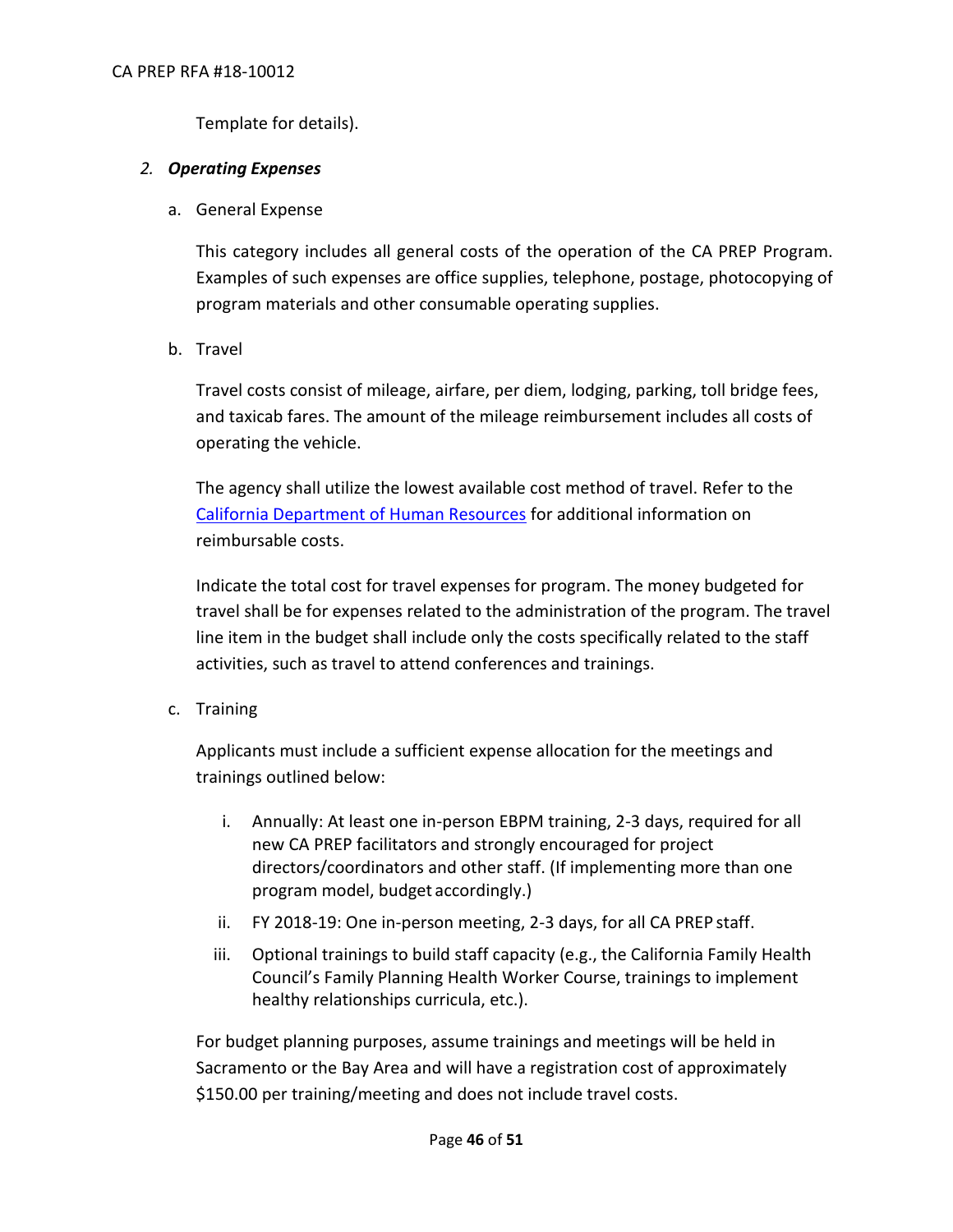The cost for client/participant-related transportation must not be included here; instead, add all participant-related costs to Line Item 4 – Other Costs.

d. Space Rent/Lease

The cost of renting or leasing office space shall designate the total square feet and the cost per square foot. Under State standards, it is permissible to reimburse up to a maximum of 200 square feet of office space per FTE. Please use the following formula to calculate rent/lease costs:

(Total staff FTEs) x (up to 200 sq. ft.) x (up to \$2.00 per sq. ft.) x (12 months)

Note: The cost for renting classroom or meeting space (e.g., at a community or youth center) is allowable but should be prorated to the time of actual use (this expense is budgeted under the Other Costs section).

e. Audit Costs

The cost of the mandatory financial audit by an independent auditor at the end of each fiscal year shall be included in the budget. Not more than \$3,000 shall be allocated for this line item (See [Appendix 5,](https://www.cdph.ca.gov/Programs/CFH/DMCAH/CA-PREP/CDPH%20Document%20Library/2018-Appendix%205.docx) Exhibit C, GTC 04/2017, Audit). Refer to the [Department of General Services Standard Contract Language](http://www.dgs.ca.gov/ols/Resources/StandardContractLanguage.aspx) at http://www.dga.ca.gov/ols/Resources/StandardContract Language.aspx.

f. Communication/Software

CDPH/MCAH requires the use of the internet, electronic mail, scanning equipment, telephones, and computers with Adobe Acrobat Professional XI and the Microsoft Office Suite 2016 (Outlook, Word, Excel, Access and PowerPoint). Additional technology may be required during the contract period. Examples of software include software license fees, software upgrades, etc.

i. Awardee shall possess current technology to allow for easy flow of communication between the Awardee and CDPH/MCAH, such as sending emails with large attachments. Awardee must have the ability to access, print and download website information such as files from the CDPH/MCAH website.

If applicable, enter \$0 if no operating expenses will be incurred. However, an explanation must be included that describes how the operating needs of the program will be met.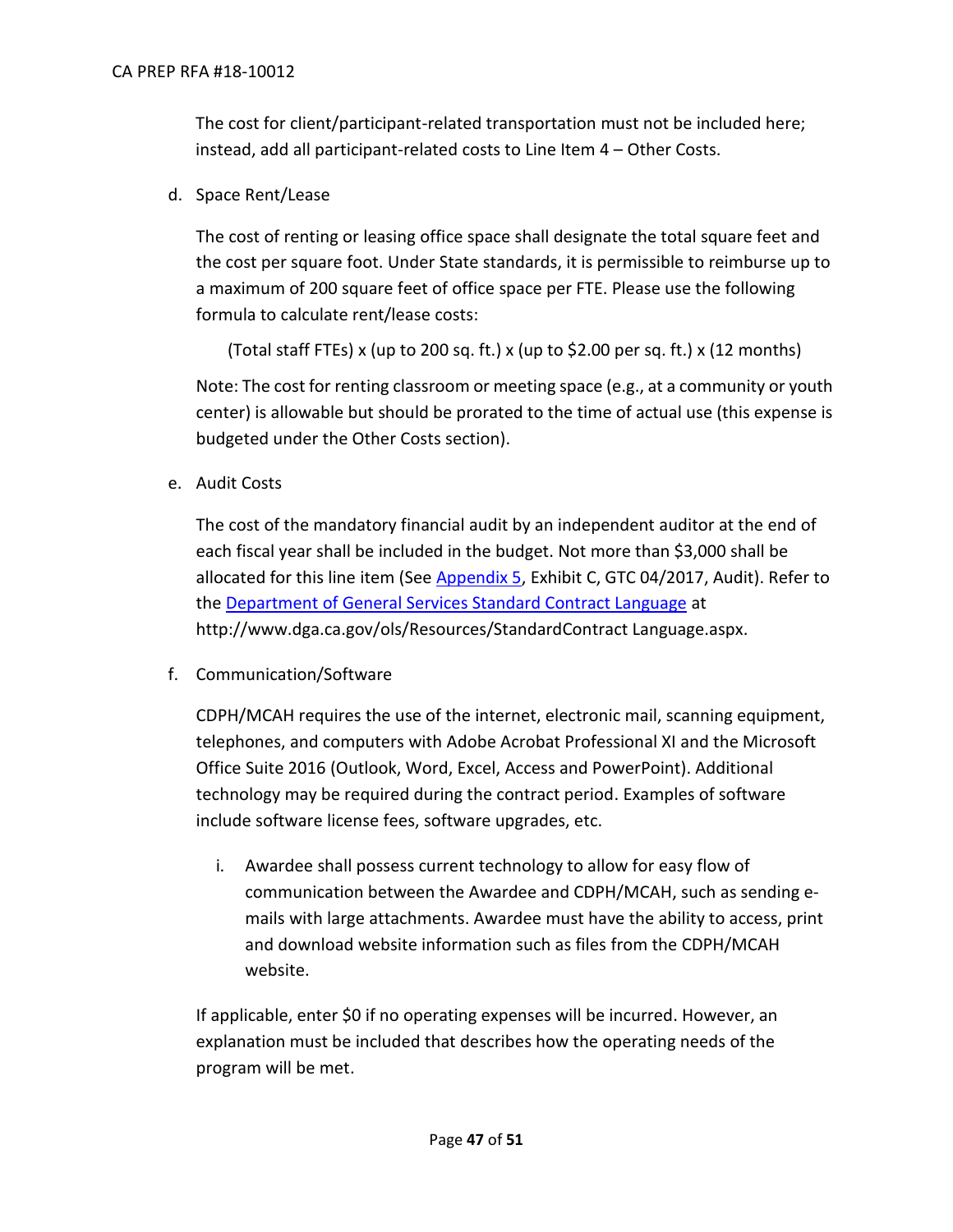g. Equipment

Rented equipment shall be budgeted separately in line item three, "Operating Costs." Lease- purchase agreements or options are prohibited.

Minor Equipment is defined as a tangible item with a base unit cost of less than \$5,000, that has a life expectancy of one year or more, and that is purchased or reimbursed with State funds.

Examples of equipment under \$5,000 include computers, printers, etc. (See [Appendix 5,](https://www.cdph.ca.gov/Programs/CFH/DMCAH/CA-PREP/CDPH%20Document%20Library/2018-Appendix%205.docx) Exhibit D, Provision, 1.a.2 Procurement Rules).

h. Capital Expense

Major Equipment is defined as a tangible or intangible item with a base unit cost of \$5,000 or more and a life expectancy of one (1) year or more that is purchased or reimbursed with agreement funds. Major Equipment is budgeted under the Operating Expenditures category as an individual line item (See [Appendix 5,](https://www.cdph.ca.gov/Programs/CFH/DMCAH/CA-PREP/CDPH%20Document%20Library/2018-Appendix%205.docx) Exhibit D, Provision, 1. a.1. Procurement Rules).

i. Other Costs

Other Costs: Costs that are associated with project participants.

Participant Transportation: Costs directly related to transporting program clients (e.g., bus passes/tokens).

Itemize each additional expense line item making up the "Other Costs" and explain why each expense is necessary. Also, explain how the value of each expense was determined. If you offer any services or deliverables on a lump sum or fixed-price basis, please explain how you determined the price or cost.

- i. Indicate any direct program expenses that do not clearly fit into the other budget line items. Such costs may include, but are not limited to, costs for items unique tooutreach and program development.
- ii. If any service, product, or deliverable will be provided on a fixed price or lump sum basis, name the items and/or deliverable and indicate "fixed price" or "lump sum" next to the item along with the price or fee.
- iii. If applicable, enter \$0.

Participant Training: Registration/tuition and material costs directly related to participants.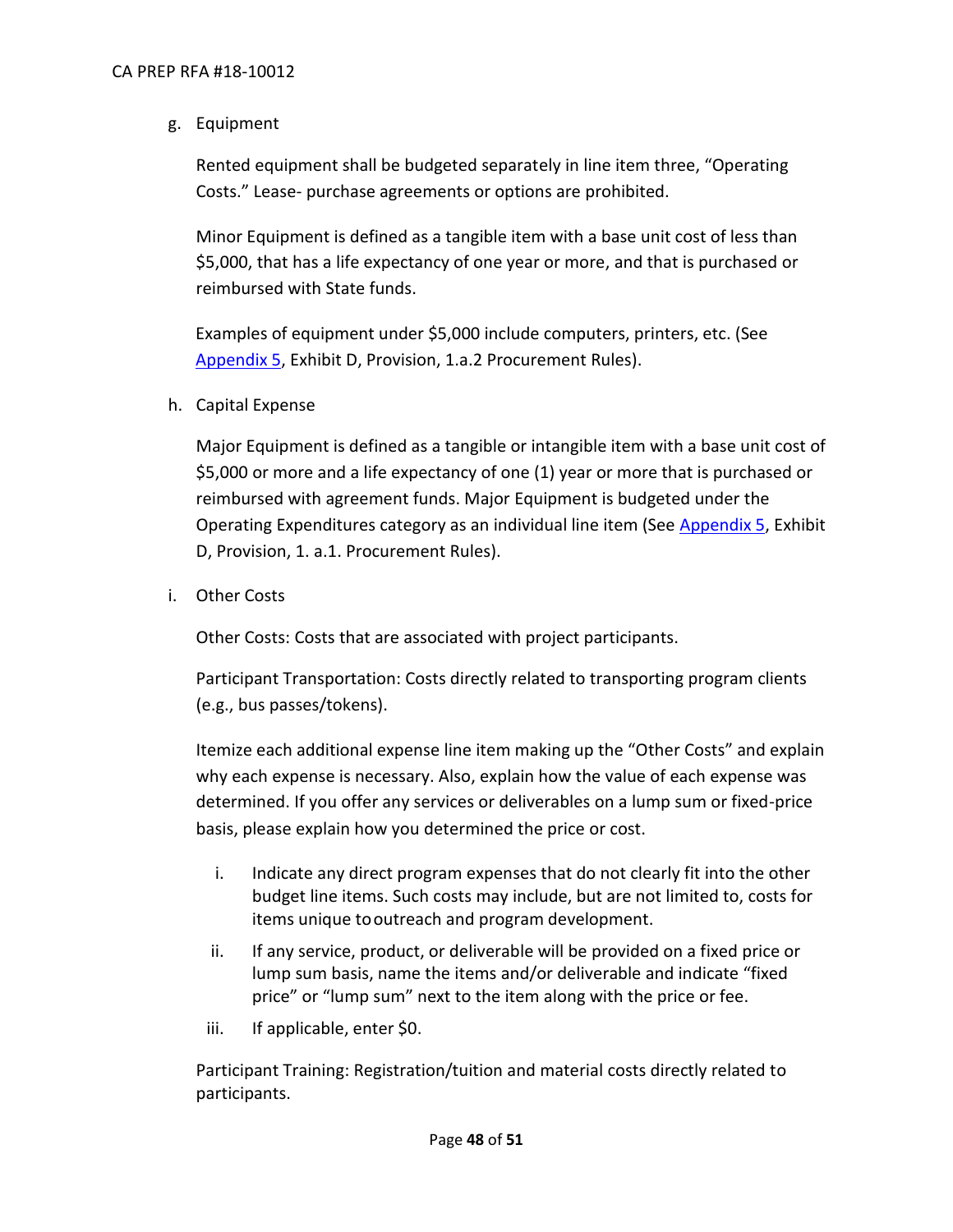j. Indirect Costs

Indirect costs include costs that accrue in the normal course of business that can only be partially attributable to performance of a contract (e.g., administrative expenses such as payroll handling, accounting/personnel expenses, liability insurance coverage, janitorial expenses, security expenses, legal representation, equipment maintenance, Executive Director's time, etc.).

- i. These are costs that a business would accrue even if they were not performing services for the State under a contract.
- ii. Specify Indirect cost up to 15% of the total personnel including benefits, if not applicable enter \$0. Local Health Jurisdictions can use their approved [indirect cost rate.](https://www.cdph.ca.gov/Programs/CFH/DMCAH/Pages/Indirect-Cost-Rate.aspx) Refer to https://www.cdph.ca.gov/Programs/CFH/DMCAH/Pages/Indirect-Cost-Rate.aspx.

Applicants may include any other information that will assist CDPH/MCAH to understand how costs were determined and why they are reasonable, justified, and/or competitive. Include explanations for any/all unusually high or disproportionate costs. For example, if this contract is to fund a disproportionately high portion of the organization's indirect (overhead) costs, please provide a justification for the proposed allocation method.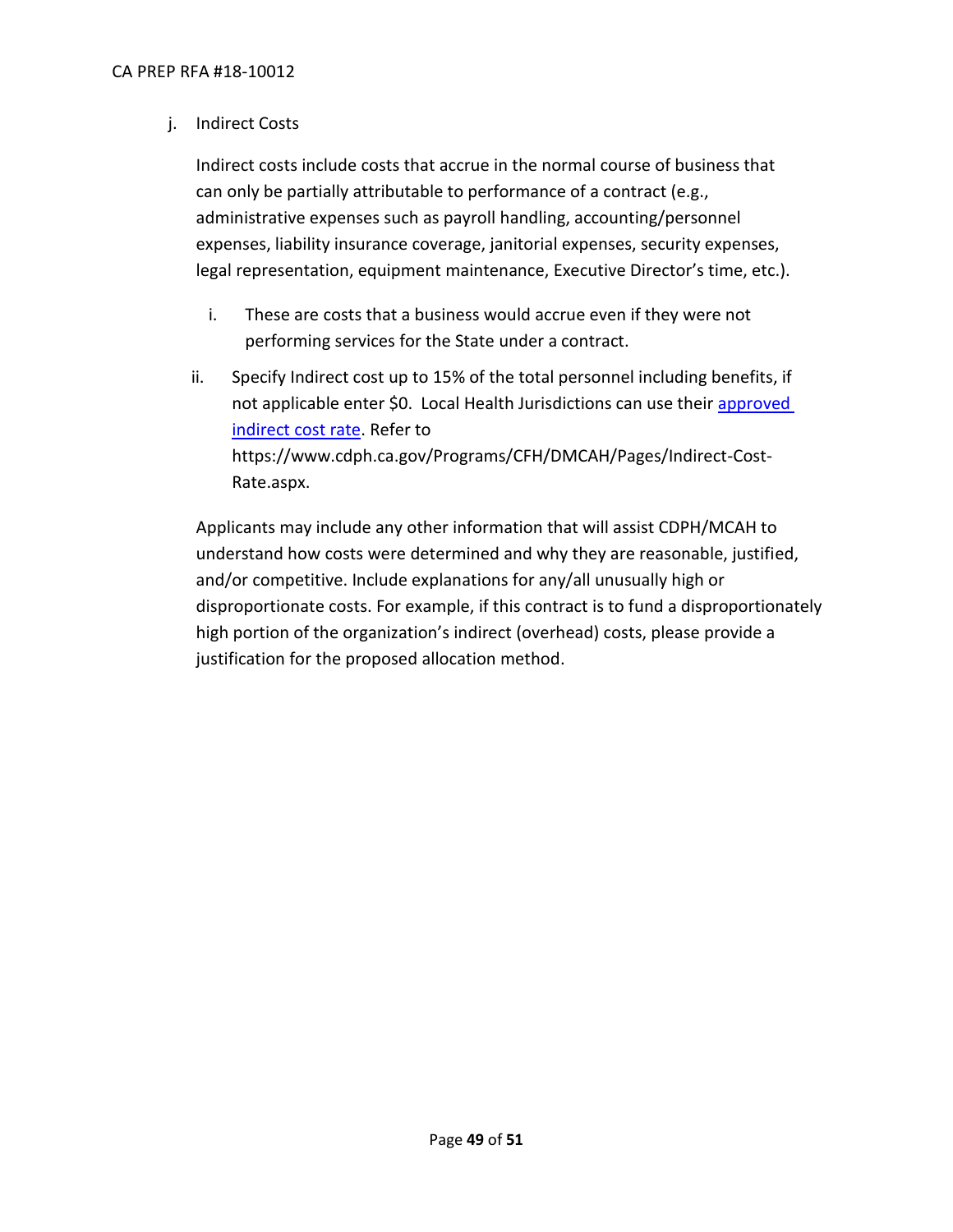# <span id="page-49-0"></span>**PART IX. ACRONYMS**

| <b>Table 15: List of Acronyms</b> |                                                                              |  |
|-----------------------------------|------------------------------------------------------------------------------|--|
| <b>Acronym</b>                    | <b>Definition</b>                                                            |  |
| <b>APS</b>                        | <b>Adulthood Preparation Subjects</b>                                        |  |
| <b>ASHWG</b>                      | Adolescent Sexual Health Workgroup                                           |  |
| <b>CASHNI</b>                     | California Adolescent Sexual Health Needs Index                              |  |
| CDPH/MCAH                         | California Department of Public Health Maternal, Child and Adolescent Health |  |
| <b>CA PREP</b>                    | California Personal Responsibility Education Program                         |  |
| <b>CHYA</b>                       | California Healthy Youth Act                                                 |  |
| CQI                               | <b>Continuous Quality Improvement</b>                                        |  |
| <b>DGS</b>                        | Department of General Services                                               |  |
| <b>EBPM</b>                       | Evidence-Based Program Model                                                 |  |
| <b>FTE</b>                        | <b>Full Time Employee</b>                                                    |  |
| <b>FYSB</b>                       | Family and Youth Services Bureau                                             |  |
| GAAP                              | <b>Generally Accepted Accounting Principles</b>                              |  |
| <b>HHS</b>                        | US Department of Health and Human Services                                   |  |
| HIV/AIDS                          | Human Immunodeficiency Virus and Acquired Immune Deficiency Syndrome         |  |
| LARC                              | Long Acting Reversible Contraception                                         |  |
| <b>LGBTQ</b>                      | Lesbian, Gay, Bisexual, Transgender or Queer/Questioning                     |  |
| <b>LSC</b>                        | <b>Local Stakeholder Coalition</b>                                           |  |
| <b>MSSA</b>                       | Medical Service Study Area                                                   |  |
| <b>OMB</b>                        | Office of Management and Budget                                              |  |
| <b>PRA</b>                        | <b>Public Records Act</b>                                                    |  |
| <b>RFA</b>                        | <b>Request for Application</b>                                               |  |
| <b>SHEAA</b>                      | Sexual Health Education Accountability Act                                   |  |
| SOW                               | Scope of Work                                                                |  |
| <b>STI</b>                        | Sexually Transmitted Infection                                               |  |